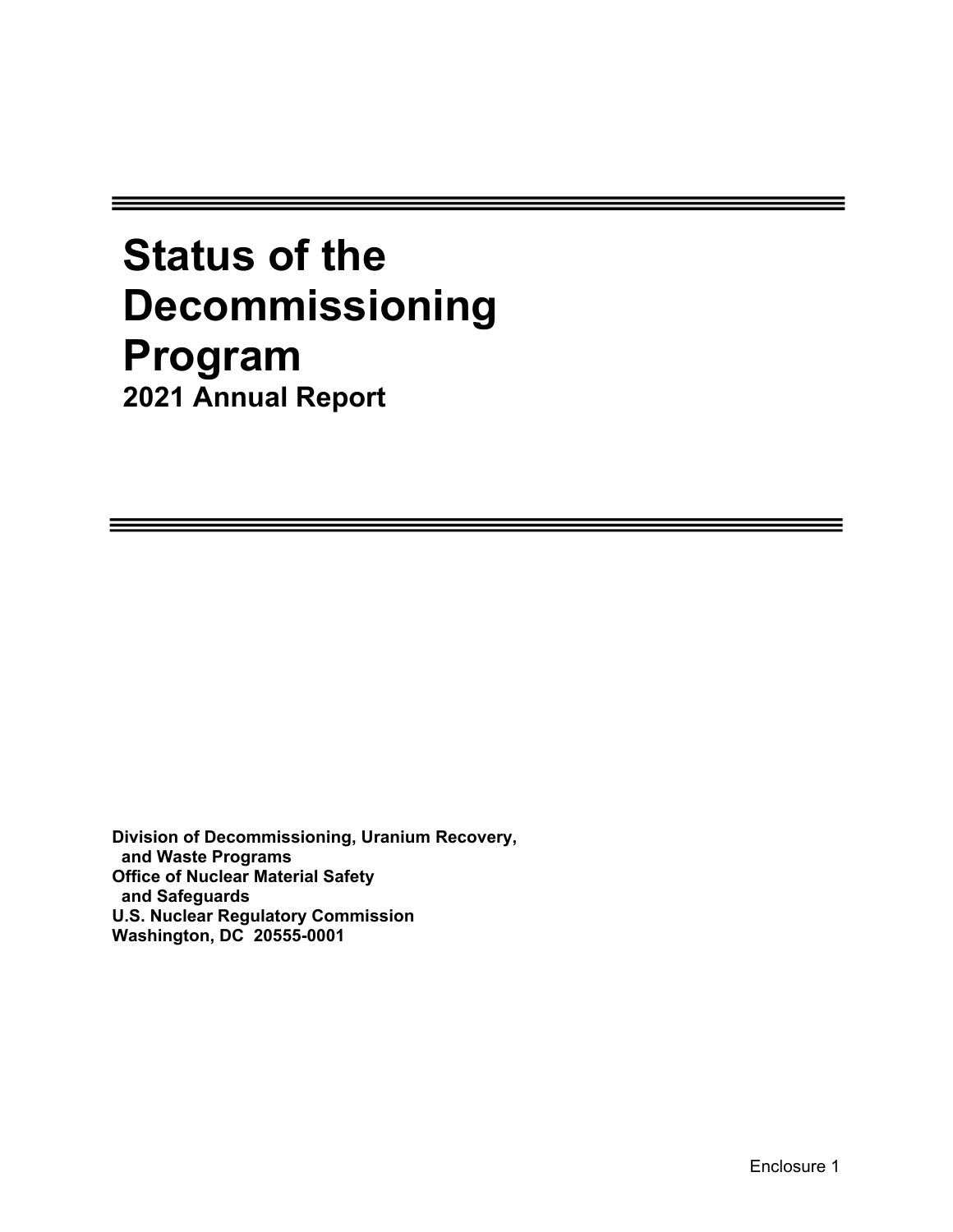# **CONTENTS**

| 1. |     |                                                                          |  |
|----|-----|--------------------------------------------------------------------------|--|
| 2. |     |                                                                          |  |
|    | 2.1 |                                                                          |  |
|    |     | Summary of Fiscal Year 2021 Reactor Decommissioning Activities  3<br>211 |  |
|    |     |                                                                          |  |
|    | 2.2 |                                                                          |  |
|    |     |                                                                          |  |
|    |     | 2.2.2                                                                    |  |
|    | 2.3 |                                                                          |  |
|    |     |                                                                          |  |
|    |     |                                                                          |  |
|    | 2.4 |                                                                          |  |
|    |     | 2.4.1                                                                    |  |
|    |     |                                                                          |  |
|    | 2.5 |                                                                          |  |
|    |     |                                                                          |  |
|    |     |                                                                          |  |
| 3. |     |                                                                          |  |
| 4. |     |                                                                          |  |
| 5. |     |                                                                          |  |
| 6. |     |                                                                          |  |
| 7. |     |                                                                          |  |
| 8. |     | FISCAL YEAR 2022 PLANNED PROGRAMMATIC ACTIVITIES 40                      |  |
|    |     |                                                                          |  |
|    |     |                                                                          |  |

| Table 2.1-a | Power and Early Demonstration Reactors Undergoing Decommissioning 7   |  |
|-------------|-----------------------------------------------------------------------|--|
| Table 2.1-b | Decommissioned Power Reactors that Have Independent Spent Fuel        |  |
|             |                                                                       |  |
| Table 2.2   |                                                                       |  |
| Table 2.3   |                                                                       |  |
| Table 2.4-a |                                                                       |  |
| Table 2.4-b |                                                                       |  |
| Table 2.4-c | Title II Uranium Recovery Sites - DOE Licensed Under 10 CFR 40.28  24 |  |
| Table 7.1-a |                                                                       |  |
| Table 7.1-b |                                                                       |  |
|             |                                                                       |  |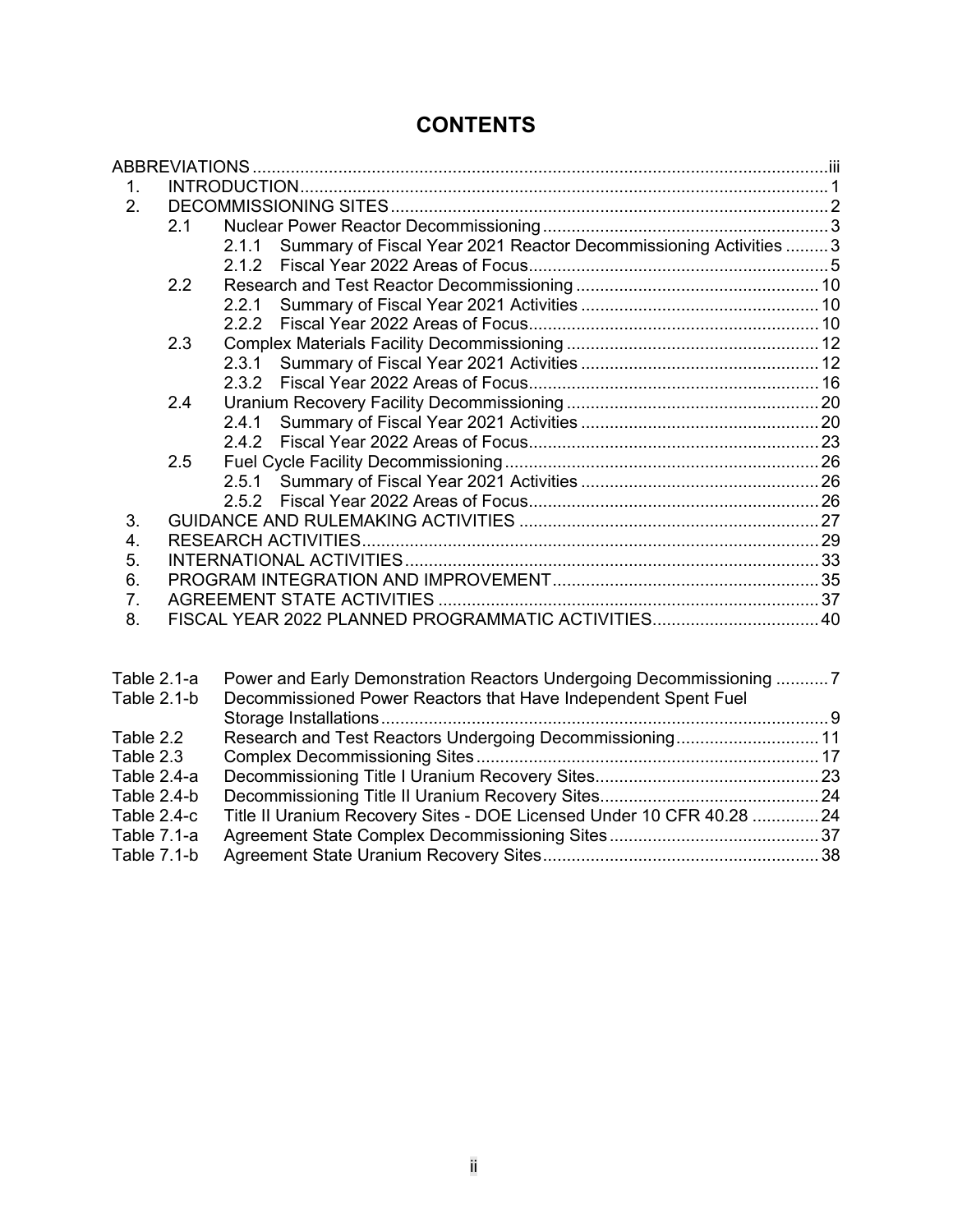# **ABBREVIATIONS**

| <b>ADAMS</b>   | Agencywide Documents Access and Management System                               |
|----------------|---------------------------------------------------------------------------------|
| <b>ALARA</b>   | As Low as Reasonably Achievable                                                 |
| <b>CERCLA</b>  | Comprehensive Environmental Response, Compensation, and Liability Act           |
| <b>CFR</b>     | Code of Federal Regulations                                                     |
| COVID-19 PHE   | Coronavirus Disease 2019 Public Health Emergency                                |
| <b>CRR</b>     | <b>Completion Review Report</b>                                                 |
| DandD          | Decontamination and Decommissioning                                             |
| <b>DECON</b>   | Power Reactors Undergoing Active Decommissioning                                |
| <b>DOE</b>     | U.S. Department of Energy                                                       |
| DOE-WVDP       | U.S. Department of Energy - West Valley Demonstration Project                   |
| <b>DoD</b>     | U.S. Department of Defense                                                      |
| DP.            | Decommissioning Plan                                                            |
| <b>EIS</b>     | <b>Environmental Impact Statement</b>                                           |
| <b>EPA</b>     | U.S. Environmental Protection Agency                                            |
| <b>FSSR</b>    | <b>Final Status Survey Report</b>                                               |
| <b>FUSRAP</b>  | <b>Formerly Utilized Sites Remedial Action Program</b>                          |
| FY.            | <b>Fiscal Year</b>                                                              |
| <b>GE</b>      | <b>General Electric</b>                                                         |
| <b>GETR</b>    | <b>General Electric-Hitachi Test Reactor</b>                                    |
| <b>IAEA</b>    |                                                                                 |
| <b>IMC</b>     | <b>International Atomic Energy Agency</b>                                       |
| <b>ISFSI</b>   | <b>Inspection Manual Chapter</b><br>Independent Spent Fuel Storage Installation |
|                | <b>License Termination Plan</b>                                                 |
| <b>LTP</b>     |                                                                                 |
| <b>LTR</b>     | <b>License Termination Rule</b>                                                 |
| <b>MARSSIM</b> | Multi-Agency Radiation Survey and Site Investigation Manual                     |
| <b>MOU</b>     | Memorandum of Understanding                                                     |
| <b>MPPB</b>    | <b>Main Plant Process Building</b>                                              |
| N/A            | Not Applicable                                                                  |
| NEA            | <b>Nuclear Energy Agency</b>                                                    |
| <b>NFS</b>     | <b>Nuclear Fuel Services</b>                                                    |
| <b>NMSS</b>    | Office of Nuclear Material Safety and Safeguards                                |
| <b>NOW</b>     | New Opportunities of Waterbury, Inc.                                            |
| <b>NPS</b>     | <b>National Park Service</b>                                                    |
| <b>NRC</b>     | U.S. Nuclear Regulatory Commission                                              |
| <b>NRR</b>     | Office of Nuclear Reactor Regulation                                            |
| <b>NYSERDA</b> | New York State Energy and Research Development Authority                        |
| <b>PSDAR</b>   | Post-shutdown Decommissioning Activities Report                                 |
| <b>RAMP</b>    | Radiation Protection Computer Code, Analysis, and Maintenance Program           |
| <b>RDFA</b>    | <b>Reactor Decommissioning Financial Assurance</b>                              |
| <b>RES</b>     | Office of Nuclear Regulatory Research                                           |
| <b>RESRAD</b>  | <b>Residual Radioactivity</b>                                                   |
| RP             | <b>Reclamation Plan</b>                                                         |
| <b>SAFSTOR</b> | Power Reactors in Long-Term Safe Storage                                        |
| <b>SDMP</b>    | Site Decommissioning Management Plan                                            |
| <b>SLDA</b>    | <b>Shallow Land Disposal Area</b>                                               |
| <b>SSSB</b>    | <b>Surface Ship Support Barge</b>                                               |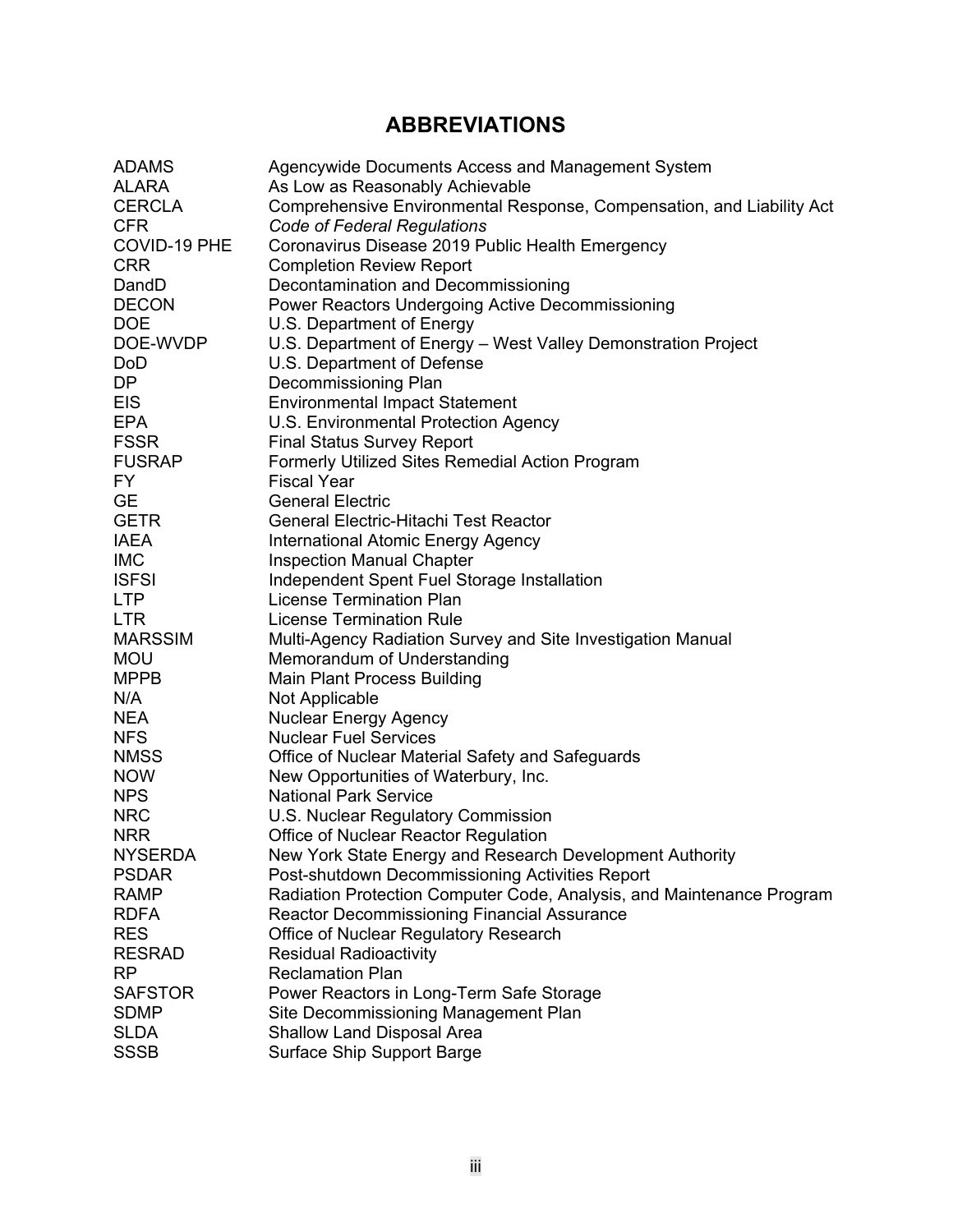| <b>TBD</b>    | To Be Determined                                 |
|---------------|--------------------------------------------------|
| <b>TCEQ</b>   | <b>Texas Commission on Environmental Quality</b> |
| <b>TRIGA</b>  | Training, Research, Isotopes, General Atomics    |
| <b>UMTRCA</b> | Uranium Mill Tailings Radiation Control Act      |
| <b>UNC</b>    | <b>United Nuclear Corporation</b>                |
| <b>USACE</b>  | U.S. Army Corps of Engineers                     |
| <b>WDEQ</b>   | Wyoming Department of Environmental Quality      |
| <b>WVDP</b>   | <b>West Valley Demonstration Project</b>         |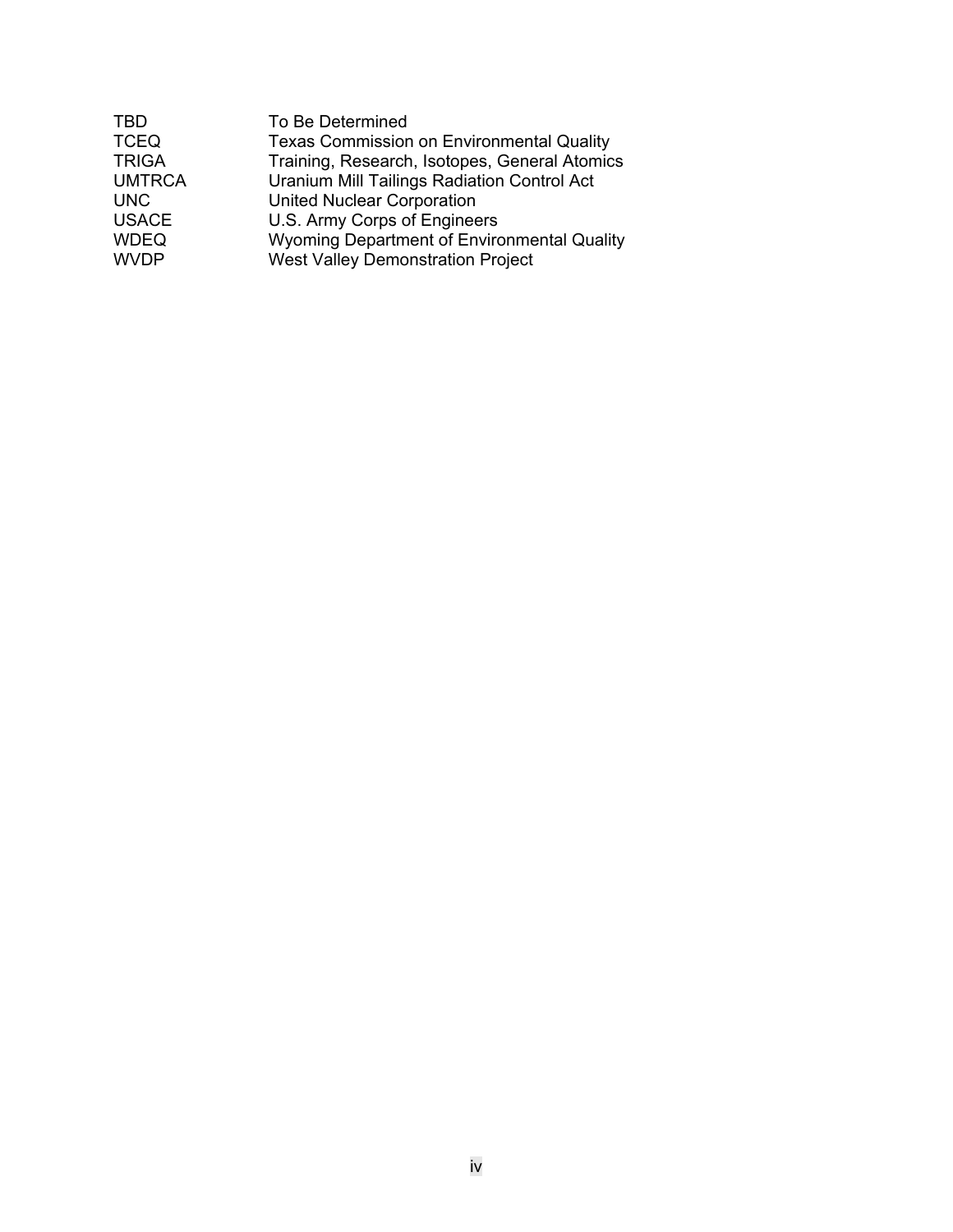# **1. INTRODUCTION**

This report provides a summary of decommissioning activities at nuclear facilities in the United States (U.S.). Its purpose is to provide a reference document that summarizes the U.S. Nuclear Regulatory Commission's (NRC's) decommissioning activities in Fiscal Year (FY) 2021, including the decommissioning of power reactors, research and test reactors, complex materials sites, uranium recovery facilities, and fuel cycle facilities. As such, this report discusses the current progress and accomplishments with respect to the NRC's Decommissioning Program, provides contact information supplied by Agreement States on the decommissioning sites within their States, and identifies key Decommissioning Program activities that the NRC staff will undertake in the coming year. The information contained in this report is current as of September 30, 2021.

As of September 30, 2021, 26 nuclear power and early demonstration reactors, 4 research and test reactors, 9 complex materials facilities<sup>1</sup>, 5 Title II<sup>2</sup> uranium recovery facilities, and part of 1 fuel cycle facility are undergoing decommissioning or are in long-term safe storage under NRC jurisdiction. $3$  Of the 26 power and early demonstration reactors in decommissioning, 10 have elected the SAFSTOR (long-term storage) option and 16 have elected the DECON (active decommissioning) option. In FY 2020, active decommissioning was completed at Humboldt Bay, LaCrosse, and Zion Unit 1 and Unit 2. The sites subsequently submitted Final Status Survey Reports (FSSRs), which are under staff review. The inventory of decommissioning power reactor sites increased in 2021 as Duane Arnold and Indian Point Unit 3 permanently ceased power operations. Licensees for three additional reactors have announced their intent to shut down by 2025: Palisades (2022), and Diablo Canyon Units 1 and 2 (2024 and 2025, respectively). In addition, 19 of the 22 Uranium Mill Tailings Radiation Control Act (UMTRCA) Title I legacy uranium recovery sites and 6 UMTRCA Title II sites are under general license with the U.S. Department of Energy (DOE).

<sup>1</sup> Complex material sites are defined as sites where the complexity of the decommissioning process will require more than minimal technical and administrative support.

 $2$  "Title I" in this report refers to facilities under the UMTRCA of 1978, as amended, that were inactive, unregulated processing sites when the act was passed, while "Title II" refers to facilities that were licensed by the NRC or an Agreement State in 1978 or after UMTRCA was enacted.

<sup>3</sup> Two of the 22 Title I sites are former processing sites and general licenses under Title 10 of the *Code of Federal Regulations* (10 CFR) Part 40.27 are not in effect at those sites because UMTRCA only addresses the licensing of mill tailings disposal sites.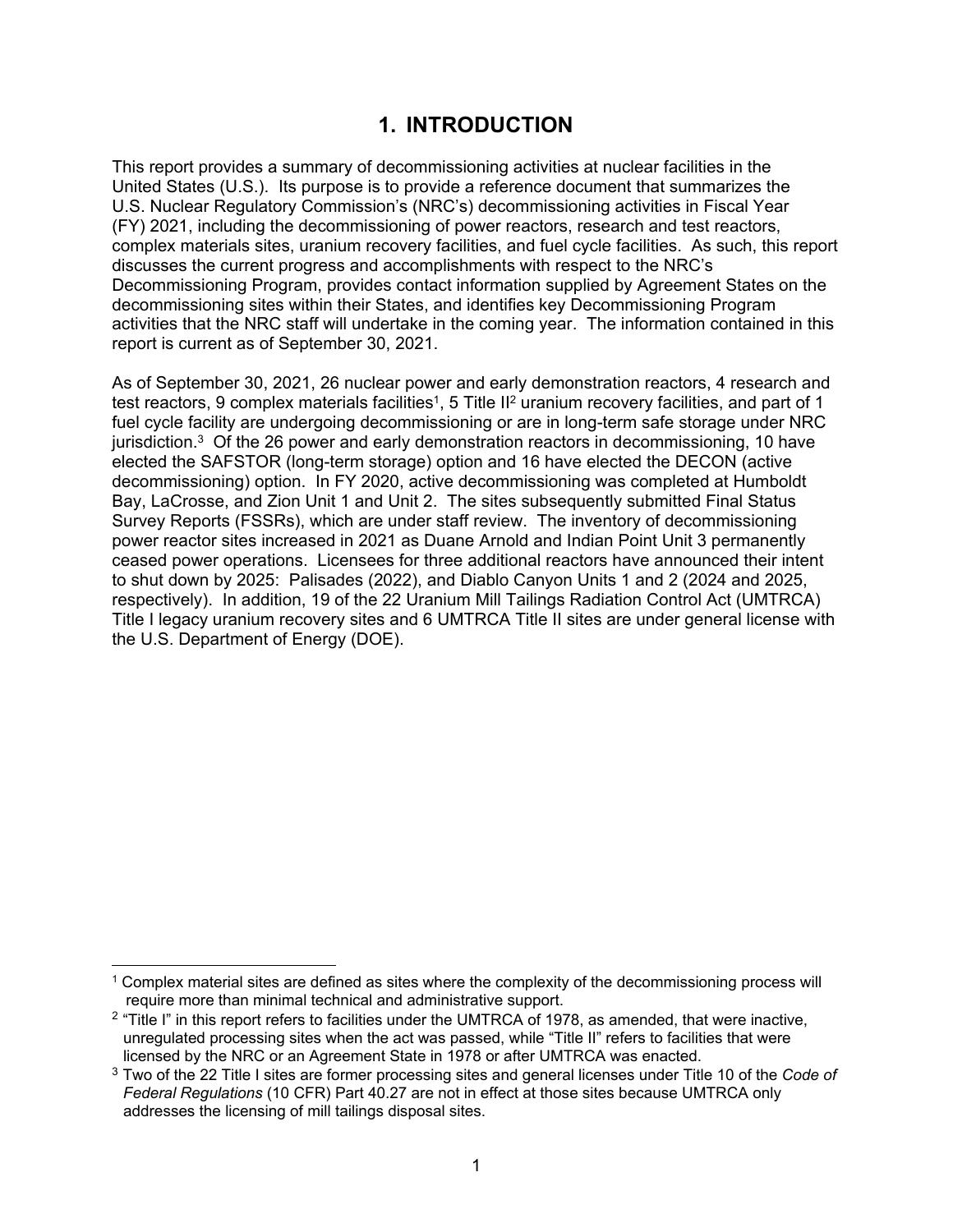# **2. DECOMMISSIONING SITES**

The NRC regulates the decontamination and decommissioning of materials and fuel cycle facilities, power reactors, research and test reactors, and uranium recovery facilities. The purpose of the Decommissioning Program is to ensure that NRC-licensed sites, and sites under NRC authority, are decommissioned in a safe, timely, and effective manner so that they can be returned to beneficial use and to ensure that stakeholders are informed and involved in the decommissioning process, as appropriate. This report summarizes a broad spectrum of activities associated with the program's functions.

Each year, the NRC terminates approximately 100 materials licenses. Most of these license terminations are routine and the sites require little, if any, remediation to meet the NRC's unrestricted release criteria. This report focuses on the more challenging sites where the termination of the site's license is not a routine licensing action.

The NRC public Web site contains status summaries for the facilities managed in the Decommissioning Program (https://www.nrc.gov/waste/decommissioning.html). These summaries, which are updated annually or when significant changes in status occur, describe the status of each site, and identify the major technical and regulatory issues affecting the completion of decommissioning. For those licensees or responsible parties that have submitted a decommissioning plan (DP) or license termination plan (LTP), the schedules of completion of decommissioning are based on an assessment of the complexity of the DP or LTP review. For those that have not submitted a DP or LTP, the schedules are based on other available site-specific information and on the anticipated decommissioning approach. The processes for decommissioning reactors, materials facilities and uranium recovery sites can be found at https://www.nrc.gov/waste/decommissioning/process.html.

Through the Agreement State Program, 39 States have signed formal agreements with the NRC, by which those States have assumed regulatory responsibility over certain byproduct, source, and small quantities of special nuclear material, including the decommissioning of some complex materials sites and uranium recovery sites. Agreement States do not have regulatory authority over nuclear reactors, which are licensed under either 10 CFR Part 50, "Domestic Licensing of Production and Utilization Facilities," or 10 CFR Part 52, "Licenses, Certifications, and Approvals for Nuclear Power Plants," over fuel cycle facilities, or over Federal materials facilities in the state. Section 7 of this report discusses the NRC's coordination with the Agreement States' decommissioning programs.

#### **Response to the COVID-19 Public Health Emergency**

In response to the Coronavirus Disease 2019 pandemic (COVID-19), the NRC took several steps to ensure that licensees at sites undergoing decommissioning maintained a safe work environment, while providing relief from certain regulatory requirements.

In May 2021, the NRC issued an exemption to Oyster Creek Nuclear Generating Station regarding certain requirements in 10 CFR Part 73, Appendix B. Additional information can be found at https://www.nrc.gov/about-nrc/covid-19/materials/decommissioning.html.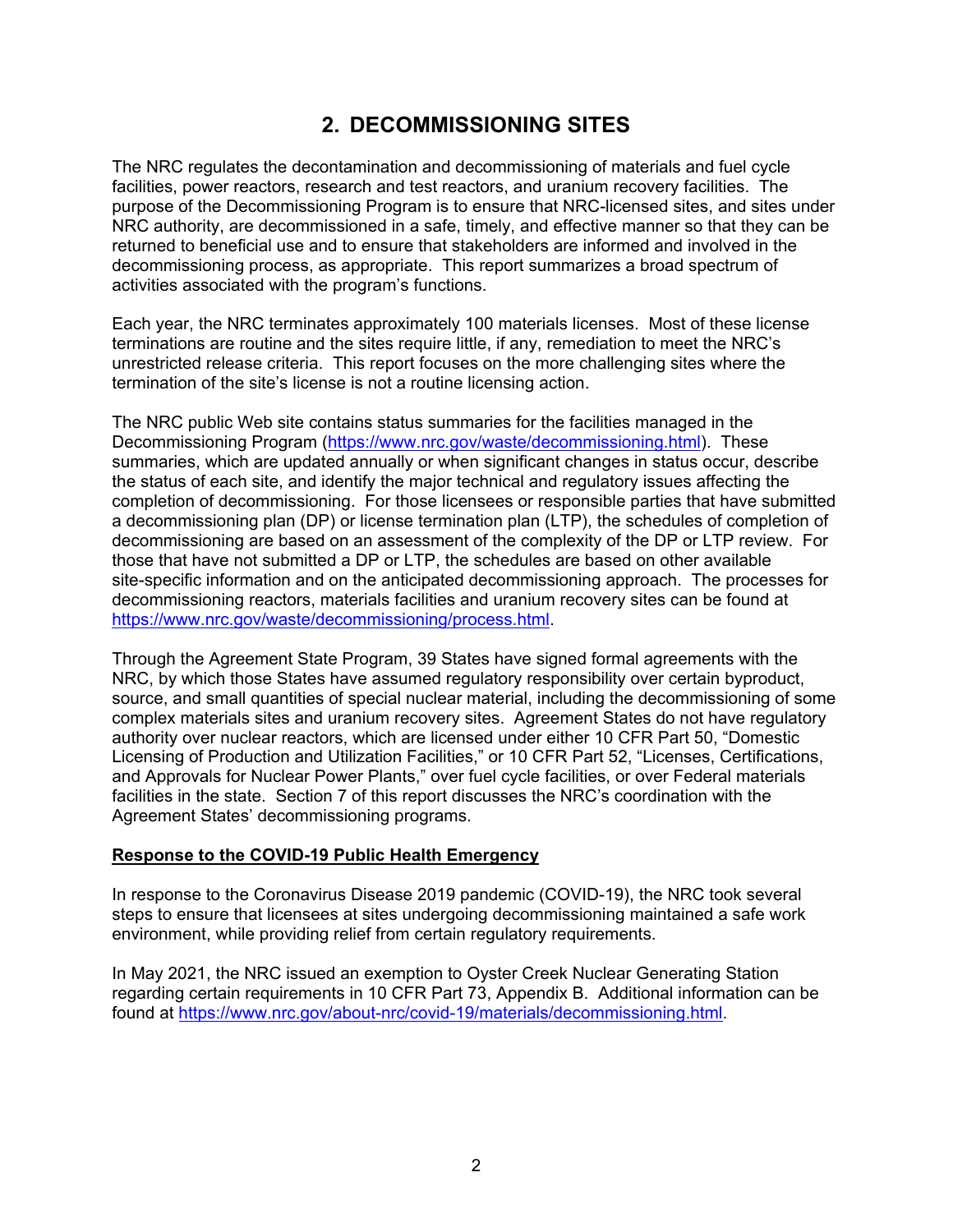In addition, Regional decommissioning inspectors adapted to the COVID-19 pandemic by modifying the manner in which inspections were conducted. For example, Region I staff coordinated with licensee representatives to perform inspections and communicate via remote means. Staff reviewed procedures and records via remote means (electronic access) in an effort to minimize their time on-site rather than meeting face-to-face with licensee staff thereby reducing direct interactions. The staff also continued inspection activities by leveraging technology (cell phones and tablets) to observe certain evolutions and activities (when possible) and maximizing technology to communicate and hold meetings. When physical restrictions were relaxed and onsite inspections resumed, the inspectors observed strict personal protective equipment protocols and maximized social distancing. These efforts helped to meet the mission objectives and provide efficiencies in travel and inspection hours resulting in time and labor savings while continuing to maintain safety.

Staff also reviewed and concurred on the deferral of groundwater monitoring at the Shiprock, Monument Valley, and Tuba City sites due to the COVID-19 pandemic, after determining that the deferral would not impact the health and safety at the sites.

### **2.1 Nuclear Power Reactor Decommissioning**

The NRC's power reactor decommissioning activities include project management, technical review of licensee submittals in support of decommissioning, core inspections, support for the development of rulemaking and guidance, public outreach efforts, international assistance and cooperation, and participation in industry conferences and workshops. In addition, the NRC staff routinely processes license amendments, exemptions, and programmatic approvals (e.g., for quality assurance) to support the progressive stages of decommissioning. The Decommissioning Program staff regularly coordinates with other offices on issues affecting decommissioning power reactors, and with the Division of Fuel Management in the Office of Nuclear Material Safety and Safeguards (NMSS) regarding the independent spent fuel storage installations (ISFSIs) at reactor sites undergoing decommissioning.

As of September 30, 2021, the 26 nuclear power and early demonstration reactors identified in Table 2.1-a are undergoing decommissioning. Table 2.1-a provides an overview of the status of these nuclear power reactors. Plant status summaries for all decommissioning nuclear power reactors are available at https://www.nrc.gov/info-finder/decommissioning/powerreactor/index.html. Table 2.1-b lists the decommissioned power reactors that have ISFSIs onsite.

### **2.1.1 Summary of Fiscal Year 2021 Reactor Decommissioning Activities**

- In January 2021, project management responsibility for the Duane Arnold site transferred from the Office of Nuclear Reactor Regulation (NRR) to NMSS. Indian Point Unit 3 shutdown in April 2021 and was transferred to NMSS in September 2021. Project management responsibility transfers from NRR to NMSS when the plant is permanently defueled.
- In 2021 staff continued to review of the Zion, La Crosse, and Humboldt Bay FSSRs that were submitted in 2019 through 2021.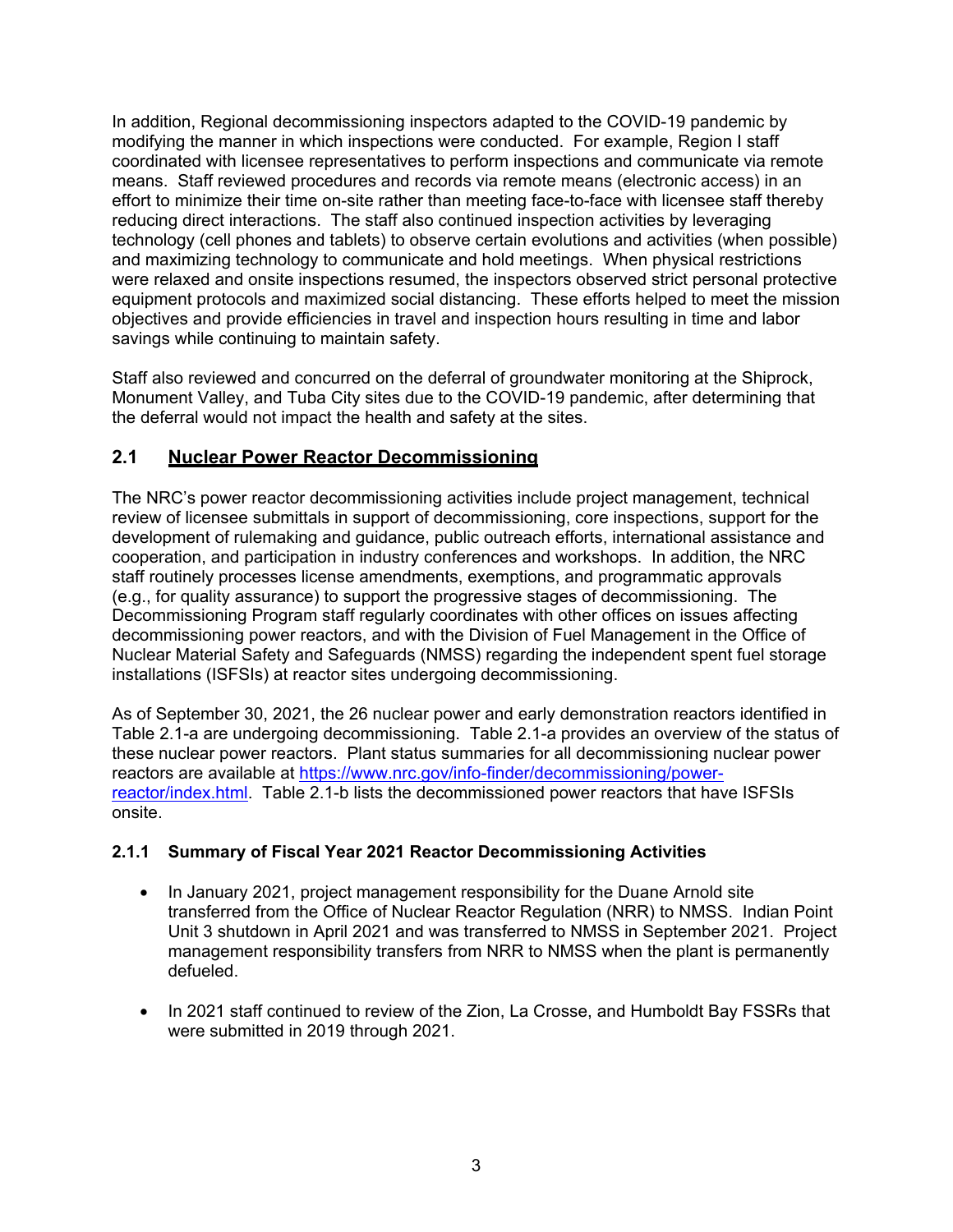- In September 2019, an Interagency Agreement between the NRC and DOE-Naval Reactors was approved, commencing NRC technical support services for the decommissioning of nuclear navy surface ships, starting with the Surface Ship Support Barge (SSSB) as a first of a kind project. Naval Reactors awarded a decommissioning contract for the SSSB to APTIM Federal Services, LLC in June 2020. NRC Staff recommended Naval Reactors approval of the SSSB Decommissioning Work Plan (DWP) in June 2021. The SSSB arrived at Alabama Shipyards in Mobile Bay, AL in June 2021. Naval Reactors approved the DWP and commenced decommissioning in June 2021.
- In May 2021, Indian Point Unit 3 permanently ceased operations and transferred to decommissioning status. Region 1 inspection responsibility for Unit 3 was internally transferred from NRR's Division of Reactor Projects to the NMSS's Division of Nuclear Materials Safety in May 2021. The inspection responsibility moves from the Reactor Oversight Process to Inspection Manual Chapter (IMC) 2561 upon permanent defueling of the plant.
- In August 2021, in SECY-21-0033, the Commission voted to deny the request to extend the decommissioning schedule for the reactors at the General Electric (GE) Vallecitos facility. GE is providing a change in decommissioning schedules to meet the 60-year decommissioning completion dates.
- In January 2021, as a follow-up action to aging management issues at GE identified in 2018, staff-initiated changes to the inspection program to focus on aging management and surveillances. These changes were incorporated in IMC 2561 "The Reactor Decommissioning Inspection Program".
- The NRC regional staff held annual assessment meetings for licensees that have announced their intent to shut down within the next 3 years, including Byron 1 and 2, Dresden 2 and 3, and Palisades. NMSS staff supported these assessment meetings. On September 13, 2021, the State of Illinois passed the climate and Equitable Jobs Act, which provides subsidies to Byron and Dresden totaling about \$700M over 5 years. As such, Byron and Dresden will continue operating.
- In July 2021, NRC staff participated in a government-to-government and public meeting related to the Indian Point Post-Shutdown Decommissioning Activities Report (PSDAR) to discuss the planned decommissioning of the Indian Point reactors. Beginning in October 2020, the staff has been holding periodic meetings with Pennsylvania Department of Environmental Protection related to planned decommissioning activities at Three Mile Island (TMI) Units 1 and 2. Beginning in April 2021, staff has observed the first two TMI-2 Citizens Advisory Panel meetings.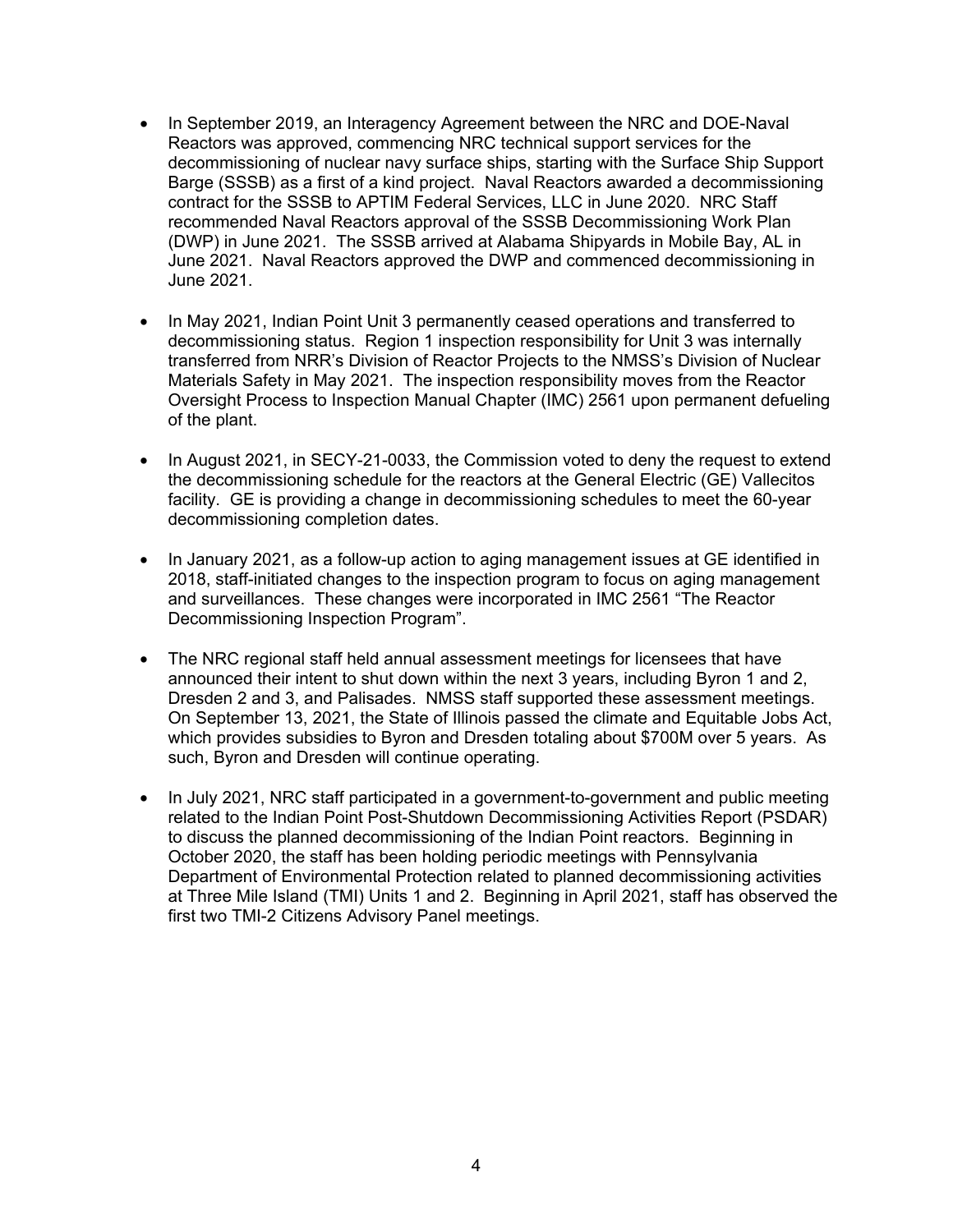#### Reactor Decommissioning Financial Assurance Working Group

The Reactor Decommissioning Financial Assurance (RDFA) Working Group issued a final report on May 1, 2020, which concluded that the NRC has a robust regulatory, licensing, and oversight framework for power RDFA and that the oversight framework continues to be robust for all current and anticipated approaches for accomplishing decommissioning (Agencywide Document Access and Management System [ADAMS] Accession No. ML20120A550). The RDFA Working Group final report also made nine recommended enhancements to the NRC power RDFA guidance and procedures implementing the licensing and oversight processes to improve program effectiveness, efficiency, and transparency of the RDFA program. These were to:

- 1. Clarify Oversight of Decommission Trust Fund Expenditures as Part of Reviews of Annual Decommissioning Funding Status Reports;
- 2. Develop Periodic Cost-Baselining;
- 3. Develop 30-Day Notification Guidance;
- 4. Revise Inspection Procedures;
- 5. Develop RDFA Spot Check Program for Licensees of Power Reactors in Decommissioning;
- 6. Establish RDFA Training Program;
- 7. Clarify PSDAR Update Triggers;
- 8. Clarify the Applicability of the Formula Amount; and,
- 9. Provide Irradiated Nuclear Fuel Funding Guidance for use of Provisional Trust Funds.

Updates to NRC guidance documents to incorporate these enhancements are ongoing. Changes to Regulatory Guide 1.185 were put on hold due to it being a draft version which was developed as part of the proposed rule entitled "Regulatory Improvements for Production and Utilization facilities Transitioning to Decommissioning." These changes can be incorporated into a revised draft when the rulemaking effort restarts. The training program has been incorporated into annual decommissioning counterpart meetings.

### **2.1.2 Fiscal Year 2022 Areas of Focus**

The reactor decommissioning program is adapting to the industry trend of license transfer and sale of reactor units from utilities to specialized decommissioning companies. The NRC staff will continue to internally coordinate, as necessary, to provide support with public outreach and ensure high quality safety reviews of submittals consistent with NRC's mission to protect public health and safety and the environment. The staff will also continue to work toward the termination of licenses at sites where physical decommissioning has been completed such as Humboldt Bay, Zion Units 1 and 2, and La Crosse. In December 2020, the staff approved the Order for the license transfer request for the TMI-2 plant to TMI-2 Solutions, LLC to facilitate the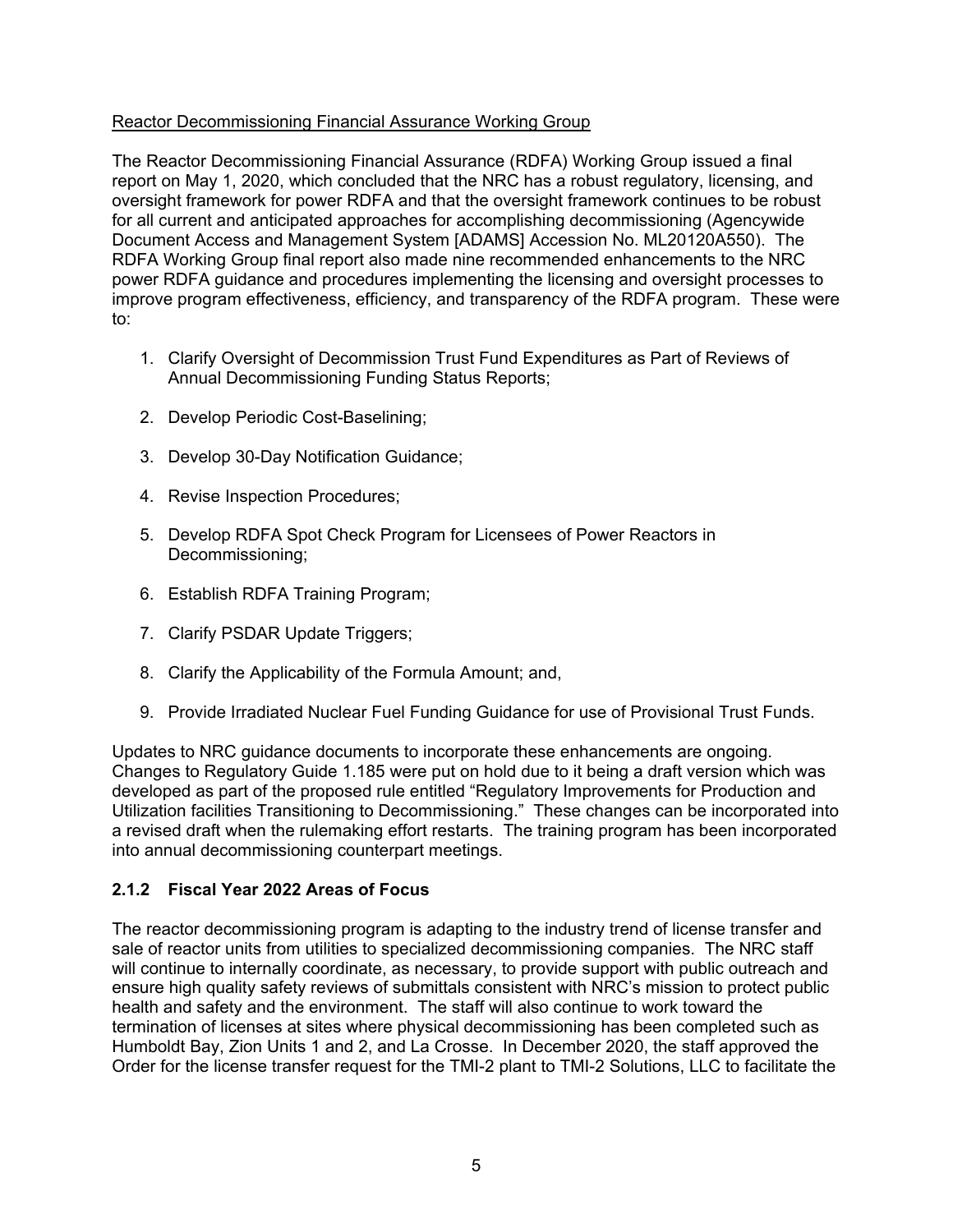decommissioning of the damaged reactor and management of the core debris, and in May 2021, NRC approved the Order to transfer the Indian Point site to Holtec Decommissioning International to facilitate the decommissioning of Units 1, 2, and 3. In May 2021, Dominion Energy Kewaunee submitted a request for a license transfer to EnergySolutions to acquire the closed Kewaunee nuclear power plant for prompt decommissioning. The review is expected to be complete in early Calendar Year (CY) 2022. The Omaha Public Power District submitted an LTP for Fort Calhoun in August 2021 for NRC approval. This process normally takes 12-15 months to complete. TMI-2 Solutions is requesting a license amendment to allow removal and storage of core debris material. NRC staff review will be ongoing through FY 2022.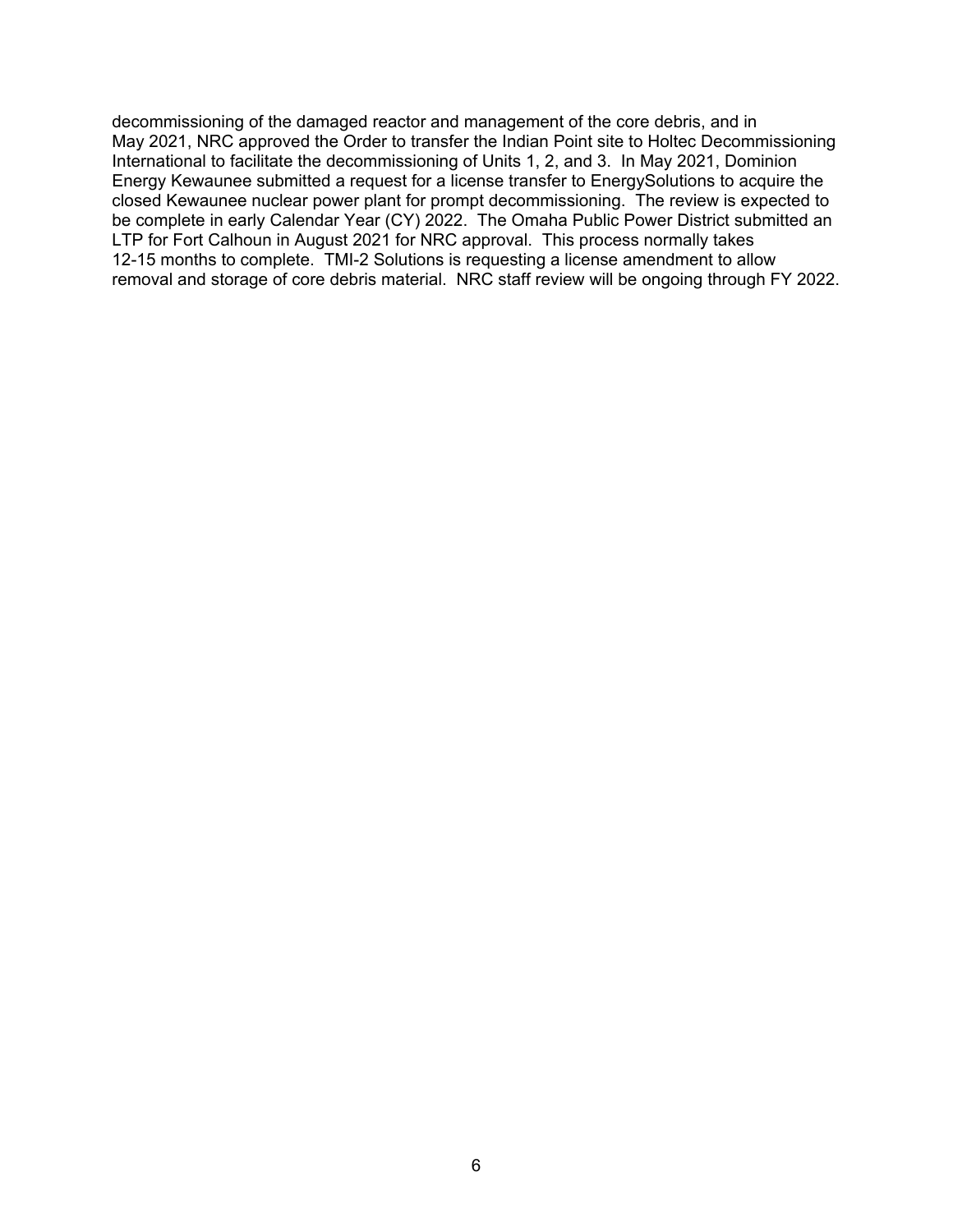|                  | <b>Reactor</b>                                       | Location          | <b>Status</b>  | Date of<br>Shutdown | <b>Date</b><br><b>PSDAR*</b><br><b>Submitted</b> | <b>Date LTP</b><br><b>Submitted</b> | Date LTP<br><b>Approved</b> | Date of<br><b>Decommissioning</b><br>Completion** |
|------------------|------------------------------------------------------|-------------------|----------------|---------------------|--------------------------------------------------|-------------------------------------|-----------------------------|---------------------------------------------------|
| 1                | <b>Crystal River Unit 3</b>                          | Crystal River, FL | <b>DECON</b>   | 2/13                | $12/13***$                                       | <b>TBD</b>                          | <b>TBD</b>                  | 2026-2030                                         |
| $\overline{2}$   | Dresden Unit 1                                       | Morris, IL        | <b>SAFSTOR</b> | 10/78               | 6/98                                             | <b>TBD</b>                          | <b>TBD</b>                  | 2036                                              |
| $\sqrt{3}$       | Duane Arnold                                         | Palo, IA          | <b>SAFSTOR</b> | 8/20                | 4/20                                             | <b>TBD</b>                          | <b>TBD</b>                  | 2080                                              |
| $\overline{4}$   | Fermi Unit 1                                         | Newport, MI       | <b>SAFSTOR</b> | 9/72                | 4/98                                             | 2011***                             | <b>TBD</b>                  | 2032                                              |
| $\mathbf 5$      | Fort Calhoun                                         | Blair, NE         | <b>DECON</b>   | 10/16               | 3/17                                             | 8/21                                | <b>TBD</b>                  | 2026                                              |
| 6                | <b>GE-EVESR</b>                                      | Sunol, CA         | <b>SAFSTOR</b> | 2/67                | N/A                                              | <b>TBD</b>                          | <b>TBD</b>                  | 2030                                              |
| $\overline{7}$   | <b>GE-Vallecitos Boiling</b><br><b>Water Reactor</b> | Sunol, CA         | <b>SAFSTOR</b> | 12/63               | 7/66                                             | <b>TBD</b>                          | <b>TBD</b>                  | 2025                                              |
| 8                | Humboldt Bay                                         | Eureka, CA        | <b>DECON</b>   | 7/76                | 2/98                                             | 5/13                                | 5/16                        | 2021                                              |
| $\boldsymbol{9}$ | <b>Indian Point Unit 1</b>                           | Buchanan, NY      | <b>DECON</b>   | 10/74               | 1/96                                             | <b>TBD</b>                          | <b>TBD</b>                  | 2026                                              |
| 10               | Indian Point Unit 2                                  | Buchanan, NY      | <b>DECON</b>   | 2020                | 12/19/2019                                       | <b>TBD</b>                          | <b>TBD</b>                  | 2033                                              |
| 11               | Indian Point Unit 3                                  | Buchanan, NY      | <b>DECON</b>   | 2021                | 12/19/2019                                       | <b>TBD</b>                          | <b>TBD</b>                  | 2033                                              |
| 12               | Kewaunee                                             | Kewaunee, WI      | <b>SAFSTOR</b> | 5/13                | 5/13                                             | <b>TBD</b>                          | <b>TBD</b>                  | 2073                                              |
| 13               | La Crosse                                            | La Crosse, WI     | <b>DECON</b>   | 4/87                | 5/91                                             | 7/16                                | 5/19                        | 2022                                              |
| 14               | Millstone Unit 1                                     | Waterford, CT     | <b>SAFSTOR</b> | 7/98                | 6/99                                             | <b>TBD</b>                          | <b>TBD</b>                  | 2056                                              |
| 15               | Nuclear Ship Savannah                                | Baltimore, MD     | <b>DECON</b>   | 11/70               | 12/08                                            | <b>TBD</b>                          | <b>TBD</b>                  | 2031                                              |
| 16               | <b>Oyster Creek</b>                                  | Forked River, NJ  | <b>DECON</b>   | 9/18                | 6/18                                             | <b>TBD</b>                          | <b>TBD</b>                  | 2025                                              |
| 17               | Peach Bottom Unit 1                                  | Delta, PA         | <b>SAFSTOR</b> | 10/74               | 6/98                                             | <b>TBD</b>                          | <b>TBD</b>                  | 2034                                              |
| 18               | Pilgrim                                              | Plymouth, MA      | <b>DECON</b>   | 5/19                | 11/18                                            | <b>TBD</b>                          | <b>TBD</b>                  | 2027                                              |
| 19               | San Onofre Unit 1                                    | San Clemente, CA  | <b>DECON</b>   | 11/92               | 12/98                                            | <b>TBD</b>                          | <b>TBD</b>                  | 2030                                              |
| 20               | San Onofre Unit 2                                    | San Clemente, CA  | <b>DECON</b>   | 6/13                | 9/14                                             | <b>TBD</b>                          | <b>TBD</b>                  | 2031                                              |

1Table 2.1-a Power and Early Demonstration Reactors Undergoing Decommissioning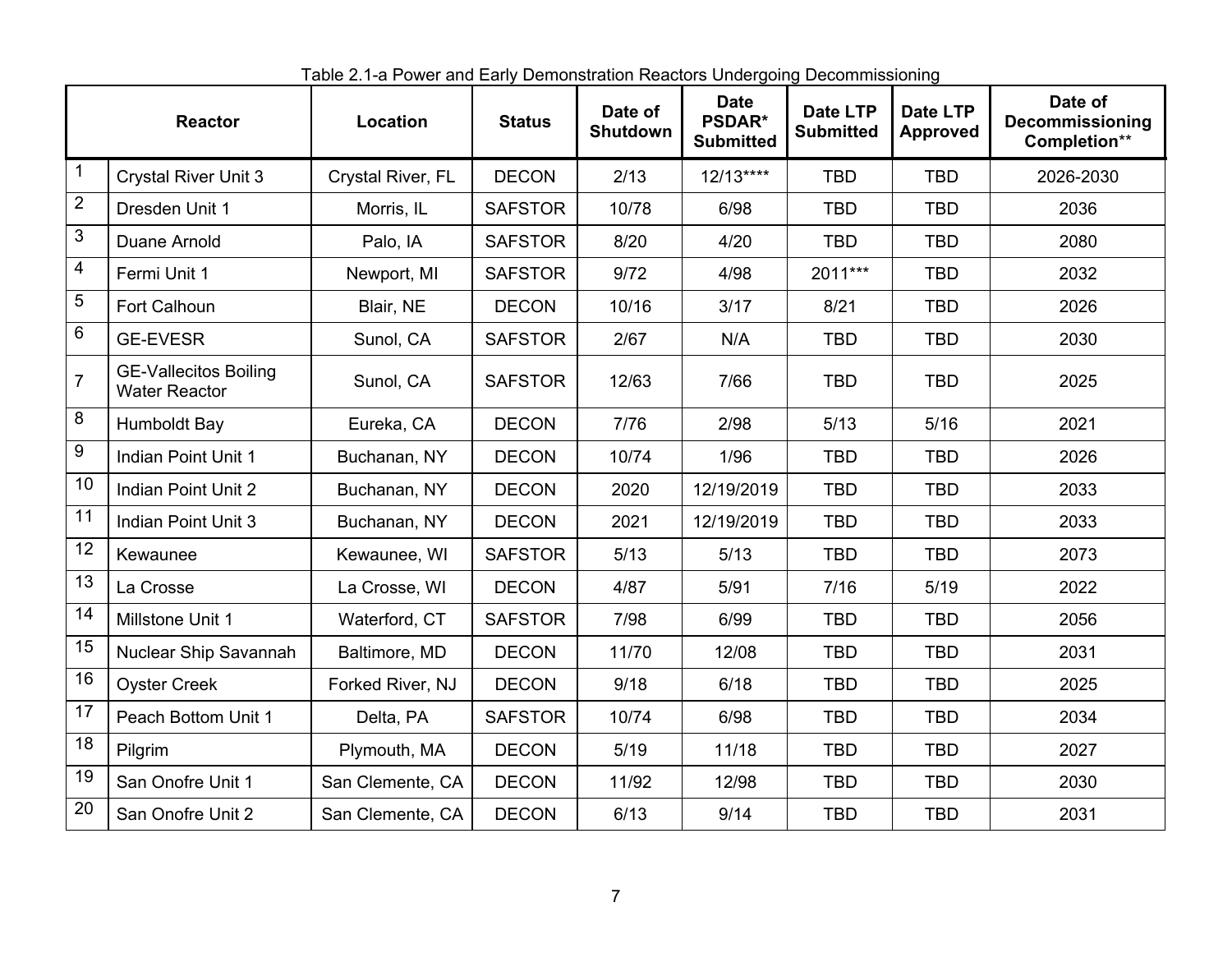|                                    | <b>Reactor</b>                                                                                                                                                                                                                                                                                                                                                                                                                                                                                                                                                                                                                                                                                                                                                                                                                                                                                                                                                                                                                                                                                                                                                                                                                            | Location         | <b>Status</b>  | Date of<br><b>Shutdown</b> | <b>Date</b><br><b>PSDAR*</b><br><b>Submitted</b> | Date LTP<br><b>Submitted</b> | Date LTP<br><b>Approved</b> | Date of<br><b>Decommissioning</b><br>Completion** |
|------------------------------------|-------------------------------------------------------------------------------------------------------------------------------------------------------------------------------------------------------------------------------------------------------------------------------------------------------------------------------------------------------------------------------------------------------------------------------------------------------------------------------------------------------------------------------------------------------------------------------------------------------------------------------------------------------------------------------------------------------------------------------------------------------------------------------------------------------------------------------------------------------------------------------------------------------------------------------------------------------------------------------------------------------------------------------------------------------------------------------------------------------------------------------------------------------------------------------------------------------------------------------------------|------------------|----------------|----------------------------|--------------------------------------------------|------------------------------|-----------------------------|---------------------------------------------------|
| 21                                 | San Onofre Unit 3                                                                                                                                                                                                                                                                                                                                                                                                                                                                                                                                                                                                                                                                                                                                                                                                                                                                                                                                                                                                                                                                                                                                                                                                                         | San Clemente, CA | <b>DECON</b>   | 6/13                       | 9/14                                             | <b>TBD</b>                   | <b>TBD</b>                  | 2031                                              |
| 22                                 | Three Mile Island Unit 1                                                                                                                                                                                                                                                                                                                                                                                                                                                                                                                                                                                                                                                                                                                                                                                                                                                                                                                                                                                                                                                                                                                                                                                                                  | Middletown, PA   | <b>SAFSTOR</b> | 9/19                       | 4/19                                             | <b>TBD</b>                   | <b>TBD</b>                  | 2079                                              |
| 23                                 | Three Mile Island Unit 2                                                                                                                                                                                                                                                                                                                                                                                                                                                                                                                                                                                                                                                                                                                                                                                                                                                                                                                                                                                                                                                                                                                                                                                                                  | Middletown, PA   | <b>SAFSTOR</b> | 3/79                       | $6/13***$                                        | TBD                          | <b>TBD</b>                  | 2037                                              |
| 24                                 | <b>Vermont Yankee</b>                                                                                                                                                                                                                                                                                                                                                                                                                                                                                                                                                                                                                                                                                                                                                                                                                                                                                                                                                                                                                                                                                                                                                                                                                     | Vernon, VT       | <b>DECON</b>   | 12/14                      | 4/17                                             | <b>TBD</b>                   | <b>TBD</b>                  | 2026-30                                           |
| 25                                 | Zion Unit 1                                                                                                                                                                                                                                                                                                                                                                                                                                                                                                                                                                                                                                                                                                                                                                                                                                                                                                                                                                                                                                                                                                                                                                                                                               | Zion, IL         | <b>DECON</b>   | 2/97                       | 2/00                                             | 12/14                        | 9/18                        | 2022                                              |
| 26                                 | Zion Unit 2                                                                                                                                                                                                                                                                                                                                                                                                                                                                                                                                                                                                                                                                                                                                                                                                                                                                                                                                                                                                                                                                                                                                                                                                                               | Zion, IL         | <b>DECON</b>   | 9/96                       | 2/00                                             | 12/14                        | 9/18                        | 2022                                              |
| $\star$<br>$***$<br>$***$<br>$***$ | <b>GE</b><br><b>General Electric</b><br><b>DECON</b><br>Power Reactors Undergoing Active Decommissioning<br>EVESR ESADA (Empire State Atomic Development Associates) Vallecitos Experimental Superheat Reactor<br>SAFSTOR Power Reactors in Long-Term Safe Storage<br><b>TBD</b><br>To Be Determined<br>PSDAR or DP equivalent. Prior to August 28, 1996, the effective date of Final Rule "Decommissioning of Nuclear Power Reactors" (61 Federal<br>Register [61 FR] 39278; July 29, 1996), licensees submitted DPs (or equivalent).<br>Anticipated year of completion of decommissioning. For decommissioning reactors with no ISFSI or an ISFSI licensed under the specific license<br>provisions of 10 CFR Part 72, completion of decommissioning will result in the termination of the 10 CFR Part 50 license. For reactors with an<br>ISFSI licensed under the general license provisions of 10 CFR 72.210, completion of decommissioning will result in reducing the 10 CFR Part 50<br>license boundary to the footprint of the ISFSI.<br>Licensing action put on hold at licensee's request.<br>The staff expects to receive a revised PSDAR with a new decommissioning schedule, contingent on a license transfer for the site. |                  |                |                            |                                                  |                              |                             |                                                   |

Table 2.1-a Power and Early Demonstration Reactors Undergoing Decommissioning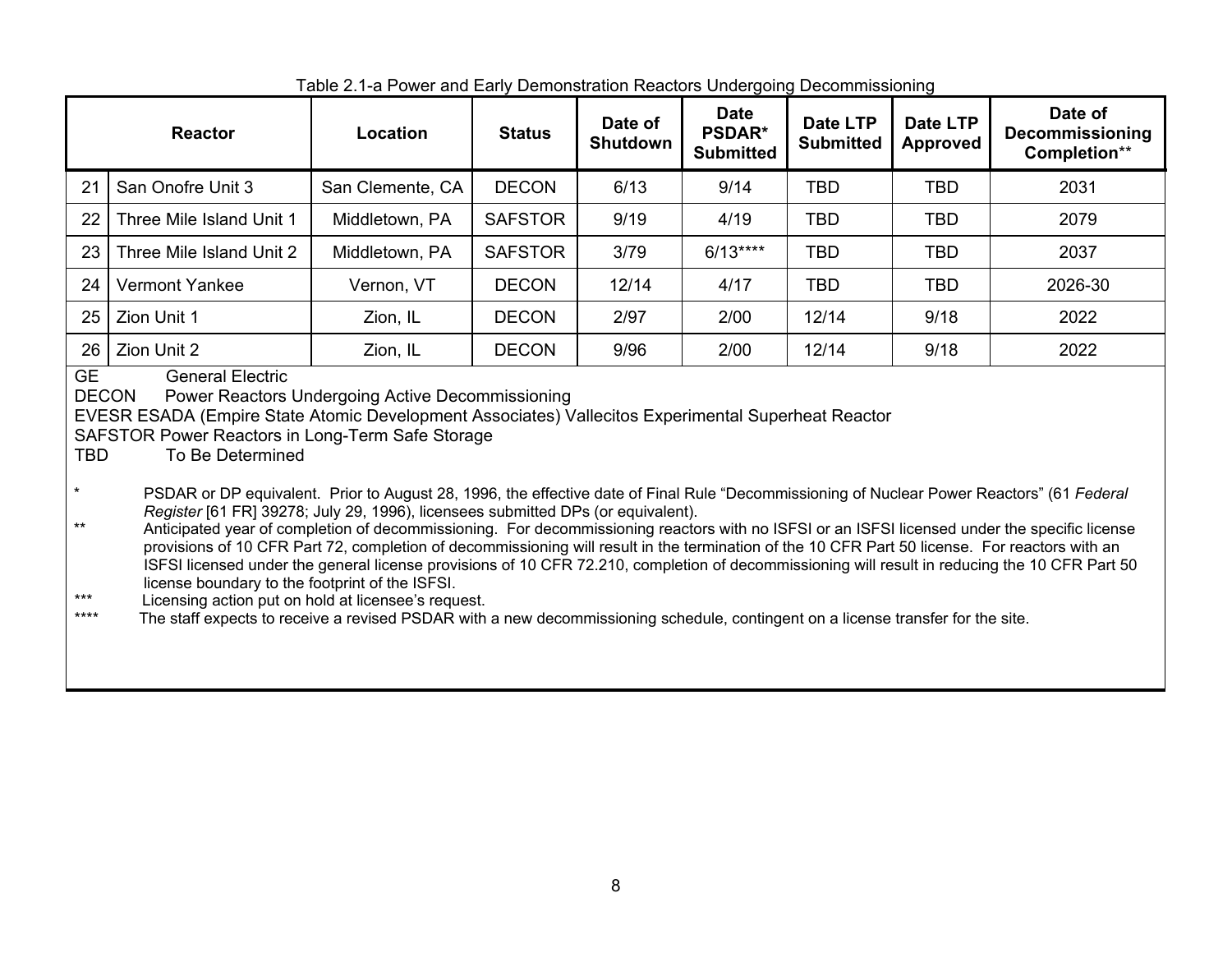|                | <b>Reactor</b>               | <b>Onsite Fuel Status</b> | <b>Cask Vendor</b>                                 | <b>Model</b>                      |
|----------------|------------------------------|---------------------------|----------------------------------------------------|-----------------------------------|
|                | <b>Big Rock Point</b>        | <b>10 CFR 50 ISFSI</b>    | EnergySolutions, Inc.                              | <b>Fuel Solutions W74</b>         |
| $\overline{2}$ | Connecticut<br>Yankee        | <b>10 CFR 50 ISFSI</b>    | NAC International, Inc.                            | NAC-MPC                           |
| 3              | Fort St. Vrain<br>(DOE site) | <b>10 CFR 72 ISFSI</b>    | <b>Foster Wheeler Energy</b><br>Applications, Inc. | Modular Vault Dry<br><b>Store</b> |
| $\overline{4}$ | Maine Yankee                 | <b>10 CFR 50 ISFSI</b>    | NAC International, Inc.                            | NAC-UMS                           |
| 5              | Rancho Seco                  | <b>10 CFR 72 ISFSI</b>    | Transnuclear, Inc.                                 | NUHOMS-24P                        |
| 6              | Trojan                       | <b>10 CFR 72 ISFSI</b>    | <b>BNFL Transtor/Holtec</b><br>International       | HI-STORM 100                      |
| 7              | Yankee Rowe                  | <b>10 CFR 50 ISFSI</b>    | NAC International,<br>Inc.                         | NAC-MPC                           |

2Table 2.1-b Decommissioned Power Reactors that have Independent Spent Fuel Storage Installations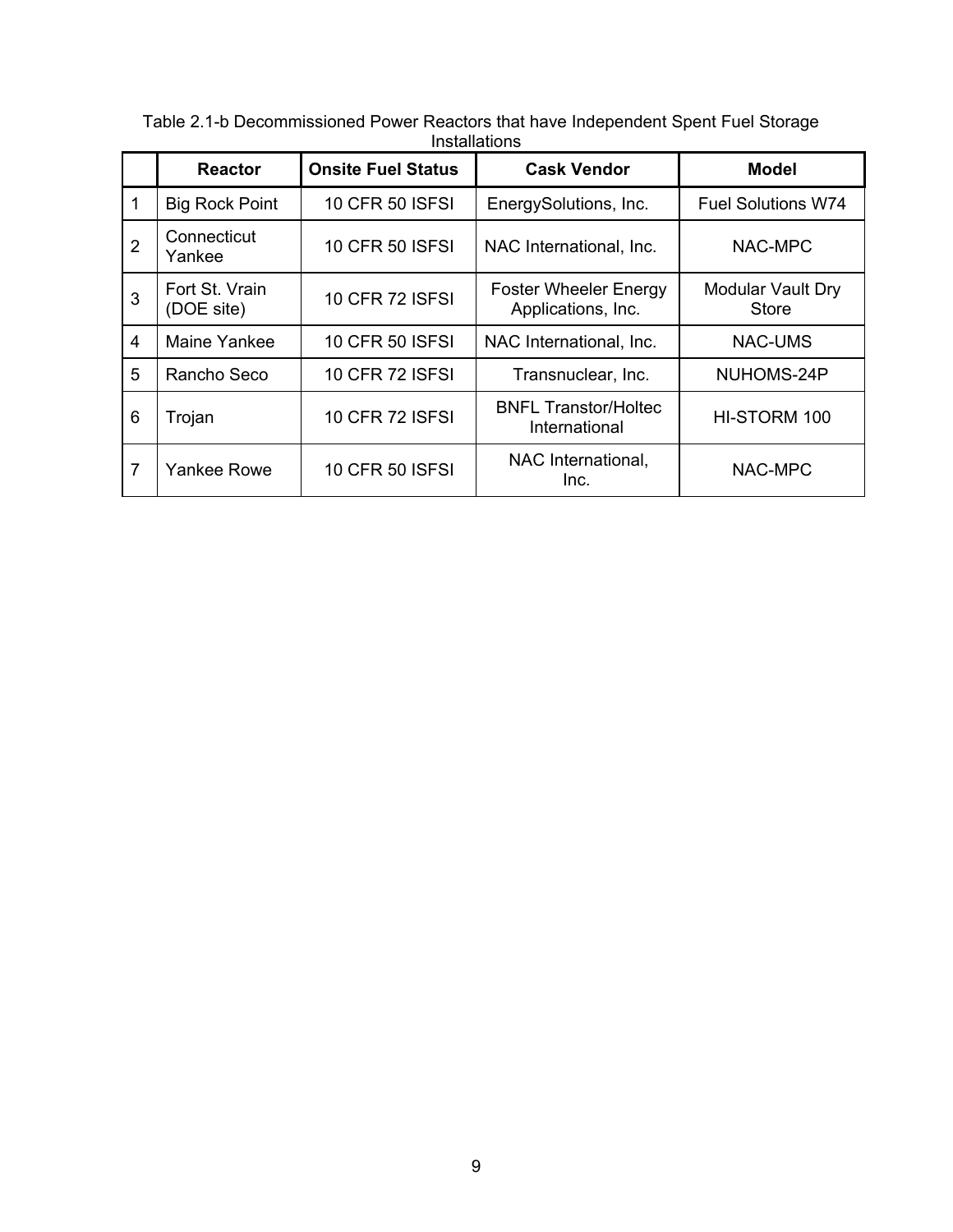# **2.2 Research and Test Reactor Decommissioning**

The NRC research and test reactor decommissioning activities include project management, technical review of licensee submittals in support of decommissioning, inspections, support for the development of rulemaking and guidance, public outreach, and participation in industry conferences and workshops. In addition, the NRC staff routinely processes license amendments and exemptions to support the progressive stages of decommissioning.

As of September 30, 2021, four research and test reactors were in decommissioning status. The NRC staff expects to terminate the licenses for the two General Atomics "Training, Research, Isotopes General Atomics" (TRIGA) reactors in 2021. Table 2.2 lists the research and test reactors undergoing decommissioning. Plant status summaries for all decommissioning research and test reactors are available at https://www.nrc.gov/infofinder/decommissioning/research-test/index.html.

### **2.2.1 Summary of Fiscal Year 2021 Activities**

General Atomics has completed most of the physical decommissioning work at its two research reactors in San Diego, California. In August 2019, independent verification surveys of the site were conducted, and several subsequent NRC inspections supported the final site status conclusions. General Atomics requested license termination of their two TRIGA licenses in January 2021. The NRC staff expects to complete a review of the General Atomics FSSR and approve termination of the TRIGA licenses in CY 2021.

### **2.2.2 Fiscal Year 2022 Areas of Focus**

In FY 2022 the staff will work to complete the reviews of the General Atomics FSSR and approve termination of the TRIGA licenses. The AeroTest Radiography and Research Reactor is expected to be transferred to NMSS after NRR issues the possession-only license and the staff will commence work on it when transferred. The NRC staff anticipates that GE will submit a plan for decommissioning of the GE General Electric Test Reactor (GETR) facility in the near future.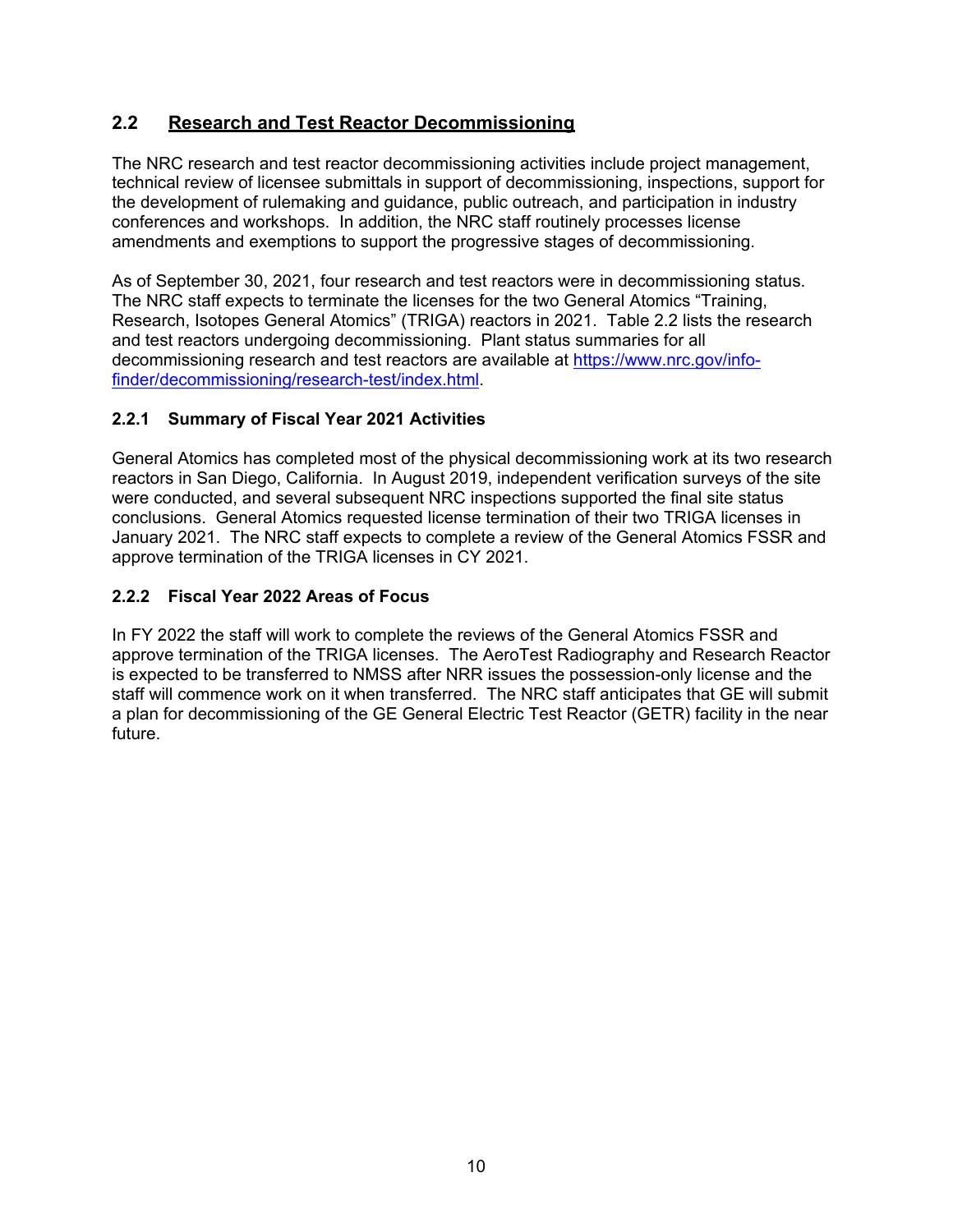| <b>Reactor</b>                                                                                     |                                     | Location      | Date of<br><b>Shutdown</b> | <b>Status</b>   | Date of<br><b>Decommissioning</b><br><b>Completion</b> |  |
|----------------------------------------------------------------------------------------------------|-------------------------------------|---------------|----------------------------|-----------------|--------------------------------------------------------|--|
|                                                                                                    | AeroTest                            | San Ramon, CA | 12/2011                    | TBD             | TBD                                                    |  |
| 2                                                                                                  | General Electric-Hitachi GETR       | Sunol, CA     | 1/85                       | Possession-Only | 2025                                                   |  |
| 3                                                                                                  | <b>General Atomics TRIGA Mark F</b> | San Diego, CA | 9/94                       | DP Approved     | 2021                                                   |  |
| 4<br><b>General Atomics TRIGA Mark I</b>                                                           |                                     | San Diego, CA | 12/96                      | DP Approved     | 2021                                                   |  |
| <b>GETR: General Electric Test Reactor</b><br>TRIGA: Training, Research, Isotopes, General Atomics |                                     |               |                            |                 |                                                        |  |

# 3Table 2.2 Research and Test Reactors Undergoing Decommissioning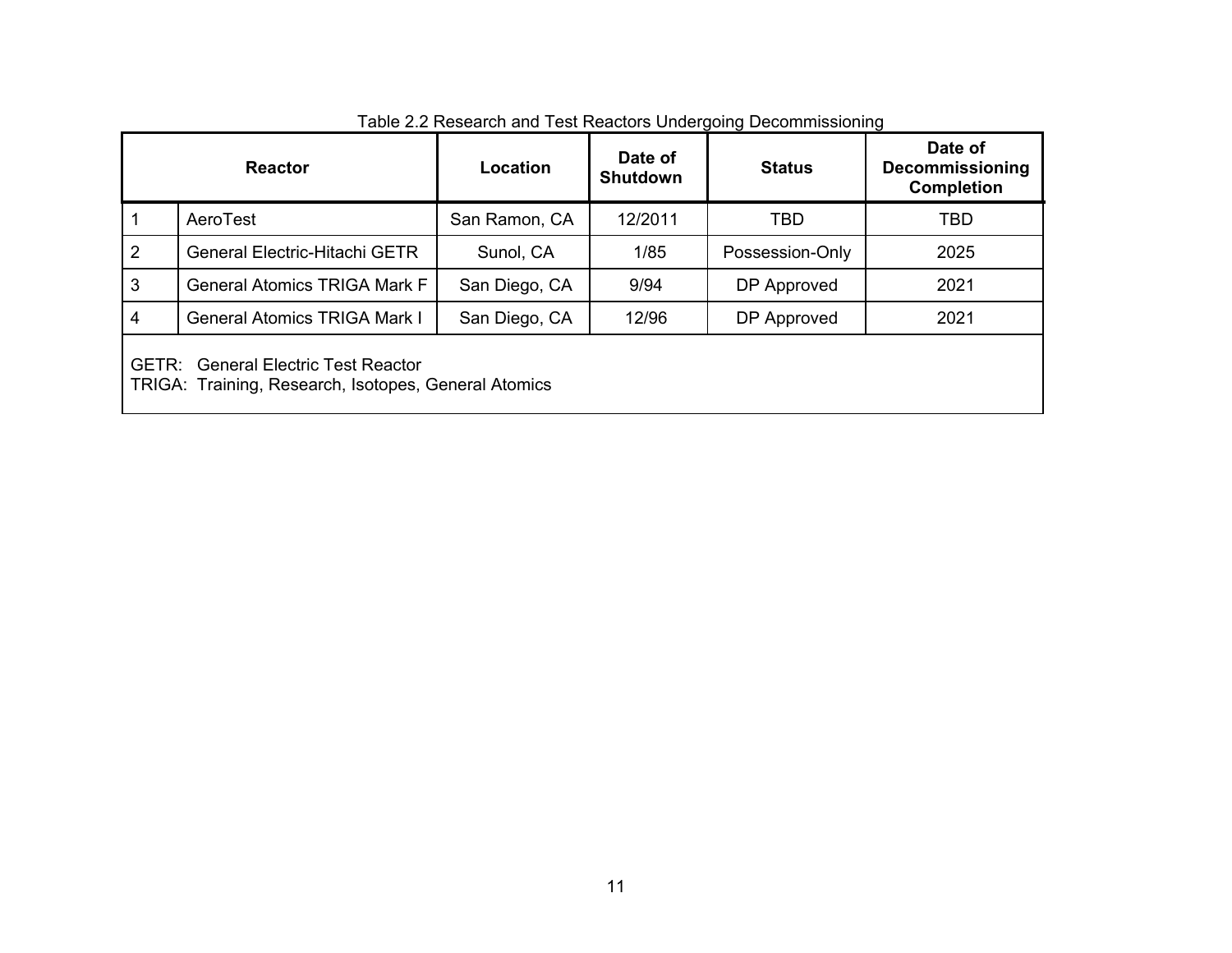### **2.3 Complex Materials Facility Decommissioning**

Decommissioning activities associated with materials facilities include maintaining regulatory oversight of complex decommissioning sites, undertaking financial assurance reviews, examining issues and funding options to facilitate remediation of sites in Non-Agreement States and sites in Agreement States that have exclusive Federal jurisdiction; interacting with the U.S. Environmental Protection Agency (EPA), DOE, and the U.S. Army Corps of Engineers (USACE); inspecting complex decommissioning sites; conducting public outreach; participating in international decommissioning activities; conducting program evaluations; and participating in industry conferences and workshops. In addition, the NRC staff routinely reviews decommissioning financial assurance submittals for operating materials and fuel cycle facilities and maintains a financial instrument security program. As of September 30, 2021, nine complex materials sites are undergoing decommissioning (see Table 2.3).

Complex materials sites are defined as sites where the complexity of the decommissioning process will require more than minimal technical and administrative support. It is expected that for these sites, it will take more than a year to complete the decommissioning process. Examples of complex materials sites include sites with groundwater contamination, sites containing significant soil contamination, sites in which the owners are in bankruptcy, any site where a DP is required, all fuel cycle facilities undergoing decommissioning, and sites where there is significant public and/or congressional interest.

Status summaries for the complex materials sites undergoing decommissioning are provided at https://www.nrc.gov/info-finder/decommissioning/complex/index.html.

#### **2.3.1 Summary of Fiscal Year 2021 Activities**

- The NRC staff continued to coordinate with the USACE Pittsburgh office for the cleanup of the Shallow Land Disposal Area (SLDA) site in Vandergrift, Pennsylvania and approved their draft workplans.
- In 2002, and again in 2016, Fansteel filed for bankruptcy protection under Chapter 11. Fansteel is still in bankruptcy and is still in negotiations with the NRC, the EPA, the U.S. Department of Justice, and the Oklahoma Department of Environmental Quality (ODEQ) to reach a settlement of its decommissioning and other environmental obligations. Fansteel Metals, the current NRC licensee, is a wholly owned subsidiary of Fansteel and was formed in 2004 for the sole purpose of decommissioning the site. Fansteel Metals (formerly FMRI), which was funded by Fansteel prior to Fansteel's 2016 bankruptcy filing, has not itself filed for bankruptcy but is insolvent. Current monthly funding from the Decommissioning Trust is sufficient to assure public health and safety and secure the site through the Fall of 2024.
- In April 2020, Sigma Aldrich (in Missouri) submitted a request for license termination and requested that it be reviewed concurrently with the revised DP. In July 2020, the NRC staff accepted the requests for license termination and the revised DP for a detailed technical review. The NRC staff is coordinating with the State of Missouri on the decommissioning of the Sigma Aldrich Fort Mims Site. The NRC review is planned to be completed by the end of CY 2021.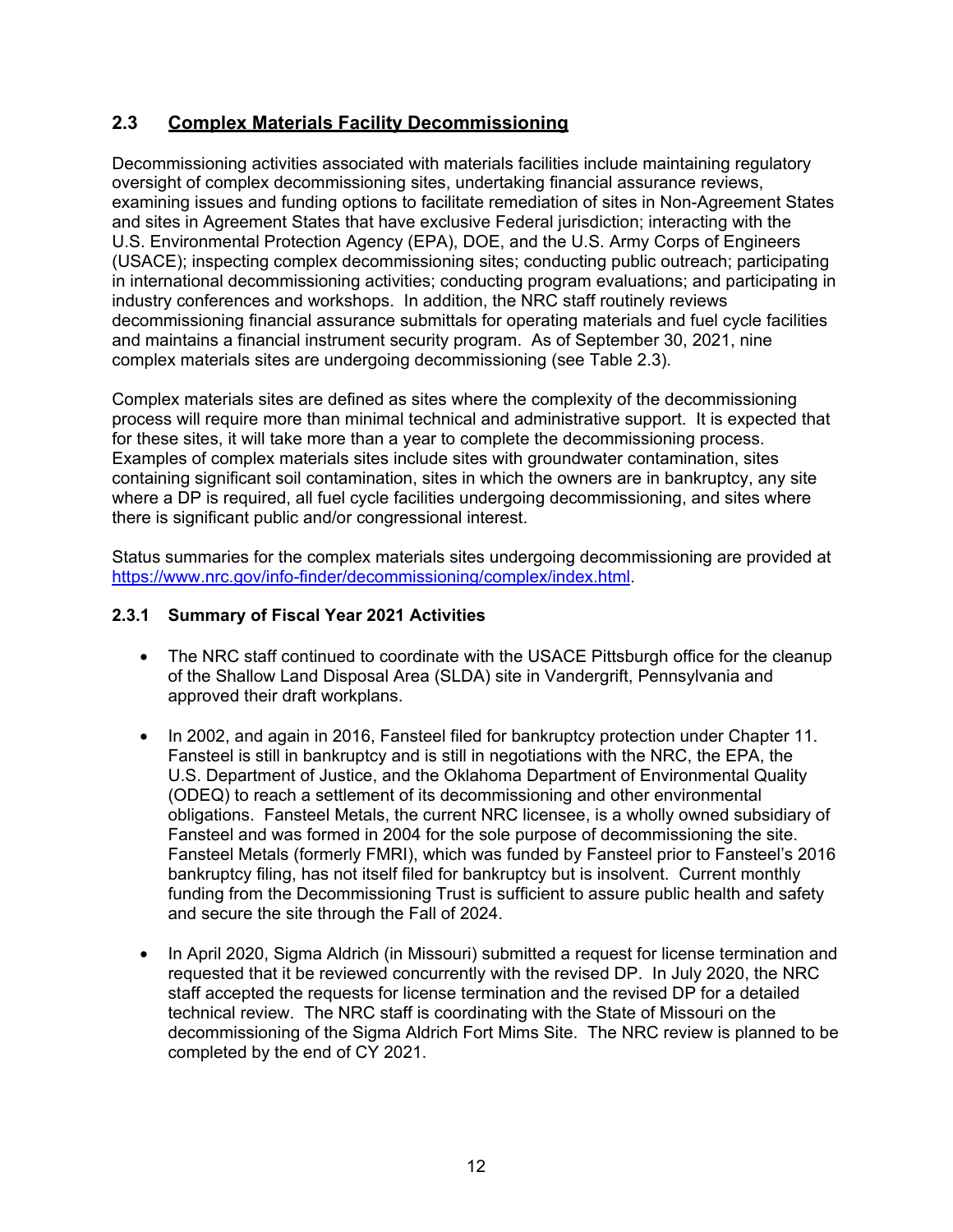- In November 2019, the University of Missouri Pickard Hall submitted a DP to the NRC staff for review and approval. The NRC staff determined further characterization of the site is required. Currently, the licensee is performing additional characterization work in support of the DP.
- In February 2021, decommissioning activities were completed at the United Nuclear Corporation (UNC) site in Connecticut, the last formerly licensed non-Agreement State site in the Terminated License Review Project, and the site was released for unrestricted use.

#### Radium Activities

Activities associated with discrete sources of radium and associated contamination, for which the NRC's authority was established by the Energy Policy Act of 2005, include maintaining various levels of regulatory oversight at sites with identified discrete sources of radium or associated contamination; examining issues and funding options to facilitate remediation of sites in Non-Agreement States; interacting with the states, EPA, the U.S. Department of Defense (DoD), and the National Park Service (NPS) at their respective sites; inspecting service providers at the sites that are subject to exclusive Federal jurisdiction; conducting public outreach; and participating in industry conferences and workshops. NRC staff activities involve varying levels of oversight at both military and non-military sites. The NRC and the DoD finalized a Memorandum of Understanding (MOU) in April 2016, describing roles in the cleanup of radium and other unlicensed radioactive materials at military sites (ADAMS Accession No. ML16092A294). More information on the staff's radium activities is available at https://www.nrc.gov/materials/radium.html.

#### Summary of Fiscal Year 2021 Military Radium Activities

• In FY 2021, the NRC staff initiated monitoring activities of cleanups by the U.S. Air Force at the former Kelly (Lackland) Air Force Base in San Antonio, Texas, and Hill Air Force Base in Ogden, Utah; and the U.S. Navy at China Lake Naval Air Weapons Station in China Lake, California; Imperial Beach Naval Outlying Landing Field in San Diego, California; North Island Naval Air Station in Coronado, California; and Naval Station San Diego in San Diego, California. The NRC staff also continued monitoring activities at the ongoing cleanups by the U.S. Army at Dugway Proving Grounds in Dugway, Utah, and by the U.S. Navy at Long Beach Naval Shipyard in Long Beach, California; Mare Island Naval Shipyard in Vallejo, California; and Treasure Island Naval Station in San Francisco, California. In FY 2021, the NRC completed reviews for military radium cleanup reports, including a proposed plan for Dugway Proving Ground and a remedial investigation report for the Mare Island Naval Shipyard (in January and September, respectively). The NRC staff also held coordination calls with the DoD to determine upcoming activities and schedules at a programmatic and site-specific level. The NRC staff has regular communication with the DoD to ensure that: 1) implementation of the MOU is going well at these sites and 2) that the DoD's remedies will meet the NRC 0.25 millisieverts-per-year (25 millirem-per-year) dose criterion in 10 CFR 20.1402 for sites that will be released for unrestricted use or is consistent with the requirements in 10 CFR 20.1403(b) for sites that will be released for restricted use.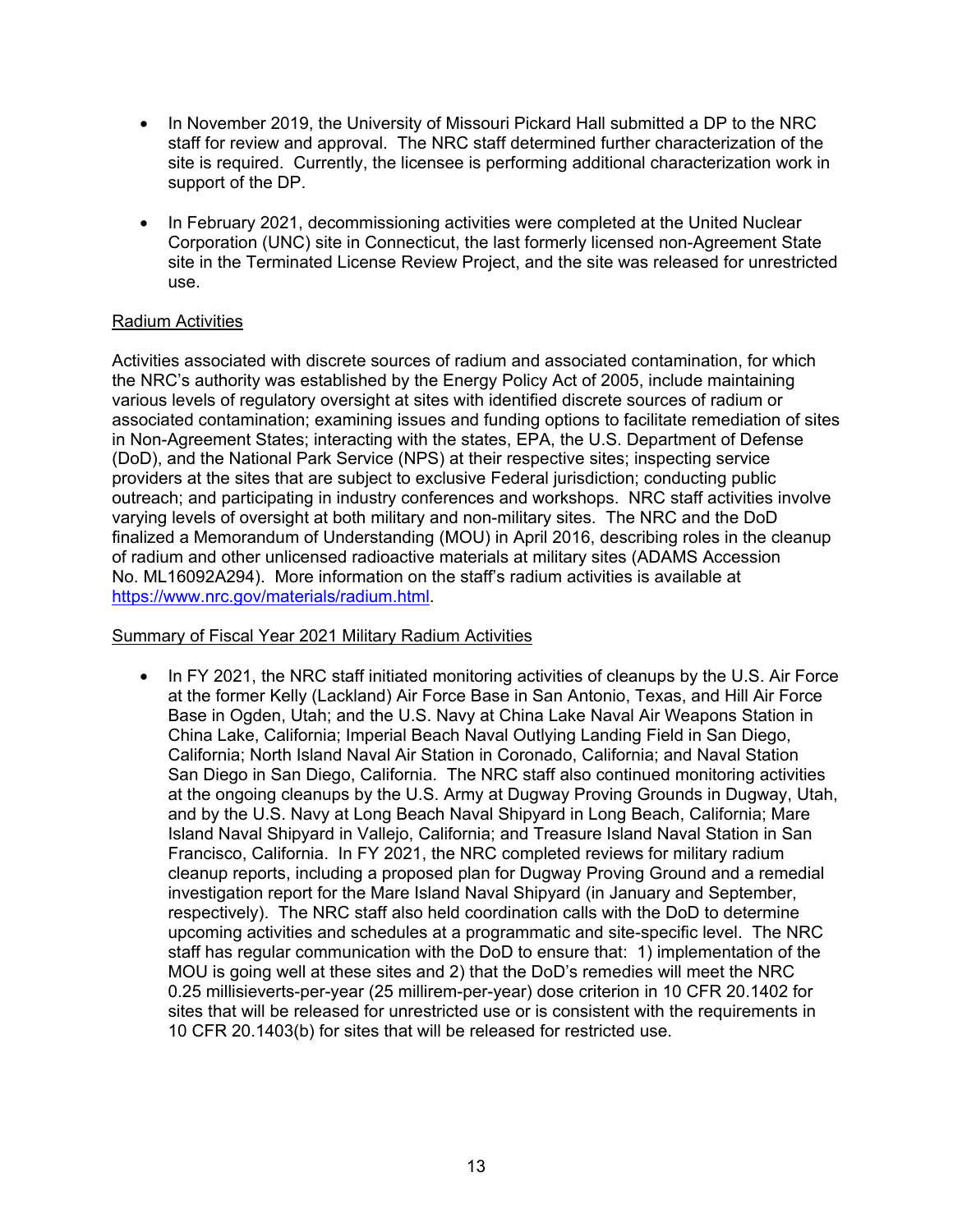- Throughout FY 2021, the NRC staff held discussions regarding the status of, and issues associated with, site cleanup with the military, EPA, and the States. The staff began implementing the "stay-informed" approach for remediation by the U.S. Air Force at Elmendorf Air Force Base in Anchorage, Alaska, and the U.S. Navy at Brunswick Naval Air Station in Brunswick, Maine; Marine Corps Base Camp LeJeune in Jacksonville, North Carolina; Marine Corps Air Station Cherry Point in Havelock, North Carolina; Naval Weapons Station Concord in Concord, California; Naval Air Station Jacksonville in Jacksonville, Florida; and Naval Weapons Station Yorktown in Yorktown, Virginia. The NRC staff also continued implementing the "stay-informed" approach for remediation by the U.S. Navy at the Hunters Point Shipyard site in San Francisco, California, and the Alameda Naval Air Station in Alameda, California; the U.S. Air Force at the McClellan Air Force Base, in Sacramento, California; and the U.S. Army at the Sharpe Depot in Lathrop, California. The staff plans to continue its reliance on the Comprehensive Environmental Response, Compensation, and Liability Act (CERCLA) process and EPA oversight at these sites.
- In December 2019, the NRC responded to Green action for Health and Environmental Justice regarding their 2.206 petition to revoke Tetra Tech's EC Incorporated's service provider license due to falsification of records at the Hunters Point Shipyard. The NRC stated that the petition will be held in abeyance and will be reassessed after the legal resolution of the U.S. Department of Justice's (DOJ's) civil complaint against Tetra Tech EC Incorporated (ADAMS Accession No. ML19309F257). The Petition Review Board provides an update to status of DOJ's activities, with respect to the civil complaint against Tetra Tech, to the Petitioner and the Licensee every 4 months. The most recent status was provided in September 2021 (ADAMS Accession No. ML21250A204).

#### Summary of Fiscal Year 2021 Non-Military Radium Activities

-

As of September 30, 2021, the NRC staff had dispositioned all the sites<sup>4</sup> that were identified with potential contamination from historic radium use in non-Agreement States. Five of the sites identified had calculated doses from radium contamination that exceed unrestricted use standards, requiring remediation. Moving forward, the effort has, and will continue to be, focused on working with the site owners on site remediation. Remediation at each of the five sites with contamination levels that exceed the NRC's unrestricted use standards is at a different stage as discussed below:

• As reported in previous fiscal years, the former Benrus Clock Company, in Waterbury, Connecticut, and the former Sessions Clock Company in Bristol, Connecticut, completed remediation activities, and the NRC staff issued a closeout letter in March and November 2019, respectively (ADAMS Accession Nos. ML19263A650 and ML19077A037, respectively).

<sup>4</sup> As described in SECY-16-0020, the staff originally identified 29 historic sites in non-Agreement States for follow-up. A site can have multiple property owners, and as such, from these 29 historical sites, there are 47 unique site owners. Subsequently, as part of continuing coordination efforts with the states on naturally occurring and accelerator-produced radioactive material, 11 additional sites with potential radium contamination were identified. State of Michigan officials informed the NRC staff of 9 additional sites, and during preparations for the site visit to a former clock factory in Connecticut, the NRC staff identified 2 additional sites in Connecticut.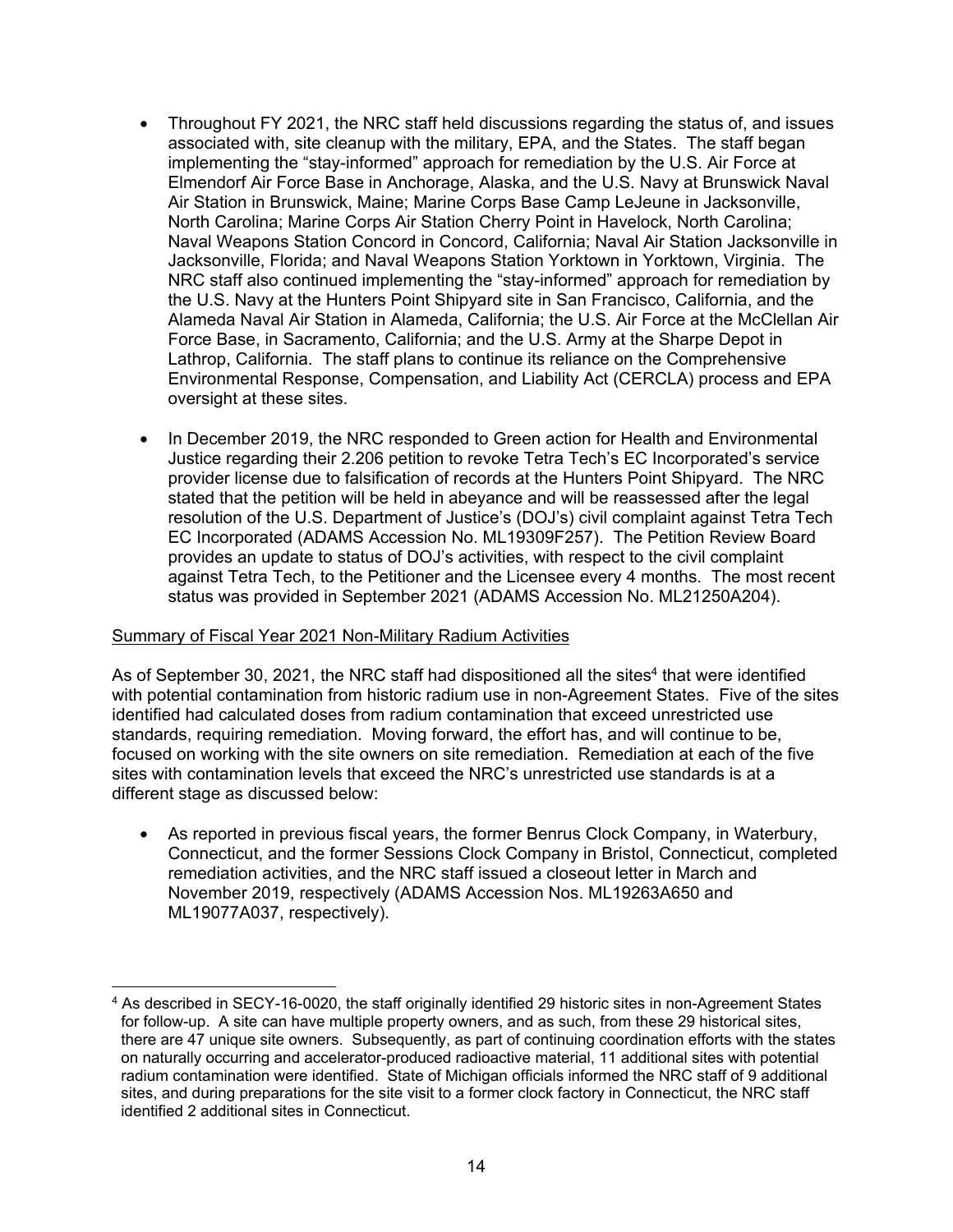- Remediation activities at the former New Haven Clock Company began in August 2018 and are ongoing. Due to funding and COVID-19 pandemic issues, site cleanup is now anticipated to be completed in FY 2022. After the site cleanup is complete, the NRC staff will prepare a closeout letter that will be shared with State of Connecticut's Department of Energy and Environmental Protection prior to issuance.
- The NRC staff approved the Cleanup Plan for New Opportunities of Waterbury, Inc. (NOW), in Waterbury, Connecticut, in April 2019 (ADAMS Accession No. ML19044A522) and met with the site owner and Federal, State, and local partners to discuss the status of remediation planning and funding. In addition, the staff has been exercising a monitoring role at the portion of the NOW site formerly under the EPA's Brownfields program. The State of Connecticut has requested EPA Region I perform an emergency removal action at this site due to structural concerns about portions of the site. In January 2020, EPA Region I staff completed a preliminary assessment of the site and determined that an emergency removal action is not warranted. EPA is continuing to assess the site for listing on the National Priorities List and remedial actions under Superfund.
- The NRC staff received a cleanup plan in November 2019 from the site owner of the former Seth Thomas Clock Company in Thomaston, Connecticut, on remediation planning efforts (ADAMS Accession No. ML19326B980). In January 2020, the staff requested additional information on the cleanup plan (ADAMS Accession No. ML20030A128). In April 2020, at the site owner's request due to the COVID-19 pandemic, staff placed its review of the cleanup plan on hold. The site owner expects to restart remediation activities in FY 2022.
- In FY 2021, the NRC and the NPS staffs continued to coordinate efforts, in accordance with the NRC-NPS MOU (ADAMS Accession No. ML20239A731), for the ongoing environmental response actions at Great Kills Park in Staten Island, New York; Spring Creek Park in Queens, New York; and Dead Horse Bay in Brooklyn, New York, that NPS previously identified with confirmed radium contamination.

The NRC staff continues to coordinate with Agreement State partners as they work to resolve non-military radium issues within their jurisdictions. As of September 30, 2021, 32 of 39 Agreement States have completed their investigation activities, have dispositioned all the sites on their lists, and have no further plans for additional investigations. The remaining Agreement States continued to conduct prioritized reviews of the sites within their jurisdictions, focusing on the most risk-significant sites.

#### West Valley Demonstration Project

The West Valley Reprocessing Plant licensees' (New York State Energy Research and Development Authority [NYSERDA] and the U.S. Department of Energy – West Valley Demonstration Project [DOE-WVDP]) preferred environmental impact statement (EIS) alternative for decommissioning and long-term stewardship of the WVDP and Western New York Nuclear Service Center near Buffalo, New York, employs a two-phased approach.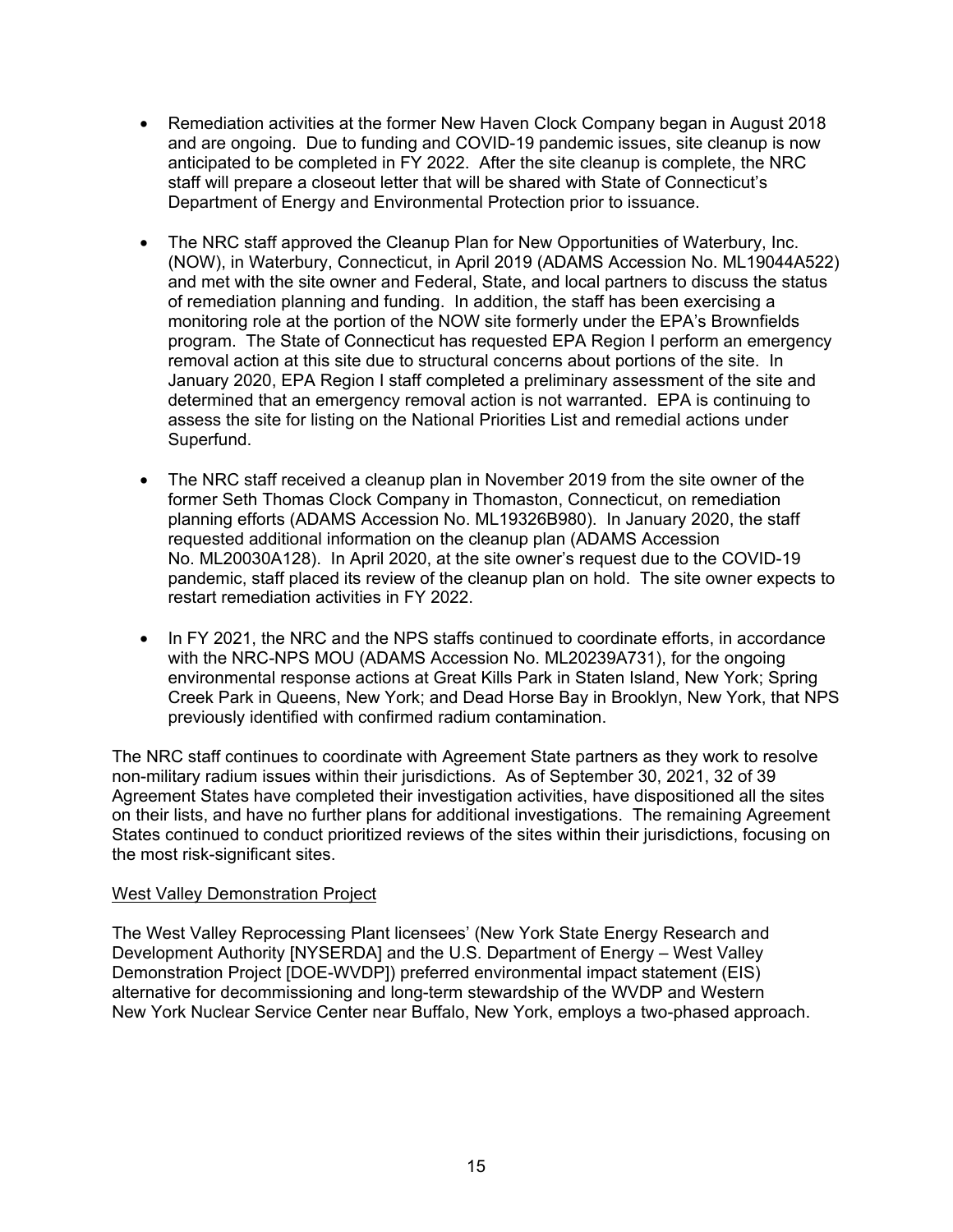Phase 1 involves the decommissioning of most WVDP site facilities, including demolition of the Main Plant Process Building (MPPB) and vitrification facility, clean-up of contaminated soil, and use of site data to inform studies to reduce uncertainties associated with decommissioning the remaining facilities (referred to as Phase 1 studies). Phase 1 of the decommissioning approach is being conducted in accordance with the NRC-approved DP.

Phase 2 involves completion of the decommissioning process and long-term management decision-making for the site. In FY 2021, DOE-WVDP and NYSERDA continued to work toward the Phase 1 decommissioning goals, as well as on the Draft Supplemental EIS for Phase 2 Decommissioning. The State-licensed disposal area will also be included in the Supplemental EIS to allow a comprehensive view of dose contributions from the entire licensed premises.

The DOE-WVDP achieved progress during 2021 overall, despite the work adjustments due to the COVID-19 pandemic. On a limited basis, DOE-WVDP continued its deactivation, characterization, and demolition preparation work in the MPPB. and continued to work toward the deactivation of the MPPB to include the aggressive decontamination of the Product Purification Cell - South. The updated demolition plan for the MPPB was approved by the NRC in March 2021 with caveats for providing additional information related to characterization and modeling assumptions that demonstrate the MPPB will meet the decommissioning criteria.

#### **2.3.2 Fiscal Year 2022 Areas of Focus**

In FY 2022, the NRC staff will work with the ODEQ to evaluate funding options for the decommissioning of the Fansteel Metals site and work with the EPA to determine if the site is eligible for cleanup under CERCLA. The staff will continue its review of the new work plans for the SLDA in FY 2022.

The NRC staff will perform the pre-application audit, the acceptance review, and initiate the request for additional information process (if necessary) for the Cimarron Decommissioning Plan, Rev. 3.

The NRC staff intends to continue implementing the MOU with the DoD for military radium by prioritizing its activities based on available resources. Factors for consideration in prioritizing annual monitoring activities include: (1) involvement of other regulatory agencies; (2) use of engineered controls and/or land use controls as remedies; (3) contamination in buildings for reuse; (4) amount or type of material and how transportable it is; and (5) previous monitoring activities.

The NRC staff plans to continue its efforts on non-military radium by working with site owners on risk-informed approaches for site cleanup. Additionally, the staff will continue to implement the MOU with the NPS as remediation activities progress at the parks.

In FY 2022, the NRC staff plans to focus on reviewing the remaining areas of the MPPB decontamination at WVDP: Product Purification Cell – South, Ventilation Wash Room, Off – Gas Cell, Acid Recovery Cell and other preparatory activities before the MPPB demolition can begin. MPPB demolition will start after the preparatory work is complete and is expected to take more than 30 months to complete. The NRC staff will prepare for comments on the draft supplemental EIS and Probabilistic Performance Assessment.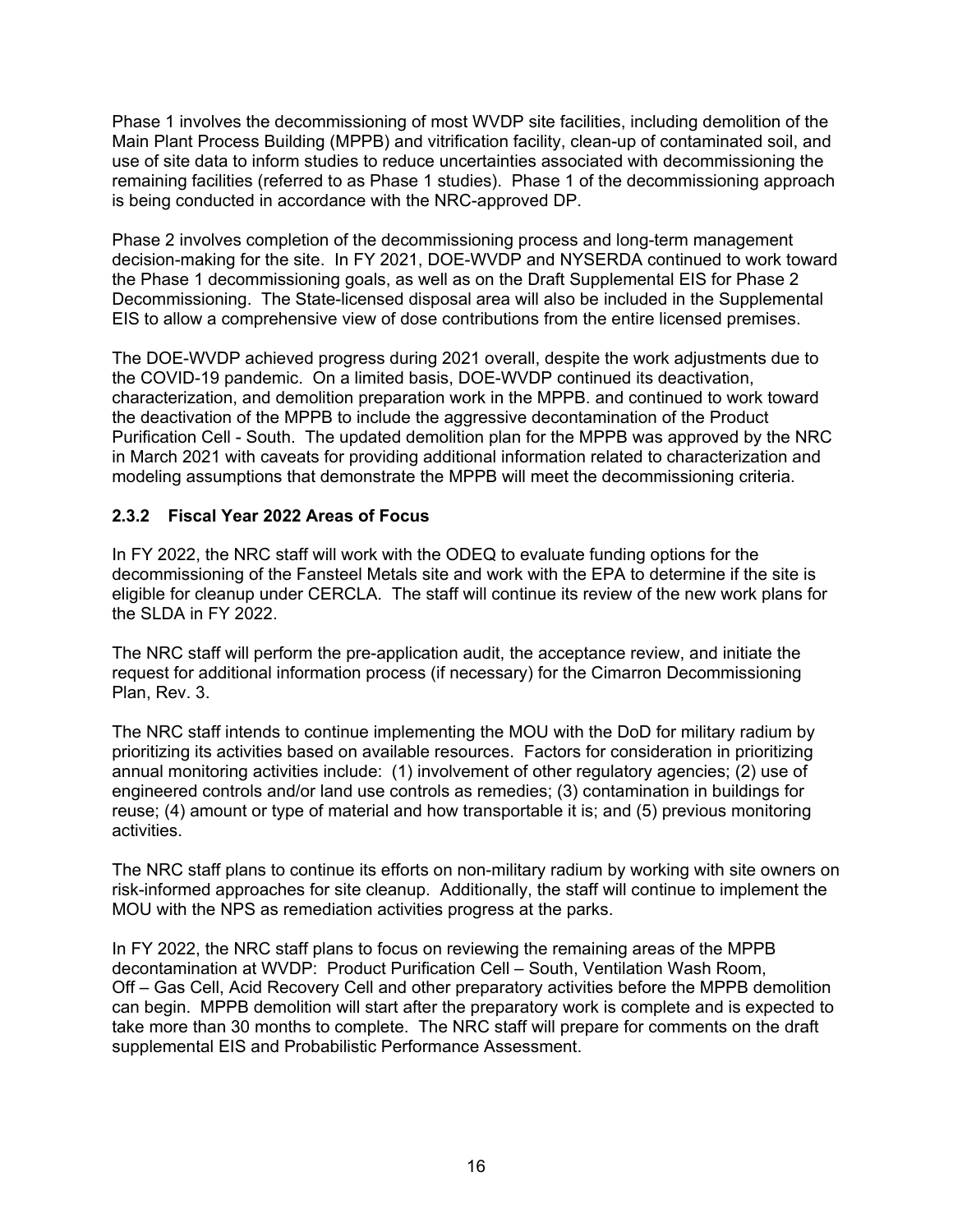| <b>Name</b>     |                                                                                              | Location                       | Date DP<br><b>Submitted</b> | Date DP<br><b>Approved</b> | <b>Compliance</b><br><b>Criteria</b> | Date of<br><b>Decommissioning</b><br><b>Completion</b> |
|-----------------|----------------------------------------------------------------------------------------------|--------------------------------|-----------------------------|----------------------------|--------------------------------------|--------------------------------------------------------|
|                 | Alameda Naval Air Station*                                                                   | Alameda, CA                    | N/A                         | N/A                        | MOU**                                | N/A                                                    |
| $\overline{2}$  | Cimarron (Kerr-McGee)                                                                        | Cimarron, OK                   | 4/95<br>revised 11/18       | 8/99                       | Action-<br>UNRES***                  | 2039                                                   |
| 3               | Department of the Army, U.S.<br>Armament Research,<br>Development, and Engineering<br>Center | Picatinny, NJ                  | 11/13<br>Revised 8/19       | 04/17                      | <b>LTR-UNRES</b>                     | <b>TBD</b>                                             |
| 4               | Fansteel Metals (formerly FMRI)                                                              | Muskogee, OK                   | 8/99.<br>revised 5/03       | 12/03                      | <b>LTR-UNRES</b>                     | <b>TBD</b>                                             |
| 5               | Hunter's Point Naval Shipyard*<br>(former Naval shipyard)                                    | San Francisco, CA              | N/A                         | N/A                        | MOU**                                | N/A                                                    |
| $6\phantom{1}6$ | McClellan* (former Air Force base)                                                           | Sacramento, CA                 | N/A                         | N/A                        | MOU**                                | N/A                                                    |
| $\overline{7}$  | Shallow Land Disposal Area (BWX<br>Technologies, Inc.)****                                   | Vandergrift, PA                | N/A                         | N/A                        | <b>LTR-UNRES</b>                     | <b>TBD</b>                                             |
| 8               | Sigma-Aldrich                                                                                | Maryland Heights,<br><b>MO</b> | 10/08, revision<br>pending  | $5/09$ ,<br>revised TBD    | <b>LTR-UNRES</b>                     | 2021                                                   |
| 9               | <b>West Valley Demonstration Project</b>                                                     | West Valley, NY                | Phase 1 3/09                | Phase 1<br>2/10            | LTR-<br>UNRES <sup>+</sup>           | <b>TBD</b>                                             |

4Table 2.3 Complex Decommissioning Sites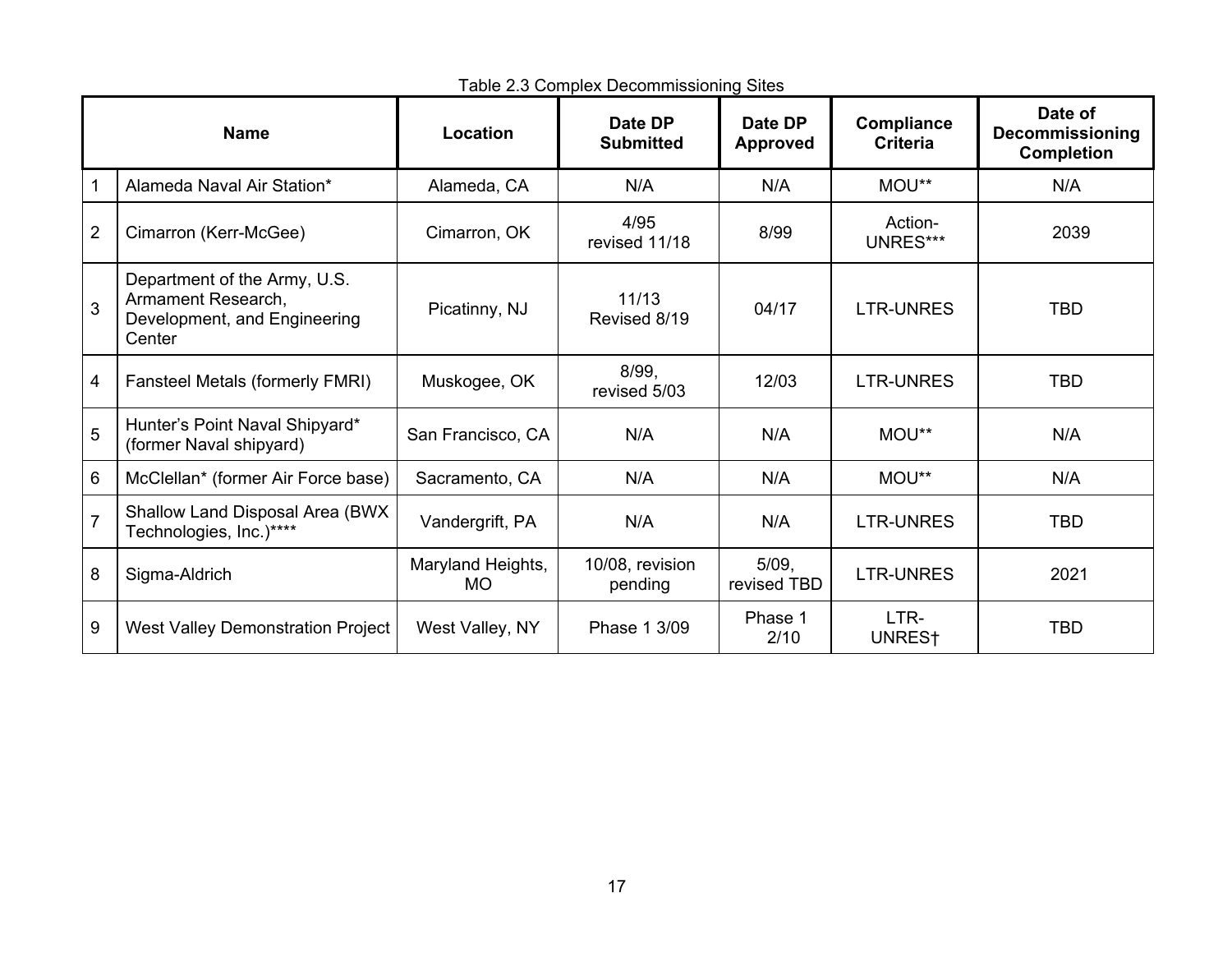- The Hunter's Point Shipyard and Alameda Naval Air Station sites are being remediated by the U.S. Navy, and the McClellan site is being remediated by the U.S. Air Force, under the CERCLA process and EPA oversight. It is assumed that some licensable material might be present at both sites; however, the NRC has not licensed these sites. Instead, the Commission has approved a "limited involvement approach to stay informed" and the NRC staff will rely on the ongoing CERCLA process and EPA oversight. More information is available on this approach in SECY-08-0077, "Options for U.S. Nuclear Regulatory Commission Involvement with the U.S. Navy's Remediation of the Hunters Point Naval Shipyard Site in California," (ADAMS Accession No. ML080800110).
- \*\* "Memorandum of Understanding Between the U.S. Nuclear Regulatory Commission and the DoD for Coordination on CERCLA Response Actions at DoD Sites with Radioactive Materials," dated April 2016 (ADAMS Accession No. ML16092A294).
- \*\*\* Under the provisions of 10 CFR 20.1401(b), any licensee or responsible party that submitted its DP before August 20, 1998, and received NRC approval of that DP before August 20, 1999, may use the Site Decommissioning Management Plan (SDMP) action plan criteria for site remediation.
- \*\*\*\* USACE's remediation approach for the SLDA site is to follow the CERCLA process and adhere to the MOU between the NRC and USACE for coordination, remediation, and decommissioning of Formerly Utilized Sites Remedial Action Program (FUSRAP) sites with NRC-licensed facilities, "Memorandum of Understanding Between the U.S. Nuclear Regulatory Commission and The USACE for Coordination of Cleanup & Decommissioning of the FUSRAP Sites with NRC-Licensed Facilities," 66 FR 36606. A Supplemental MOU between USACE, DOE, and the NRC was signed in June 2014, and complements the existing MOU by incorporating the relevant requirements of 10 CFR Parts 70, 73, and 74, and stipulates the specific roles of each Federal entity throughout the remainder of the remediation process.
- † The West Valley Phase I DP includes plans to release a large portion of the site for unrestricted use, while the remainder of the site may have a perpetual license or be released with restrictions.

#### Notes:

- The compliance criteria identified in this table reflect the information in the most recent NRC-approved DP or approach. The compliance criteria may change if the NRC approves alternate compliance criteria requested by the licensee.
- Abbreviations used in this table include: "Action" for SDMP action plan criteria, "ADAMS" for Agencywide Documents Access and Management System, "CERCLA" for Comprehensive Environmental Response, Compensation, and Liability Act, "CFR" for *Code of Federal Regulations*, "DP" for decommissioning plan, "DOE" for U.S. Department of Energy, "EPA" for U.S. Environmental Protection Agency, "FY" for Fiscal Year, "FR" for *Federal Register*, "LTR" for License Termination Rule criteria, "MOU" for memorandum of understanding, "N/A" for not applicable, "NRC" for U.S. Nuclear Regulatory Commission, "RES" for restricted use, "TBD" for to be determined, "UNRES" for unrestricted use, and "USACE" for U.S. Army Corps of Engineers.
- Reasons for multiple DP submittals range from changes in the favored decommissioning approach, to the phased implementation of decommissioning, to poor quality submittals.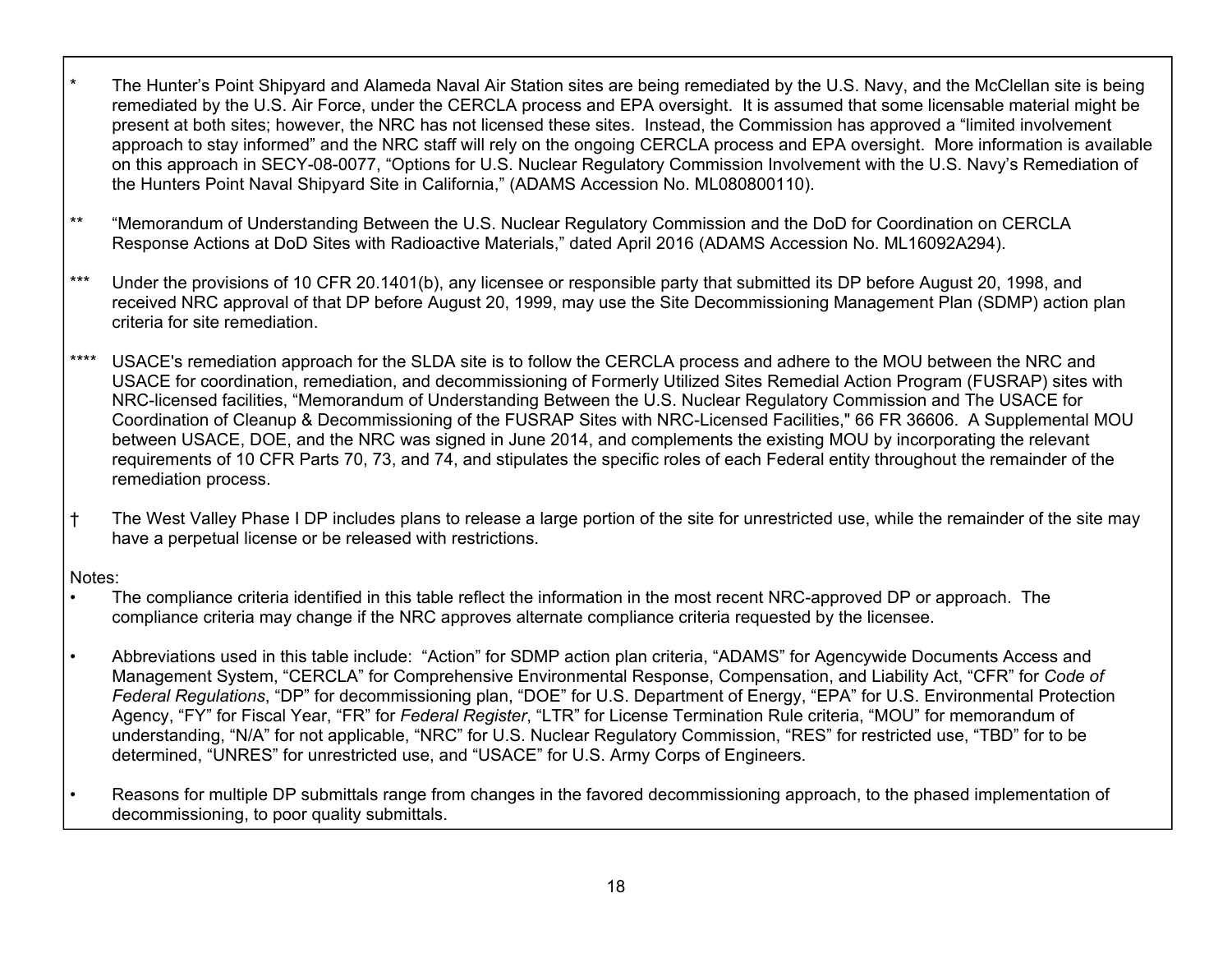### **2.4 Uranium Recovery Facility Decommissioning**

In enacting the UMTRCA, as amended, Congress had two general goals. The first was to provide a remedial action program to stabilize and control the residual radioactive material at various identified inactive mill sites (Title I). The second was to ensure the adequate regulation of uranium production activities and cleanup of mill tailings at mill sites that were active and licensed by the NRC (or Agreement States) (Title II). Additional information on the UMTRCA can be found at: https://www.nrc.gov/waste/mill-tailings.html.

The NRC's uranium recovery decommissioning activities include project management, technical review of licensee and DOE submittals in support of decommissioning or long-term care and maintenance, the development of rulemaking and guidance, public outreach efforts, international assistance and cooperation, and participation in industry conferences and workshops.

Table 2.4-a identifies the 22 Title I sites: 19 that are under general license with the DOE; the Moab, Utah, mill undergoing decommissioning; and the former mill sites at Riverton, Wyoming, and Monument Valley, Utah, which have been designated as Title I sites by Congress. The regulation at 10 CFR 40.27, "General License for Custody and Long-Term Care of Residual Radioactive Material Disposal Sites," governs the long-term care of Title I disposal sites under a general license held by either DOE or the State in which the site is located, after decommissioning is complete. Additional information on the status of Title I sites can be found at https://www.energy.gov/lm/sites/lm-sites.

Table 2.4-b identifies the Title II sites that are no longer operating and in decommissioning status. As of September 30, 2021, five Title II uranium recovery facilities are undergoing decommissioning. The regulation at 10 CFR 40.28, "General License for Custody and Long-Term Care of Uranium or Thorium Byproduct Materials Disposal Sites," governs the long-term care of Title II conventional uranium mill disposal sites under a general license held by either DOE or the State in which the site is located, after decommissioning is complete. The six Title II sites that have been transferred for long-term care to DOE are identified in Table 2.4-c.

Status summaries for the Title II sites undergoing decommissioning are provided at https://www.nrc.gov/info-finder/decommissioning/uranium/index.html.

### **2.4.1 Summary of Fiscal Year 2021 Activities**

#### UMTRCA Title I Sites

• In FY 2021 the NRC staff continued to interact with the DOE on their evaluation of the tailings impoundment cover at the Mexican Hat site and the reviews of the groundwater remedy evaluation for the Monument Valley site. Staff also reviewed and provided comments on the Shiprock Performance report and concurred on the deferral of groundwater monitoring at the Shiprock, Monument Valley, and Tuba City sites due to the COVID-19 pandemic after determining that the deferral would not adversely impact health and safety (ADAMS Accession No. ML20330A262).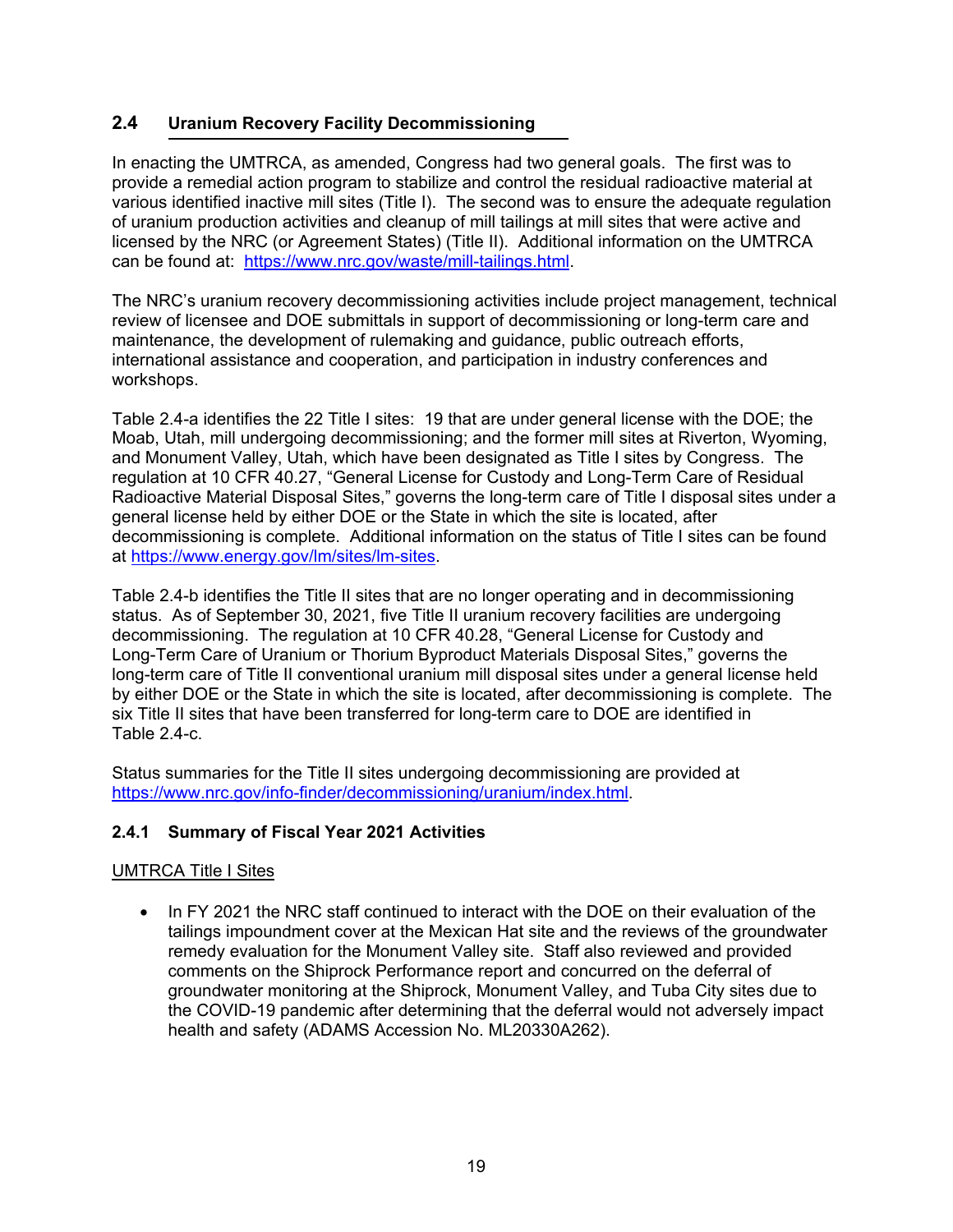- In FY 2021, the NRC staff worked with the DOE on the re-design of the cover system for the Crescent Junction disposal cell. DOE provided a 60 percent design for review and comment by the NRC staff. This effort will continue into FY 2022.
- In 2021 the staff continued its reviews of the Groundwater Corrective Action Plans for the Gunnison and Rifle sites in Colorado and the Green River site in Utah.

The NRC staff, in conjunction with the Navajo Nation, the EPA, DOE, Department of Interior's Bureau of Indian Affairs, Indian Health Service, and Agency for Toxic Substances and Disease Registry, completed the development of a new 10-year plan to address uranium contamination on the Navajo Nation. The NRC staff continued to work with the Navajo Technical University to share NRC courseware in support of expanded Science, Technology, Engineering, and Mathematics offerings at the university. In addition, the staff continued participation in Navajo Nation/Hopi/DOE quarterly meetings and community outreach activities.

#### UMTRCA Title II Sites

- The NRC staff continued inspection and review of licensee actions at the Homestake Mining Company of California (HMC), Grants Reclamation Project (GRP) in Grants, New Mexico, as required by the confirmatory order (CO) EA-16-114 issued in March 2017 and license SUA-1471. In November 2020, HMC responded to the NRC's June 2020 review of the November 2019 Groundwater Corrective Action Program (GCAP) license amendment request (LAR) and submitted an updated GCAP LAR for NRC review, as required by the CO. In the updated GCAP LAR, HMC stated they intended to submit an Alternate Concentration Limit (ACL) LAR by June 2021. In April 2020, the NRC staff responded to the updated GCAP LAR. The NRC staff did not accept the GCAP LAR for review but did offer comments on the groundwater model presented in the updated GCAP LAR. The NRC staff agreed to suspend the GCAP review until an ACL LAR was submitted and reviewed. In July 2021, HMC proposed a new ACL submission date of December 2021 and the NRC accepted the new date. Evaporation Pond 1 (EP1) relining has been deferred. EP1 is still in use with approximately 5% reduced evaporative capacity. In April 2021, the NRC completed the review of the Land Application Impact Assessment Report and FSSR for compliance with CO Conditions 14 and 15, for release of former groundwater land application irrigation areas. The NRC staff found that HMC demonstrated that the concentrations of constituents of concern in soil across the land application irrigation areas do not exceed the criteria for unrestricted release. The NRC staff participates in monthly site status calls with HMC and other regulators. The staff continues communications between the EPA, DOE, New Mexico Environment Department, and the New Mexico Office of State Engineer through monthly teleconferences to discuss coordination and alignment between the regulatory agencies. The staff also participates in monthly teleconferences with interested members of the community to provide an update on activities at the GRP.
- In August 2021, the NRC staff completed the review of the Wyoming Department of Environmental Quality's (WDEQ) Completion Review Report (CRR) for the Western Nuclear Incorporated (WNI) site in Wyoming. The staff also completed its review of the DOE's draft final Long-Term Surveillance Plan (LTSP) and began its evaluation of the DOE's Long-term Care Fee estimate for the site.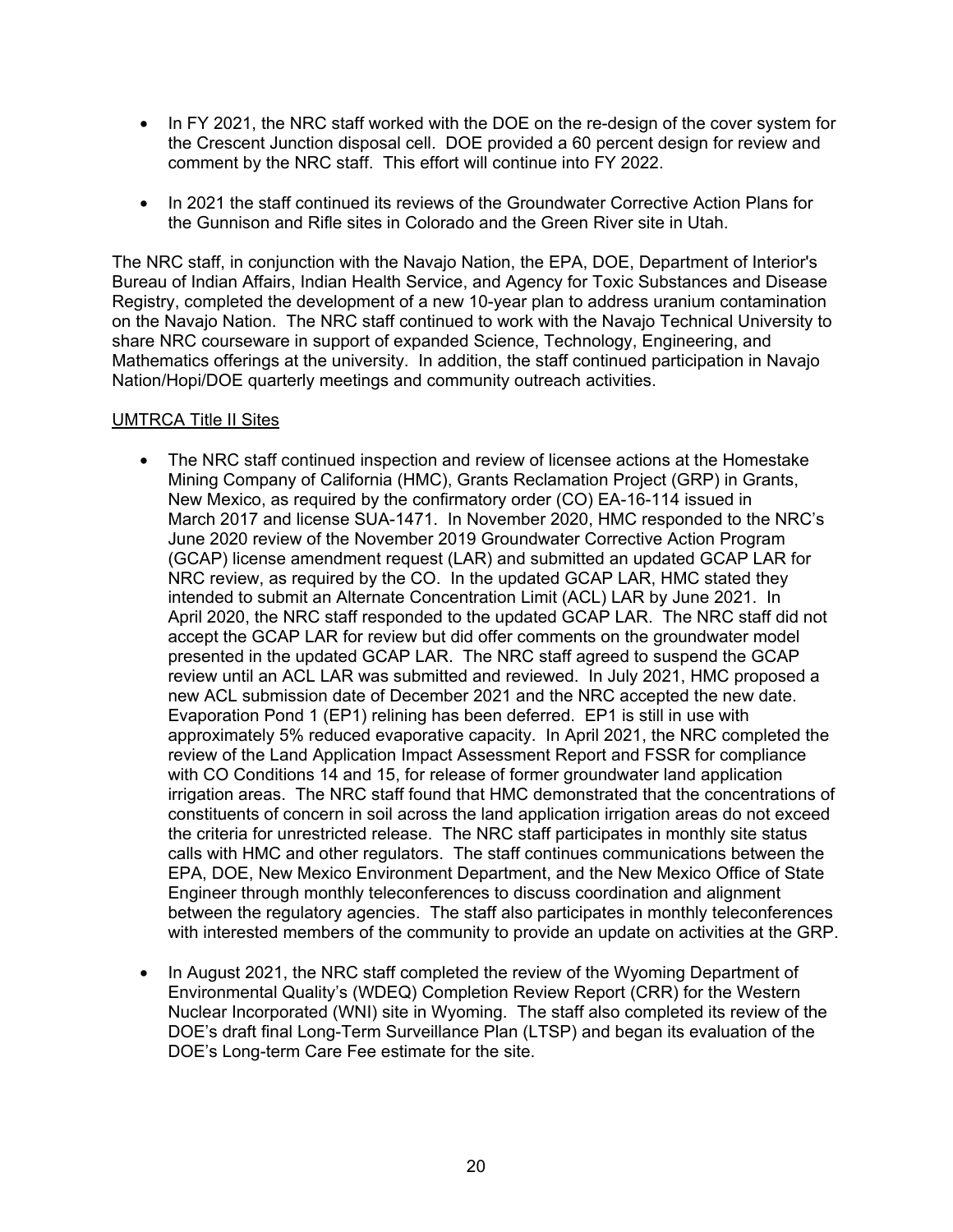- The NRC staff continued to work with Rio Algom toward the completion of the characterization and subsequent remediation of byproduct surface contamination at their Ambrosia Lake West (ALW) site, which is located in the San Mateo Creek (SMC) Basin. Throughout the SMC basin, EPA is pursuing a CERCLA removal action of surface contamination from historical uranium mines. NRC staff continued to attend regular meetings with EPA staff and larger meetings with Rio Algom, EPA, NRC, and the State of New Mexico to address the overlapping regulatory authority at the site for commingled contamination from the ALW site and historical uranium mines within the SMC Basin.
- In 2021, the NRC staff continued to work with the WDEQ to develop a path forward for completing the decommissioning of the American Nuclear Corporation site in Jeffery City, Wyoming.
- In September 2020, the NRC issued the Safety Evaluation Report (SER) for the LAR for the UNC Church Rock, New Mexico site to construct a disposal cell for mine spoils atop the existing mill tailings cell. The NRC will issue the revised final SER in late Spring 2022, based on comments from DOE and the licensee. In October 2020, the NRC issued the draft EIS for public comment for the UNC Church Rock LAR. At the request of stakeholders, the comment period was extended several times, closing on November 1, 2021. During the extended comment period, the NRC staff engaged in innovative approaches on outreach with the Navajo Nation, which has included, but was not limited to, virtual meetings with the public and specific Navajo communities, newspaper articles, and radio broadcasts in English and Navajo. NRC senior managers also met with Navajo President Nez to discuss the draft EIS and additional ideas to effectively communicate with the Navajo Nation during the comment period. The Final EIS, which is now scheduled for May 2022, will contain an appendix that summarizes and responds to comments from the Navajo Nation and all others who provided comments. The staff expects to complete the concurrence process with the appropriate Federal and State entities and issue the license amendment in June 2022.
- In April 2021, the NRC staff completed its review of Colorado's CRR for the Durita site and continued to review the DOE draft LTSP for the site.
- In August 2020, the NRC staff provided comments to the Texas Commission on Environmental Quality (TCEQ) on the CRR for the Panna Maria site in Hobson, Texas (ADAMS Accession No. ML20225A026). In 2021 the staff continued to work with TCEQ to resolve the comments.

#### UMTRCA Title II Sites that have been Transferred to DOE for Long-Term Care

The NRC staff continues to discuss options with DOE to resolve two technical concerns associated with the Bluewater site in Grants, New Mexico, that involve: (1) several feet of subsidence of approximately 40 acres of the cover causing ponding of several acres of water on the tailings impoundment after heavy rains; and (2) contaminants in the groundwater plume from the site that have impacted a portion of a regional drinking water aquifer. The DOE is working cooperatively with the USACE on a solution to the impoundment subsidence and with the DOE National Labs on long-term solutions to groundwater characterization and impacts of contaminated groundwater at the site. The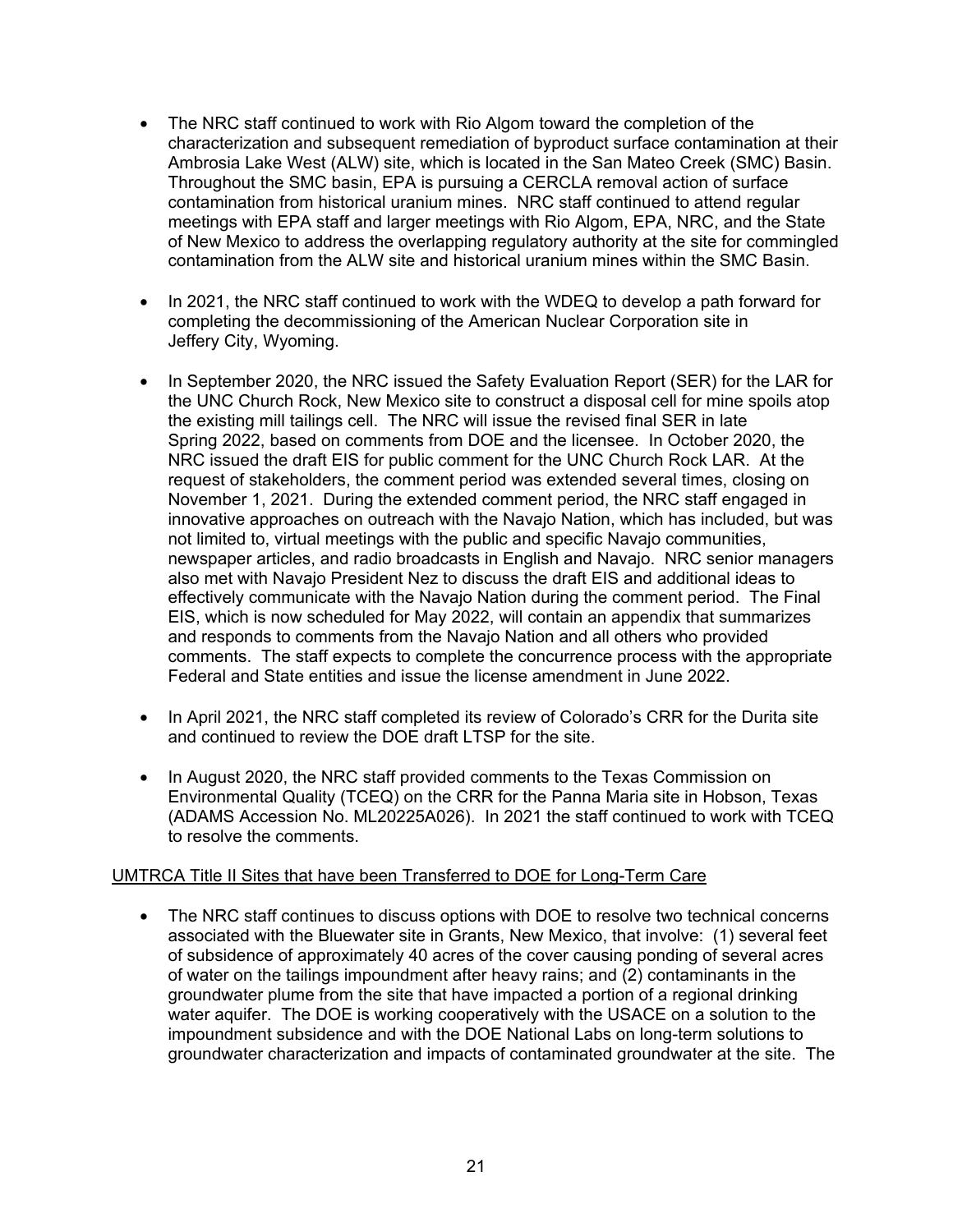Bluewater disposal cell project will be a multi-year review, construction, and tailings repair project. The DOE and NRC staff have developed a plan and schedule for review of the disposal cell repair project, including the review duration, meeting/communication points as well as the process for resolution of NRC comments. The DOE continues to maintain a cooperative agreement with the New Mexico Environmental Department to sample groundwater wells outside of the long-term care boundary.

• Throughout FY 2021, the NRC staff continued interactions with DOE regarding those sites that are generally licensed under 10 CFR 40.27 and 40.28. The staff has continued to hold quarterly telephone conference calls with DOE to discuss overarching policy and technical issues associated with managing the generally licensed sites. The staff also continued its participation in DOE meetings with the Navajo Nation and Hopi Tribe pertaining to the sites on the Navajo Nation and Hopi Reservation.

#### **2.4.2 Fiscal Year 2022 Areas of Focus**

In FY 2022, the NRC staff will continue its participation in the activities associated with the Navajo Nation 10-year plan and the DOE/Navajo Nation/Hopi quarterly meetings. Additionally, the staff will review DOE reports and plans for the reclamation and management of these sites. The staff will continue its review of the UNC Church Rock LAR and the reviews of the Groundwater Corrective Action Plans for the Gunnison and Rifle sites in Colorado and the Green River site in Utah. The staff will continue to work with DOE to resolve issues associated with the Bluewater site and will work with the State of Wyoming to explore and implement options for decommissioning the ANC site. The staff will also work with Texas to complete the reviews of the CRRs for the Panna Maria site and DOE-LM for the LTSP for the WNI and Durita sites to include review of the long-term care fee and land transfer issues.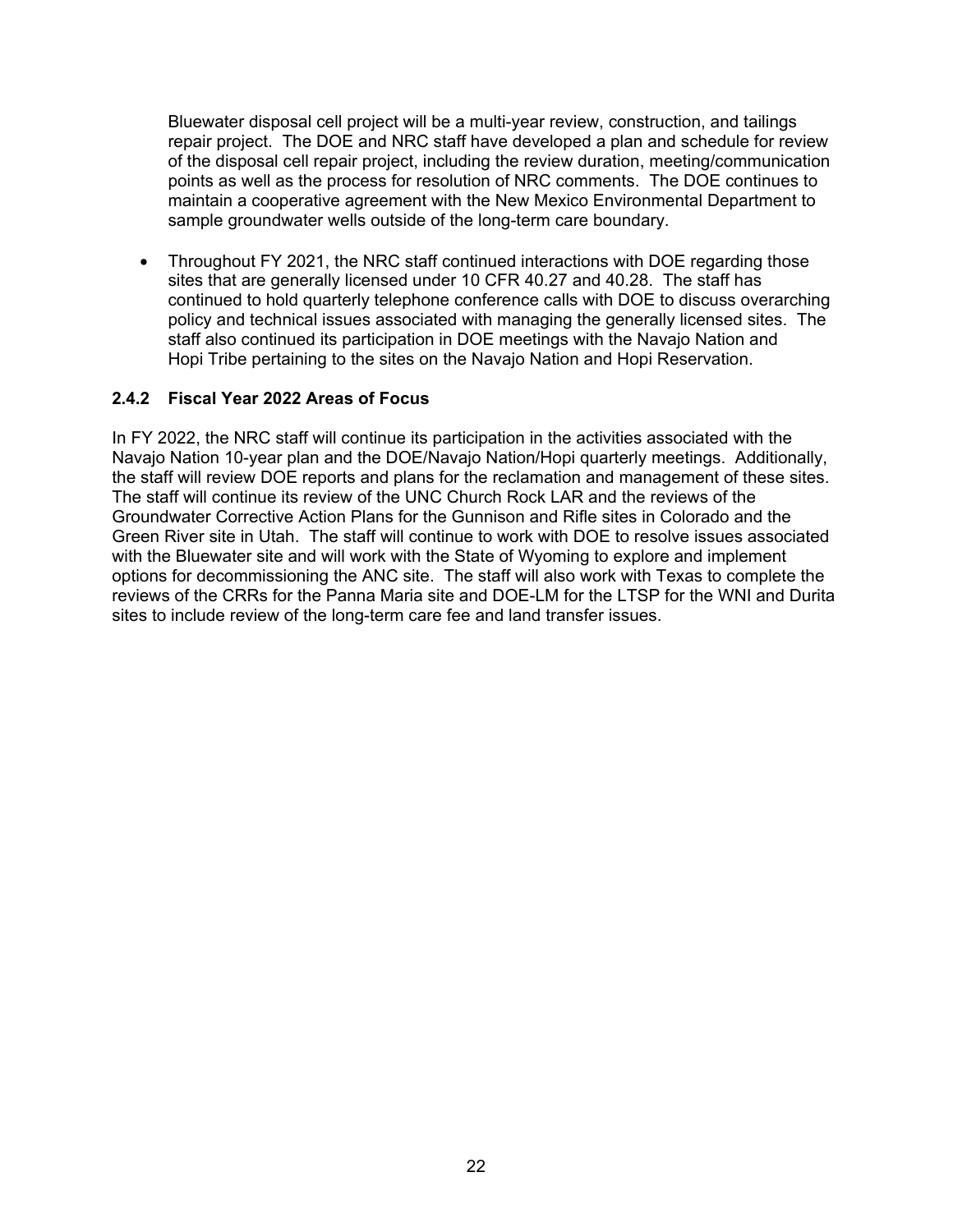|                | <b>Name</b>            | Location            | <b>Status</b>                                              |
|----------------|------------------------|---------------------|------------------------------------------------------------|
| $\mathbf{1}$   | Ambrosia Lake          | Grants, NM          | Monitoring                                                 |
| $\overline{2}$ | <b>Burrell</b>         | Blairsville, PA     | Monitoring                                                 |
| 3              | Canonsburg             | Canonsburg, PA      | Monitoring                                                 |
| $\overline{4}$ | Durango                | Durango, CO         | Monitoring                                                 |
| 5              | <b>Falls City</b>      | Falls City, TX      | Monitoring                                                 |
| 6              | <b>Grand Junction</b>  | Grand Junction, CO  | Monitoring                                                 |
| $\overline{7}$ | <b>Green River</b>     | Green River, UT     | Monitoring                                                 |
| 8              | Gunnison               | Gunnison, CO        | Monitoring                                                 |
| 9              | Lakeview               | Lakeview, OR        | Monitoring                                                 |
| 10             | Lowman                 | Lowman, ID          | Monitoring                                                 |
| 11             | Maybell                | Maybell, CO         | Monitoring                                                 |
| 12             | <b>Mexican Hat</b>     | Mexican Hat, UT     | Monitoring                                                 |
| 13             | <b>Monument Valley</b> | Monument Valley, AZ | Monitoring                                                 |
| 14             | Moab Mill              | Moab, UT            | $Active -$<br>surface and groundwater remediation          |
| 15             | Naturita               | Naturita, CO        | Monitoring                                                 |
| 16             | Rifle                  | Rifle, CO           | Monitoring                                                 |
| 17             | Riverton               | Riverton, WY        | Monitoring                                                 |
| 18             | Salt Lake City         | Salt Lake City, UT  | Monitoring                                                 |
| 19             | Shiprock               | Shiprock, NM        | Active - groundwater remediation                           |
| 20             | <b>Slick Rock</b>      | Slick Rock, CO      | Monitoring                                                 |
| 21             | Spook                  | Converse Co., WY    | Monitoring                                                 |
| 22             | <b>Tuba City</b>       | Tuba City, AZ       | Active - groundwater remediation<br>(currently suspended*) |

5Table 2.4-a Decommissioning Title I Uranium Recovery Sites

\*DOE has suspended active remediation, except for evaporation, and is evaluating several new remediation approaches.

Note: Active denotes that a site is still undergoing surface reclamation or is resolving groundwater issues. Monitoring denotes that the site is being monitored under its LTSP or a groundwater compliance action plan.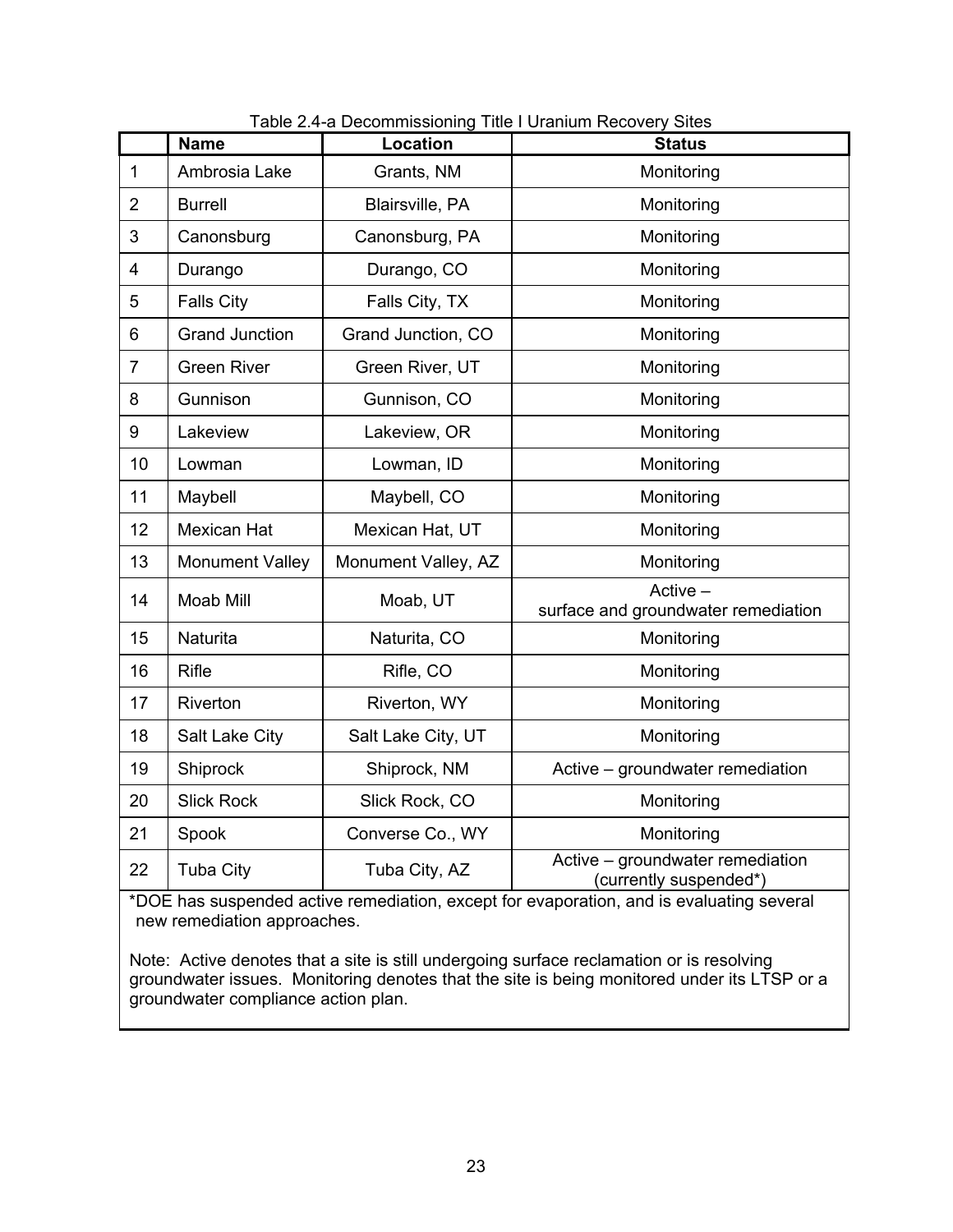|                | <b>Name</b>                         | Location               | Date DP/RP Approved                      | Date of<br>Decomm.<br><b>Completion</b> |  |  |  |
|----------------|-------------------------------------|------------------------|------------------------------------------|-----------------------------------------|--|--|--|
| 1              | <b>American Nuclear Corporation</b> | Gas Hills, WY          | 10/88, Revision 2006                     | TBD                                     |  |  |  |
| $\overline{2}$ | Homestake Mining Company            | Grants, NM             | Revised plan $-3/95$<br>Revision pending | <b>TBD</b>                              |  |  |  |
| 3              | Rio Algom-Ambrosia Lake             | Grants, NM             | 2003 (mill); 2004 (soil)                 | 2025                                    |  |  |  |
| $\overline{4}$ | Sequoyah Fuels Corporation          | Gore, OK               | 2008                                     | 2025                                    |  |  |  |
| 5              | <b>United Nuclear Corporation</b>   | Church Rock, NM        | 3/91, Revision 2018                      | TBD                                     |  |  |  |
|                |                                     | TBD - to be determined |                                          |                                         |  |  |  |

### Table 2.4-b Decommissioning Title II Uranium Recovery Sites

7Table 2.4-c Title II Uranium Recovery Sites - DOE Licensed Under 10 CFR 40.28

|   | <b>Name</b>                | Location          | <b>Date Transferred</b><br>to DOE |
|---|----------------------------|-------------------|-----------------------------------|
|   | Bluewater (Arco)           | Grants, NM        | 1997                              |
| 2 | Edgemont                   | Edgemont, SD      | 1996                              |
| 3 | L-Bar                      | Seboyeta, NM      | 2005                              |
| 4 | Maybell West               | Maybell, CO       | 2010                              |
| 5 | Sherwood                   | Wellpinit, WA     | 2001                              |
| 6 | <b>Shirley Basin South</b> | Shirley Basin, WY | 2005                              |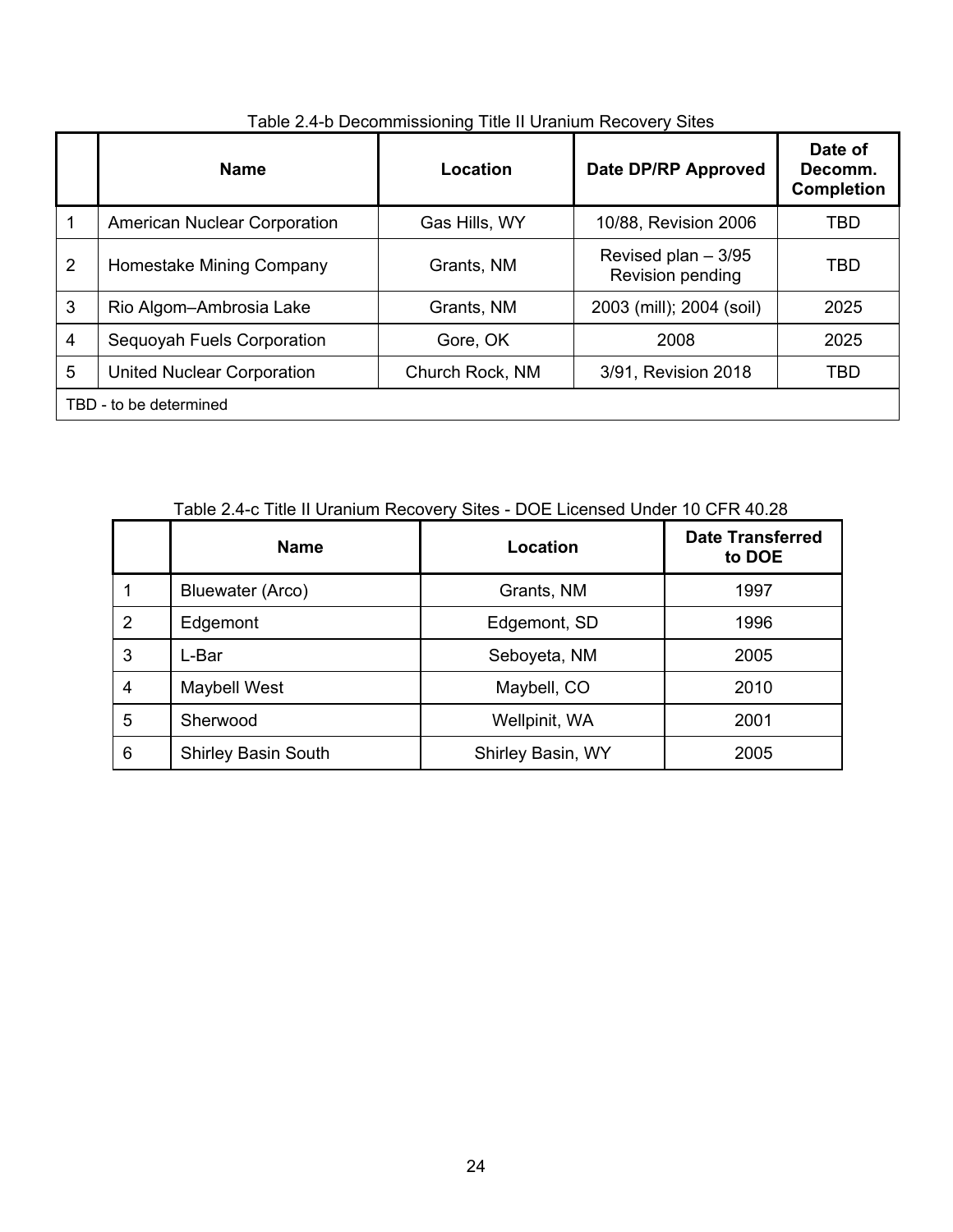# **2.5 Fuel Cycle Facility Decommissioning**

There is one fuel cycle facility undergoing partial decommissioning, the Nuclear Fuel Services (NFS) site in Erwin, Tennessee, in accordance with applicable provisions of 10 CFR 70.38. The NRC's public Web site at https://www.nrc.gov/info-finder/decommissioning/fuel-cycle/index.html summarizes additional information about the NFS site and other fuel cycle facilities.

#### **2.5.1 Summary of Fiscal Year 2021 Activities**

During FY 2021, NFS continued to work toward releasing different areas within its site. Decommissioning activities outside the Protected Area include groundwater remediation of the North Site and the Industrial Park Facility. Decommissioning activities inside the Protected Area include decommissioning of the 234 Excavation Facility and Building 111, decommissioning in support of fuel modernization, groundwater monitoring, groundwater remediation, and miscellaneous decommissioning tasks. The 234 Tent houses facilities and equipment to excavate soil beneath the former 234 Wet Cell and 234B is for storage.

#### **2.5.2 Fiscal Year 2022 Areas of Focus**

In FY 2022, the NRC staff expects remediation work to continue at the NFS site.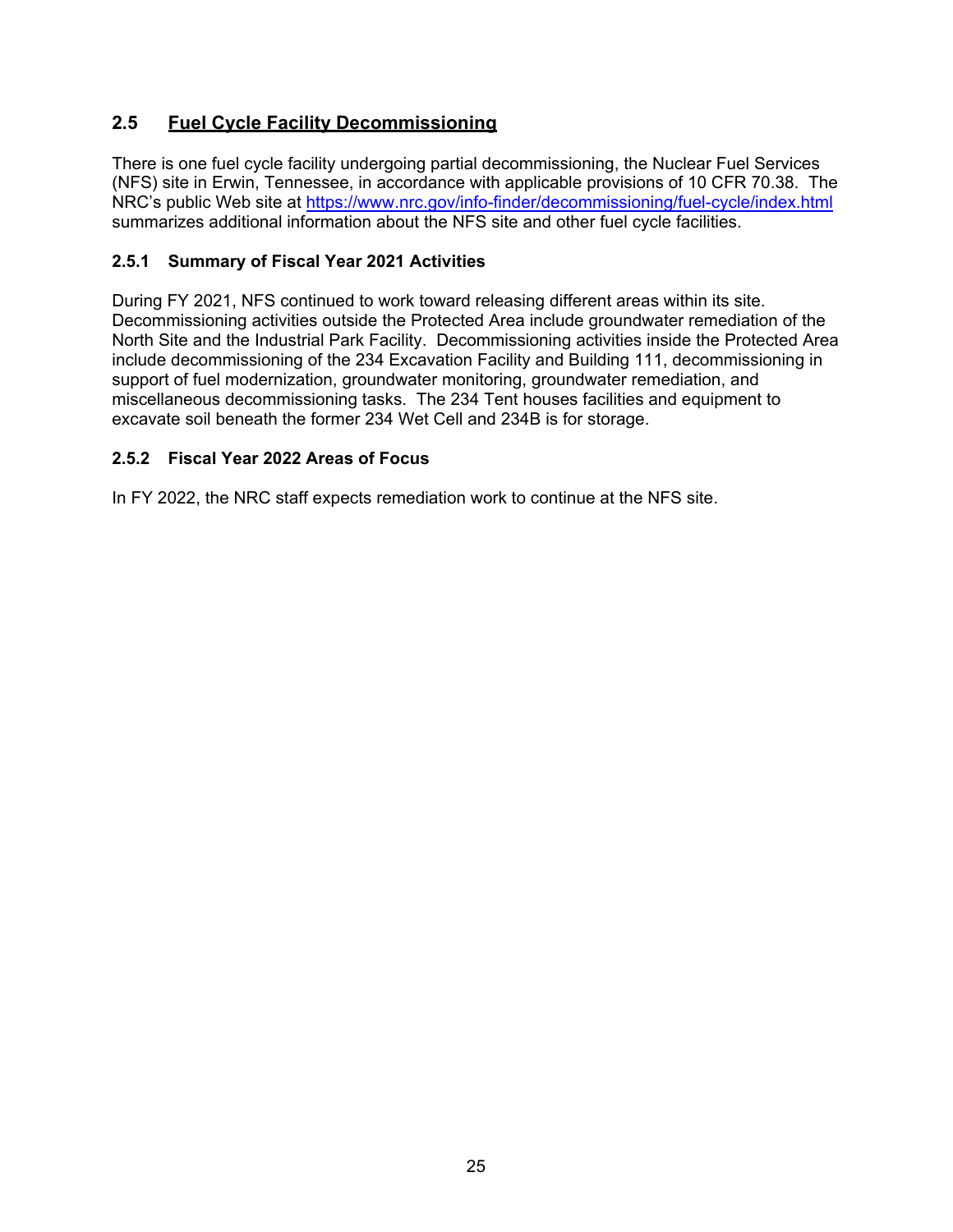# **3. GUIDANCE AND RULEMAKING ACTIVITIES**

In FY 2021, the NRC staff worked to increase the effectiveness of the Decommissioning Program through a rulemaking effort for reactor decommissioning and updates to decommissioning guidance.

#### Decommissioning Rulemaking

In Staff Requirements Memorandum SECY-14-0118, "Request by Duke Energy Florida, Inc., for Exemptions from Certain Emergency Planning Requirements," (ADAMS Accession No. ML14364A111) the Commission directed the staff to proceed with rulemaking on reactor decommissioning.

The NRC's goals in amending these regulations would be to provide a more efficient decommissioning process, reduce the need for exemptions from existing regulations, and support the principles of good regulation, including openness, clarity, and reliability.

The NRC staff submitted the draft proposed rule package to the Commission for vote in May 2018. If the Commission approves the proposed rule, then any Commission-directed changes will be incorporated, and the proposed rule package, including the draft guidance documents intended to help implement the new rule, will be published for a public comment period. The staff will consider any comments received during this period in developing the draft final rule package.

#### Decommissioning Guidance

In FY 2021, the NRC staff continued its multi-year effort to update decommissioning guidance documents including Volumes 1 and 2 of the Consolidated Decommissioning Guidance, NUREG-1757.

NUREG-1757, Volume 2, "Consolidated Decommissioning Guidance: Characterization, Survey, and Determination of Radiological Criteria," was last revised in September 2006. The current update includes enhanced guidance and detailed examples of methods used to perform decommissioning dose modeling and radiological surveys and reflects lessons learned from recent decommissioning experience. These updates are expected to improve the quality of licensee DPs and LTPs and improve the efficiency of the staff's review of these documents. Revisions related to dose modeling reviews include additional guidance on topics such as model abstraction and simplification, consideration of uncertainty, use of distribution coefficients, consideration of intrusion scenarios for buried residual radioactivity (RESRAD), and consideration of elevated areas or "hot spots." Revisions related to radiological surveys include new or updated guidance on composite sampling, subsurface surveys (e.g., surveys of excavations and for soil reuse), and an alternate hypothesis assumption for the statistical analysis (Scenario B). Revisions also include updated guidance on conducting "as low as reasonably achievable" reviews. The NUREG was issued for public comment on December 8, 2020, and the comment period closed on April 8, 2021. Over 200 comments in 9 comment letters were received on the draft document. NRC plans to finalize the document and issue it in fall 2022.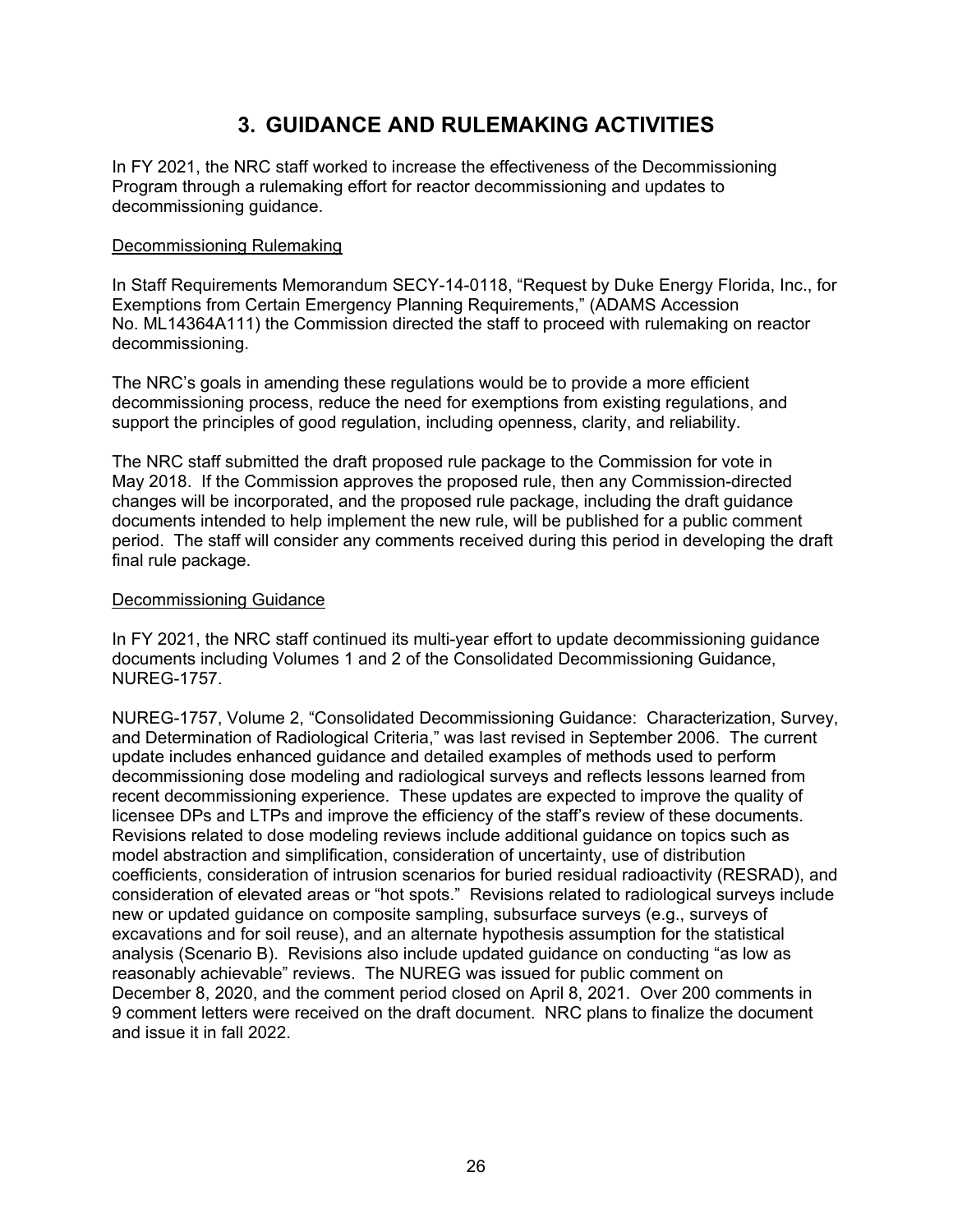Similarly, the NRC staff continued its efforts to update NUREG-1757, Volume 1, "Consolidated Decommissioning Guidance: Decommissioning Process for Materials Licensees," which was last revised in September 2006. Draft Revision 3 of NUREG-1757, Volume 1 was issued to the Agreement States for review in July 2020. Staff is addressing comments received from the State of New Jersey and the Organization of Agreement States and will publish it for public comment in FY 2022.

#### Categorical Exclusion Rulemaking

The NRC staff are performing rulemaking to update the list of categorical exclusions (CATXs) in 10 CFR 51.22, "Criterion for categorical exclusion; identification of licensing and regulatory actions eligible for categorical exclusion or otherwise not requiring environmental review." This rulemaking would establish new and amend existing CATXs for licensing, regulatory, and administrative actions that do not individually or cumulatively have a significant effect on the human environment. This rulemaking would address inconsistencies in the application of CATXs across licensing and regulatory programs. A *Federal Register* Notice (FRN), 86 FRN 24514, dated May 7, 2021, published an advanced notice of proposed rulemaking and a public meeting was held on June 15, 2021, to introduce the proposed changes and solicit public comments on these potential changes as well as specific questions related to CATXs. The NRC staff is currently reviewing and addressing these comments and responses and intends to use this information to inform the rulemaking, which is planned for publication in FY 2022. It is expected that revisions to the list of CATXs would increase efficiency and consistency by reducing the number of environmental assessments preformed and by providing the same level of environmental review across regulatory programs.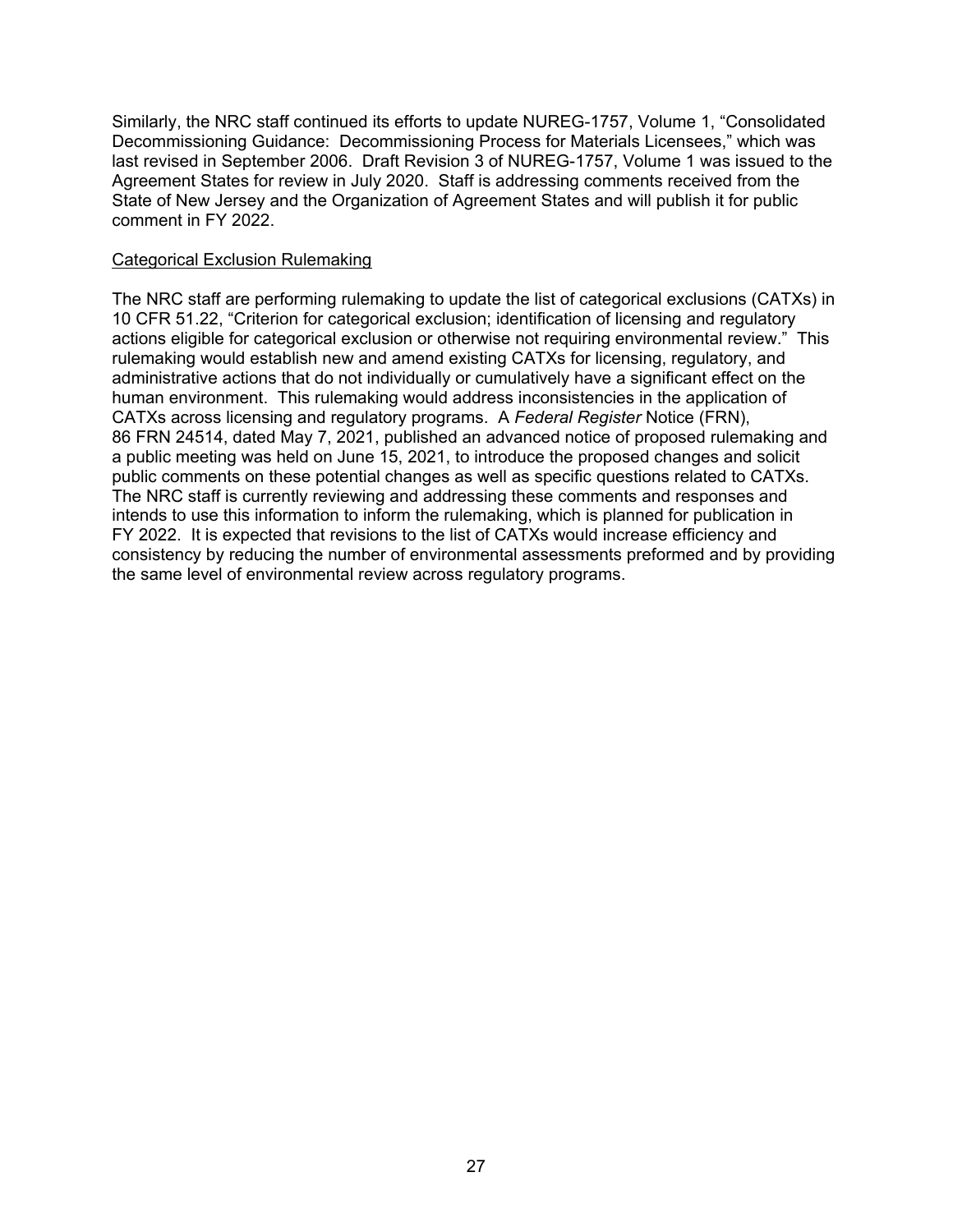# **4. RESEARCH ACTIVITIES**

The Office of Nuclear Regulatory Research (RES) and NMSS continue to coordinate activities focusing on key decommissioning issues, including updating computer codes; development of User Need Requests (UNR) and Research Assistance Requests (RAR); implementation of the Radiation Protection Computer Code, Analysis, and Maintenance Program (RAMP); supporting international activities related to decommissioning; studying aging effects of engineered earthen covers; and developing guidance for cover construction and for surveys of subsurface residual contamination.

#### **Computer Codes**

In FY 2021, the staff continued activities with DOE National Laboratories for the development or modification of computer codes useful for decommissioning analyses, including the upgrade of several codes. This includes the following activities:

- RESRAD Family of Computer Codes: Funded by the DOE, Argonne National Laboratory (ANL) updated the RESRAD-BUILD code with a new dynamic air quality model that accounts for periodic vacuuming for up to nine rooms. ANL is currently developing a new User's Manual and User's Guide for RESRAD-BUILD to be published as a NUREG/CR report. Additionally, NUREG/CR-7268, Volume 1, "User's Manual for RESRAD-OFFSITE Code Version 4 – Methodology and Models Used in RESRAD-OFFSITE Code and NUREG/CR-7268, Volume 2, "User's Manual for RESRAD-OFFSITE Code Version 4 – User's Guide for RESRAD-OFFSITE" was published in March 2021.
- MILDOS Computer Code: MILDOS version 4.21 was released to users via RAMP. MILDOS version 4.21 was developed with parallel programming algorithms in the area source dispersion calculations and the population dose calculations to realize a reduction in calculation times. The reduction in calculation times is dependent on the executing machine's central processing unit and memory configuration as well as the problem under study. Analyses with larger area sources will receive greater benefit when the full area source calculation is performed. Standard report generation at the end of runs which include population calculations is now faster due to additional code upgrades.
- Visual Sample Plan (VSP) Computer Code: Pacific Northwest National Laboratory (PNNL) added Multi-agency Radiological Survey and Site Investigation Manual (MARSSIM) Scenario B (NUREG-1505) capability and adapted VSP Wilcoxon Rank Sum test algorithm to accept data without spatial coordinates. This also included reviewing and testing the other MARSSIM designs to ensure that they functioned properly for data analysis without a map. PNNL released VSP v7.17 which includes the MARSSIM Scenario B for testing and evaluation by the NRC.
- Decommissioning and Decontamination (DandD) Computer Code: The DandD computer code, which is used by licensees to develop adequate or appropriate Derived Concentration Guideline Levels for cleanup and demonstrate compliance with the dose criteria of 10 CFR Part 20, Subpart E, continues to be distributed and maintained under RAMP.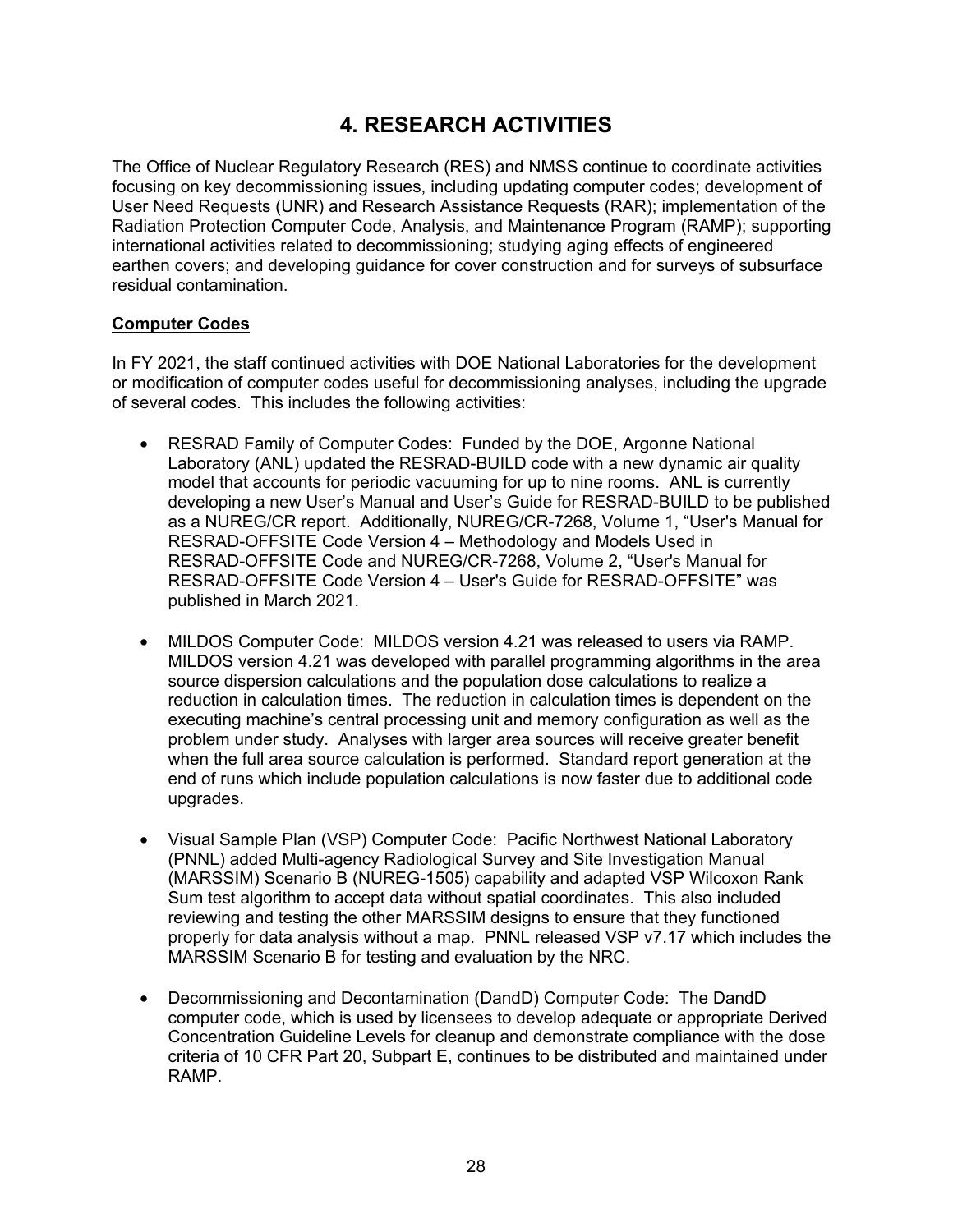• VARSKIN Computer Code: The VARSKIN plus (VARSKIN+) computer code was released July 2021 and is available on the RAMP website. The VARSKIN+ code includes three new physics dosimetry modules: (1) wound dosimetry; (2) neutron dosimetry; and (3) eye dosimetry. The skin and wound dosimetry modules implement a new alpha dosimetry model for shallow skin assessments. Additionally, the VARSKIN+ code can be used to perform wound dose assessments if the metabolic modeling and dosimetry methods are consistent with NRC regulations (e.g., use of 10 cm<sup>2</sup> averaging area for skin dose assessments and tissue or organ weighting factors as defined in 10 CFR Part 20.1003).

RAMP continues to provide the nuclear energy, radiation protection, and decommissioning community with access to the distribution, development, and use of radiation protection computer codes, including RESRAD, VSP, DandD, MILDOS, and VARSKIN, while ensuring sustainability of code development. In FY 2021, RES and NMSS developed a new UNR—NMSS-2021-003, "Decommissioning and Uranium Recovery Computer Code (RESRAD, VSP, DandD & MILDOS) Maintenance," (ADAMS Accession No. ML21083A118) for the support, maintenance, and distribution of these via RAMP. Additionally, RES and NMSS developed a new RAR—NMSS-2021-002, "VSP Code Improvements (GPS/GIS and Scoping Subsurface)," (ADAMS Accession No. ML21076A237) for the development of new features in the VSP code to support Global Positioning System/Geographic Information System (GPS/GIS); autonomous vehicle data analysis tools; and subsurface radiological survey design and analysis tools.

#### **Future Focus Research: Drones used in Decommissioning**

The staff is conducting future focus research to transform and innovate decommissioning with state-of-the-art processes and practices with use of autonomous systems (i.e., drones) for:

- improving NRC's capabilities and applications of drones to meet regulatory limits;
- improving foundational knowledge of the usage of drones in site radiological characterization, surveys, and remediation;
- improving knowledge of scanning systems to update guidance documents;
- gaining efficiencies in the release of large survey areas for unrestricted use; and
- including drone processes in computer codes and tools for confirmatory analysis.

The purpose of this research plan is to demonstrate the ability of drones, coupled with radiation detectors, to support radiological decommissioning surveys. The data collection system will test and evaluate a mock decommissioned site to gain an understanding of how drones can be used to survey and release sites from regulatory control. Drone flight tests are being conducted at the PNNL Large Detector Array Facility, where permits are in place to use radiation sources and Federal Aviation Administration-licensed drones. The technical report comparing drone decommissioning survey results to human decommissioning survey results is expected in Spring of 2022.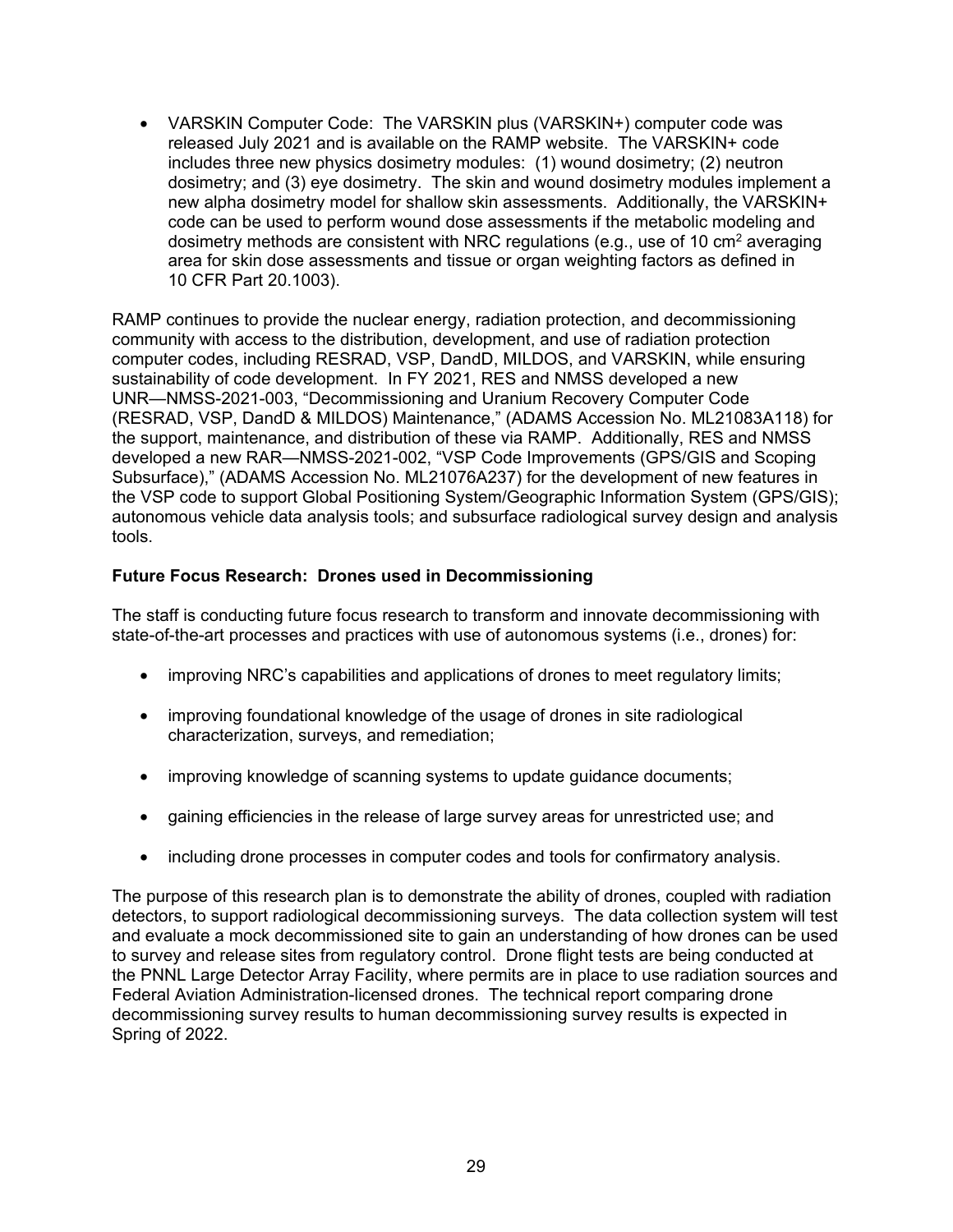#### **Additional Research and Guidance Document Support**.

The RES staff continues to work on a research program that was created to study the effects of changes in properties of in-service engineered earthen covers over uranium mill tailings as these covers age. The purpose of this study is to evaluate the impact of aging of the covers (they have a design life of up to 1000 years, consistent with 10 CFR Part 40, Appendix A) on the hydraulic conductivity and gaseous diffusivity of radon barriers, how these properties and soil structure varies with depth and thickness of the radon barrier, and how structure influences transmission of radon and seepage carrying groundwater contaminants. This research is a collaborative effort between the DOE Legacy Management and the NRC. Radon-222 flux measurements were made at the sites and soil samples taken from four mill tailing sites: Falls City in Texas, Bluewater in New Mexico, Shirley Basin South in Wyoming, and Lakeview in Oregon. All were constructed about 20 years ago. Hydraulic conductivity, Soil Water Characteristic Curves, soil texture and chemistry, root counts, and profiles of density, moisture and Pb-210 were determined. The final report, NUREG/CR-7288, is submitted for publication. A paper is in press at the Journal of Environmental Radioactivity titled "Radon Fluxes at Four Uranium Mill Tailings Disposal Sites After About 20 Years of Service".

The DOE Office of Legacy Management is planning to build evapotranspiration (ET) covers over some uranium mill tailings disposal sites and is a likely design for closure of low-level radioactive waste sites. In order to prepare risk-informed, performance-based guidance pertaining to these cover designs, RES has contracted with the U.S. Geological Survey to write a report giving the basis for ET cover design, especially moisture and radon transport within the cover and models that simulate those processes.

The RES staff also continued to provide direct assistance to NMSS efforts through participating in the MARSSIM Interagency Working Group. The Working Group has finished draft revisions to the MARSSIM guidance document. A FRN seeking public comments on the revised document has been released by the EPA. The EPA's Science Advisory Board has reviewed the draft and is preparing comments. At the request of EPA, a contract has been signed by NRC for editorial support for the revised MARSSIM document. An Interagency Agreement has been put in place to support both EPA and NRC funding the contract.

The NRC guidance for characterization and final status surveys of residual radioactive material at surfaces of soils and structures is found in MARSSIM (NUREG-1575) and in NUREG-1757, "NMSS Consolidated Decommissioning Guidance". This guidance is only for contaminants in surficial materials (e.g., the top 15 cm of soils) and is not appropriate for use on subsurface soils (below 15 cm). However, an increasing number of complex decommissioning sites are expected to become active soon, and they can be expected to contain areas of RESRAD in subsurface soils. RES has contracted with experts to provide a report that details approaches that can be taken to provide high-quality surveys of the subsurface (i.e., a survey consistent with the requirements of 10 CFR Subpart F). One key question is what physical and then statistical approach(es) should be used to evaluate the distribution of contaminants in the subsurface and the methods that could be applied to determine the number and spacing of samples for characterization and the final status surveys. A virtual public workshop was held on July 14 - 15, 2021, to gather information and opinions of various stakeholders on approaches to these surveys. Over 195 people registered to attend this workshop with approximately 67 from state agencies, 48 from industry and commercial companies, 36 from non-NRC federal organizations, 33 NRC staff, 8 from the general public, and 3 from international organizations. The RES staff intends to publish a Research Information Letter report that summarizes this event. Workshop materials are available at ADAMS Accession No. ML21208A206.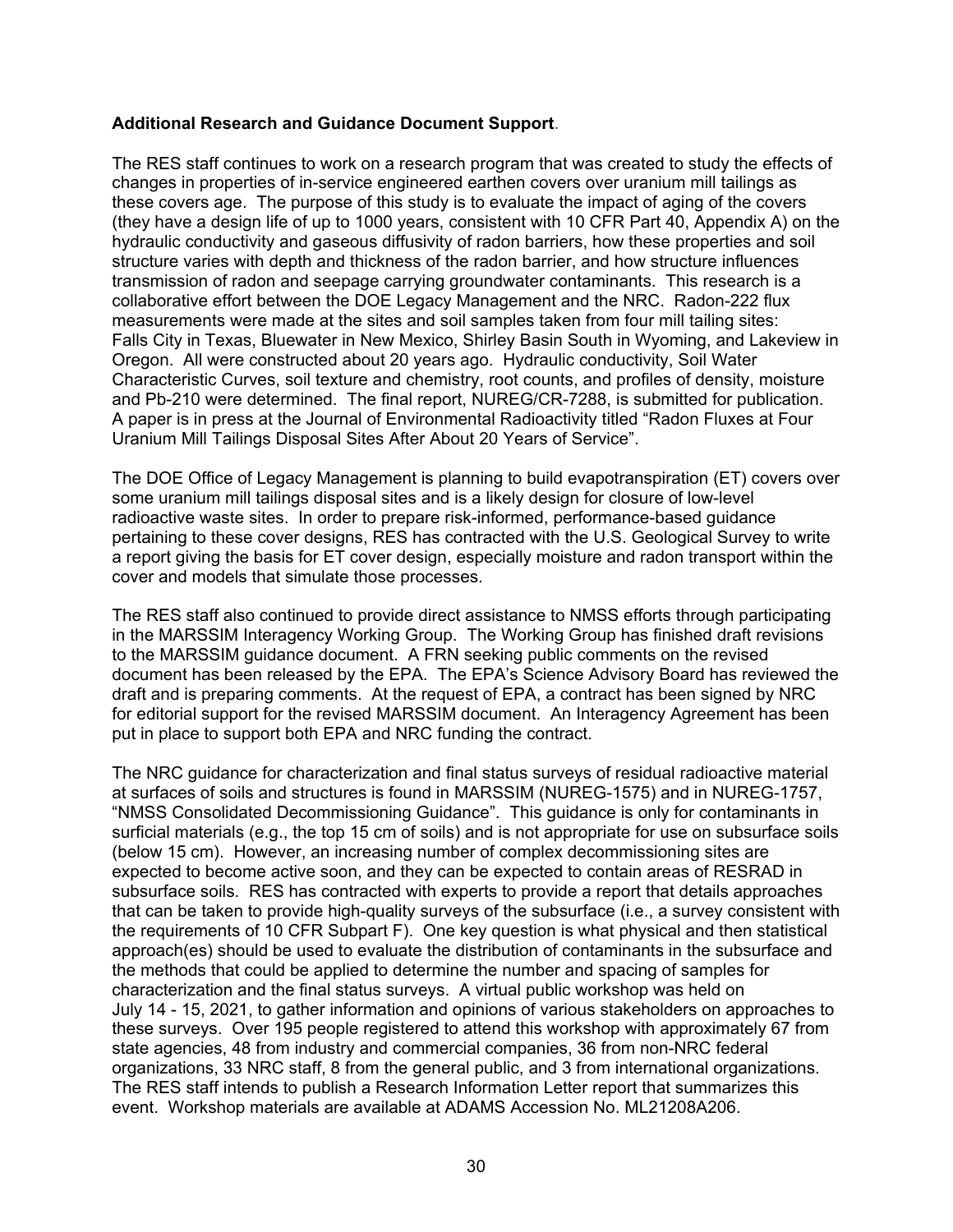#### **Collaboration and Outreach**.

The RES staff supports international activities through participation in the Information System on Occupational Exposure management board via the North American Technical Center that oversees the Working Group on Radiological Aspects of Decommissioning Activities in Nuclear Power Plants. This working group's objective is to provide a forum for experts to develop a process to better share operational radiation protection data and experience for nuclear power plants in some stage of decommissioning, or in preparation for decommissioning.

The fifth Domestic RAMP Virtual Users Group Meeting was hosted by the NRC on October 26 – 30 and November 4 – 6, 2020. The NRC welcomed the largest number of RAMP meeting attendees thus far with over 220 registered participants, instructors, and support staff. Numerous international regulators and organizations were represented including Australia, Canada, Ghana, South Africa, South Korea, Spain, United Arab Emirates, United Kingdom, Singapore, Ukraine, and Taiwan. The meeting featured training sessions and discussions for RASCAL<sup>5</sup>, NRCDose3, RADTRAD<sup>6</sup>, IMBA<sup>7</sup>, RESRAD<sup>8</sup>, NRC-RADTRAN<sup>9</sup>, GENII<sup>10</sup>, Radiological Toolbox, Turbo FRMAC<sup>11</sup>, and the Atmospheric Codes (PAVAN<sup>12</sup> & ARCON<sup>13</sup>).

The fifth International RAMP Virtual Users Group Meeting was virtually held on April 12 – 16, 2021. The meeting was co-hosted by the NRC, the State Nuclear Regulatory Inspectorate of the Ukraine, and the Ukrainian State Scientific and Technical Center for Nuclear and Radiation Safety. The RAMP team welcomed over 160 registered participants, instructors, and support staff. Numerous international regulators and organizations were represented including Ukraine, Cyprus, Italy, South Africa, South Korea, Spain, Taiwan, Ukraine, Australia, Nigeria, United Arab Emirates, and Poland. This was the first RAMP Users meeting that focused on environmental remediation and decommissioning topics. The meeting featured training sessions and discussions on the environmental remediation computer codes (MILDOS and GENII) and the decommissioning computer codes (VSP, DandD, and RESRAD-RDD14). The meeting also featured two technical symposia: "Regulatory Framework for Decommissioning and Environmental Remediation" and "Transport of Radionuclides in the Environment."

-

<sup>5</sup> Radiological Assessment System for Consequence AnaLysis computer code

<sup>&</sup>lt;sup>6</sup> RADionuclide Transport, Removal, And Dose estimation computer code

<sup>7</sup> Integrated Modules for Bioassay Analysis computer code

<sup>8</sup> RESidual RADioactivity computer code

<sup>&</sup>lt;sup>9</sup> NRC RADioactive material TRANsport computer code

<sup>&</sup>lt;sup>10</sup> Second-generation environmental dosimetry computer code

<sup>11</sup> Turbo Federal Radiological Monitoring and Assessment Center computer code

<sup>&</sup>lt;sup>12</sup> Ground-level X/Q for accidental release computer code

<sup>&</sup>lt;sup>13</sup> Atmospheric Relative CONcentrations in building wakes computer code

<sup>&</sup>lt;sup>14</sup> RESidual RADioactivity – Radiological Dispersal Device computer code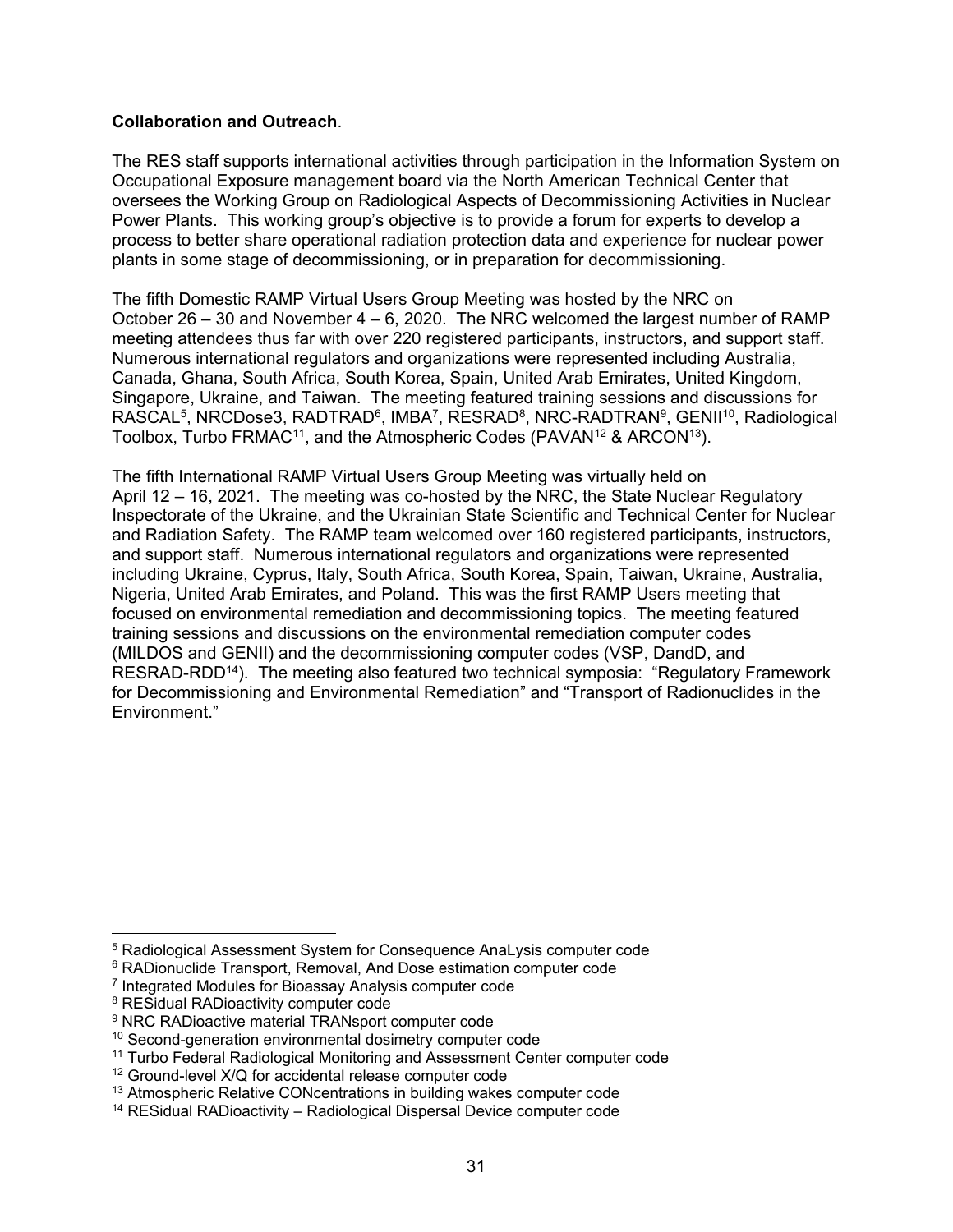# **5. INTERNATIONAL ACTIVITIES**

The NRC participates in multiple international activities to fulfill U.S. commitments to international conventions, treaties, and bilateral/multilateral agreements. The NRC staff is also actively engaged in reviewing, developing, and updating international radiation safety standards and technical support documents through interaction with international organizations, including the International Atomic Energy Agency (IAEA) and the Organization for Economic Co-operation and Development's Nuclear Energy Agency (NEA), as well as foreign governments. The NRC participates in bilateral and trilateral exchanges with other countries in coordination with the U.S. Department of State and other Federal and State agencies. This is accomplished by hosting foreign assignees and participating in reciprocal assignments, developing, and providing workshops to requesting countries, and providing technical support as needed. The NRC is generally recognized in the international nuclear community as an experienced leader in the regulation and safety of decommissioning, spent fuel management and storage, radioactive waste management and disposal, site remediation, and environmental protection. Interaction with international organizations and governments allows the NRC to share insights about lessons learned and successful, safe, and effective decommissioning approaches. This interaction also allows the NRC staff to provide input for various international guidance documents and standards that benefit the U.S. and other countries in establishing and implementing safe decommissioning strategies. In addition, the staff gains insight into approaches and methodologies, lessons learned, and new technologies used in the international community, and considers these approaches as it continues to risk-inform the NRC Decommissioning Program and gain further insights into the decommissioning process.

In 2021, the NRC staff participated in the review and development of IAEA Safety Standards; participated in multinational projects, conferences, peer reviews, and workshops related to decommissioning and waste disposal; and advised on the development of other countries' regulatory programs for decommissioning. For example, the staff: (1) conducted reviews and updates of IAEA standards related to decommissioning and low-level waste during the Waste Safety Standards Committee  $50<sup>th</sup>$  and  $51<sup>st</sup>$  review cycle; (2) participated in the annual meetings of the NEA's Regulators Forum, Committee on Decommissioning and Legacy Management and Radioactive Waste Committee; and (3) participated in development of safety publications relative to uranium production facilities including their operation and decommissioning as well as the decommissioning of small facilities. Additionally, the NRC hosted several technical meetings with international regulatory counterparts and support organizations, as well as supported international workshops hosted by other U.S. Federal agencies and provided opportunities for staff from international regulatory agencies to observe inspections at facilities undergoing decommissioning.

The NRC staff also participated in numerous activities to support the Joint Convention on the Safety of Spent Fuel Management and on the Safety of Radioactive Waste Management (Joint Convention). The Joint Convention establishes a peer review process among Contracting Parties and is the only international legally binding instrument to address the safety of spent fuel and radioactive waste management. U.S. participation in the Joint Convention helps demonstrate the importance of having a high level of safety in spent fuel and radioactive waste management, including decommissioning activities. The peer review process culminates in a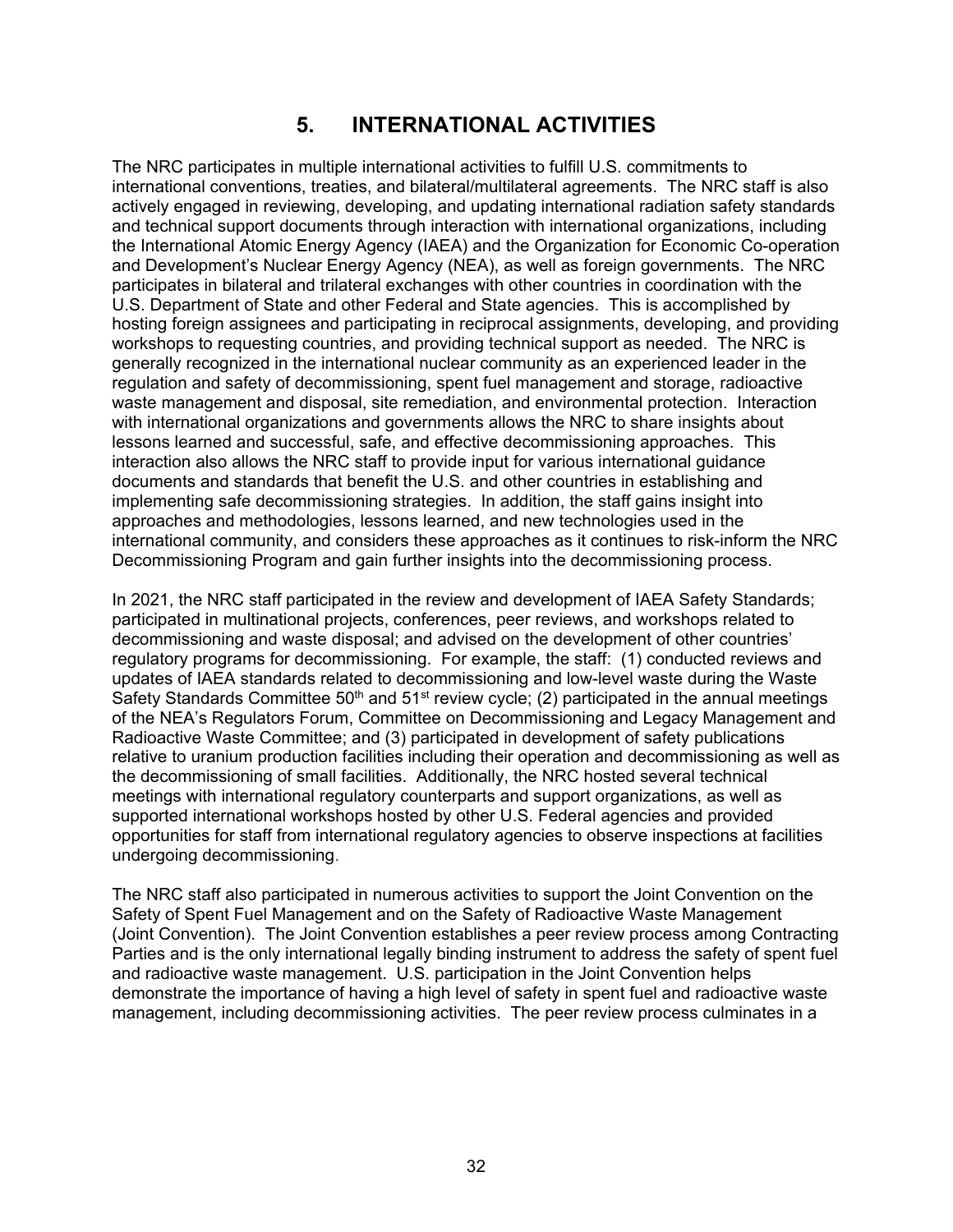triennial Review Meeting of the Contracting Parties. For the current Joint Convention cycle, the Review Meeting originally scheduled for May 2021 was postponed due to impacts from the COVID-19 pandemic and will be held from June 27 – July 8, 2022. The NRC staff remains engaged with partner Federal agencies including the DOE (lead agency for the Joint Convention), the Department of State, and the EPA to conduct peer reviews of other Contracting Parties, answer questions regarding the U.S. spent fuel and radioactive waste management programs, and complete other preparations for the 2022 Review Meeting.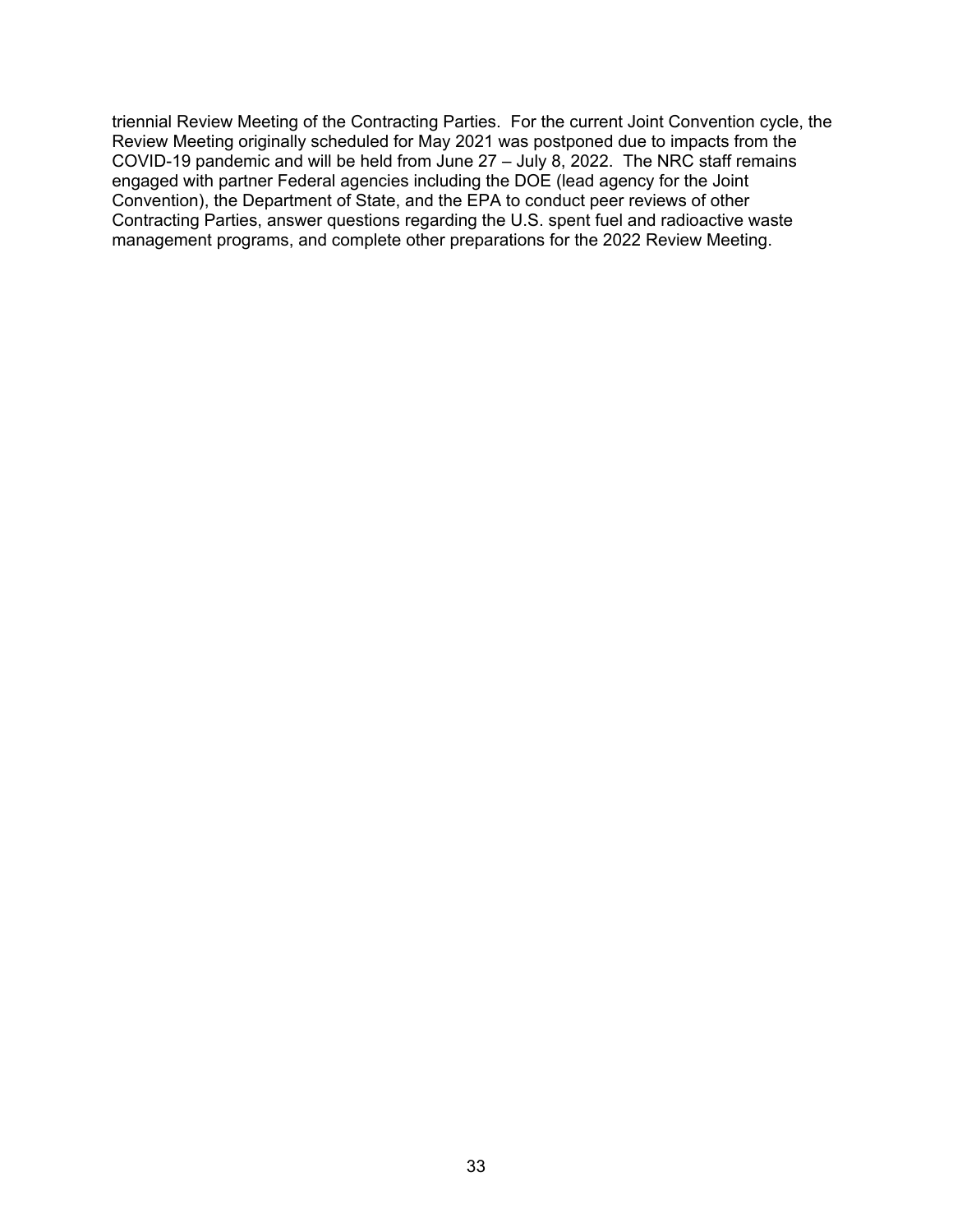# **6. PROGRAM INTEGRATION AND IMPROVEMENT**

Given the scope of the decommissioning functional area, the Decommissioning Program has undertaken many initiatives to improve its efficiency and effectiveness.

#### Power Reactor Decommissioning Program Improvements

The Decommissioning Program has historically sought opportunities to improve its processes in order to accomplish decommissioning activities more effectively. In response to an anticipated increase in workload due to early reactor shutdowns, the NMSS staff conducted a program evaluation of its power reactor decommissioning regulatory function. The 2014 Power Reactor Decommissioning Program evaluation (ADAMS Accession No. ML20247J607) was an outgrowth of the NRC staff's Integrated Decommissioning Improvement Plan efforts and part of its initiative to foster continuous improvement to the decommissioning program. The evaluation resulted in a set of recommendations to update guidance and policy documents within the Power Reactor Decommissioning Program to capture program improvements and lessons learned

During FY 2020, with the COVID-19 pandemic travel restrictions, NMSS staff and regional inspectors continued to risk-inform the IMC 2561 core reactor decommissioning inspection procedures. Staff consolidated three procedures and deleted two and updated the Decommissioning Fire Protection inspection procedure to be consistent with the latest revision of Regulatory Guide 1.91, "Fire Protection Program for Nuclear Power Plants During Decommissioning and Permanent Shutdown." In January 2021, staff completed risk-informing IMC 2561 and the core inspection procedures and held two training sessions for decommissioning inspectors.

In response to an U.S. Government Accountability Office's recommendation, staff is implementing a formal communication with licensees after NMSS financial analysts complete their review of licensee's annual decommissioning trust fund reports.

#### Materials and Uranium Recovery Decommissioning Program Improvements

The NRC staff has continued with the implementation of an enhanced Comprehensive Decommissioning Program, which allows the staff to compile, in a centralized location, information on the decommissioning status of complex sites and uranium recovery sites in the U.S.

In FY 2021, the NRC staff continued to risk-inform IMC 2801 for uranium recovery and 11e.(2) byproduct materials facilities and IMC 2602 for fuel cycle and materials decommissioning. A revised IMC 2801 and its implementing inspection procedures was issued in the summer 2021. Region IV is leading the IMC 2602 working group to include Agreement State, Headquarter, and other regional representation to further risk-inform the inspections of fuel cycle and materials sites undergoing decommissioning.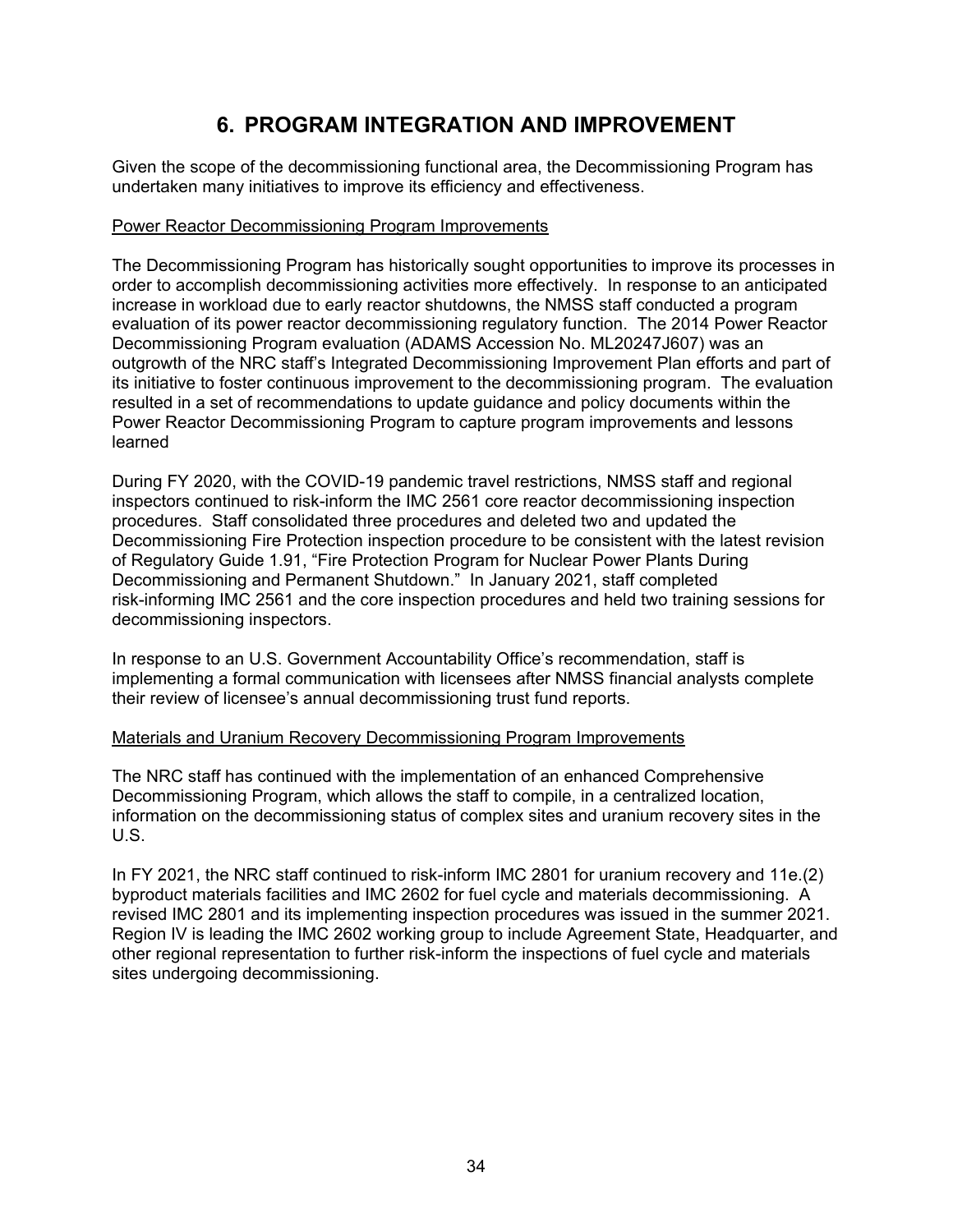#### Evaluation of Materials and Waste Business Lines

During FY 2021, the NRC staff continued to implement several recommendations from the evaluation of the Materials and Waste Business Lines to improve effectiveness of licensing and oversight. Examples of these improvements include adjustments to the uranium recovery inspection program through the extension of inspection intervals, revisions to inspection procedures for decommissioning power reactors, continuing its updated process for completing financial surety reviews for uranium recovery licenses and streamlining its review processes for new uranium recovery application reviews. For example, the staff used risk insights from existing NRC guidance and first-hand experience to focus uranium recovery facility inspection activities on risk significant activities such as spill response, radiological emergencies, yellowcake dryer operations and accidents, and groundwater contamination. These revisions also enhance the oversight program by adding more performance-based concepts to the inspection guidance and providing more direction to inspectors on where to focus their time.

#### Terminated License Review Project

In 1989, the U.S. Government Accounting Office (GAO) report GAO/RCED-89-119, "NRC's Decommissioning Procedures Need to Be Strengthened," raised concerns about the NRC's criteria and procedures used for the decommissioning of formerly licensed sites. In 1990, the NRC committed to undertake a review of terminated materials licenses and contracted with the Oak Ridge National Laboratory (ORNL) to review all materials licenses terminated by the NRC or its predecessors to identify sites with potential for meaningful residual contamination and identify sealed sources with incomplete or no accounting that could pose a threat to public health. As part of this effort, ORNL examined in excess of 37,000 terminated license files over several years. From its evaluation of these files, ORNL identified approximately 675 loose materials licenses and 565 sealed source licenses that required further review. The NRC Regional offices either performed a follow-up review or transferred responsibility for the follow-up review to the appropriate Agreement States. Documentation for each license was added to the Terminated License Tracking System maintained by ORNL for reference. As a result of the follow-up review by NRC Regional inspectors, 40 sites were found to have residual contamination in excess of the NRC's criteria for unrestricted release. Many of these sites were added to the SDMP list for tracking, and others were later tracked within the Comprehensive Decommissioning Program as formerly licensed sites. Decommissioning activities at the majority of these sites were completed in the 1990s or 2000s. As new State agreements were authorized, any of these formerly licensed sites still under remediation were transferred to the State, as appropriate. As of 2010, there were only three formerly licensed sites remaining in NRC's inventory: the NWI/Breckenridge site in Michigan; the AAR site in Michigan; and the UNC site in Connecticut. The NRC staff completed action at the NWI/Breckenridge site in 2012 and the AAR site in 2015. In February 2021, decommissioning activities were completed at the UNC site in Connecticut, the last formerly licensed non-Agreement State site in the project, and the site was released for unrestricted use.

In FY 2022, NRC will request a status of sites that were subsequently transferred to the Agreement States. The information will be used to populate a database on NRC's public website providing information on the Terminated License Review Project sites for both public transparency and knowledge management.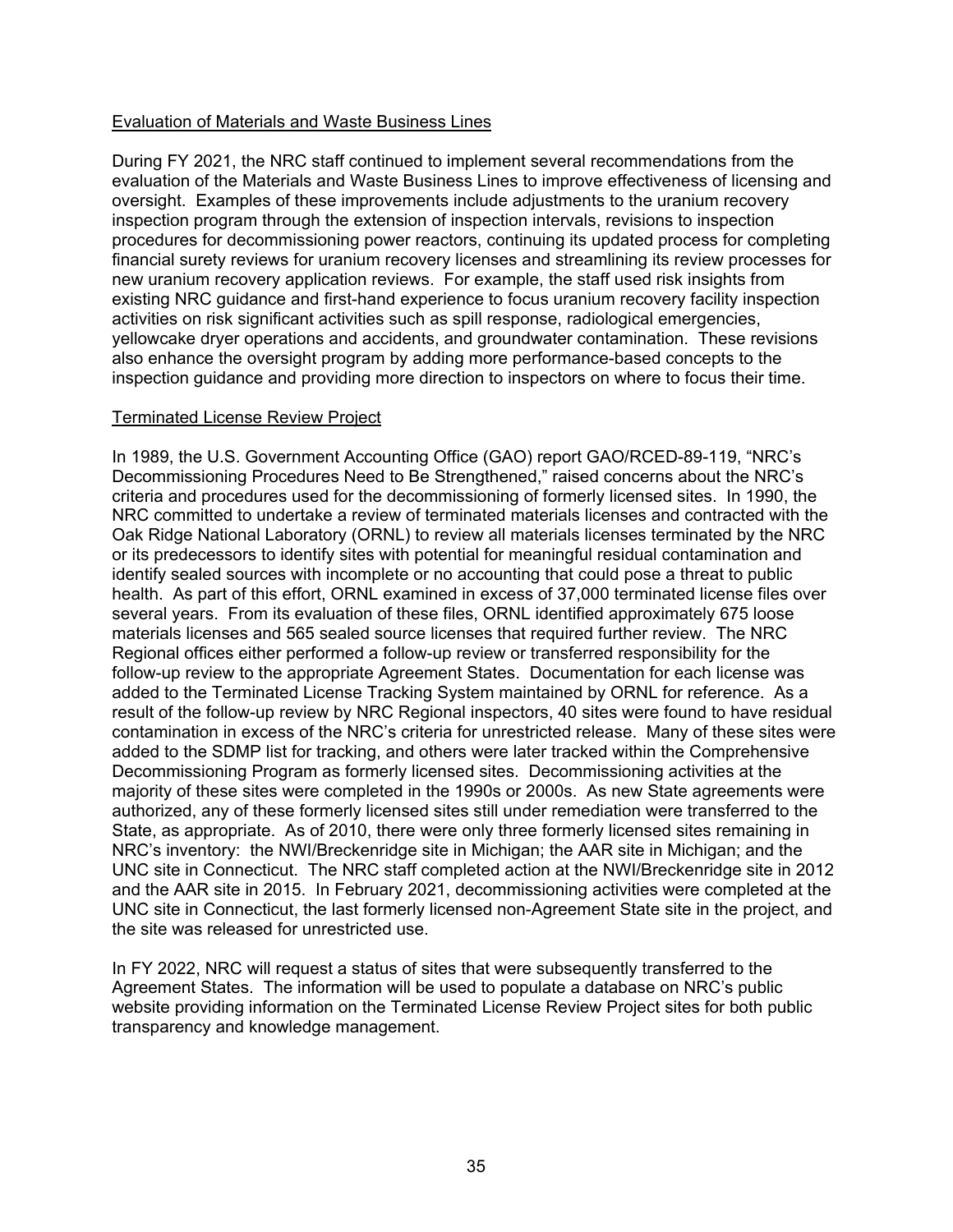# **7. AGREEMENT STATE ACTIVITIES**

In addition to the sites undergoing decommissioning that are regulated by the NRC, many complex materials sites are being decommissioned under the regulatory oversight of Agreement States. Thirty-nine States have signed formal agreements with the NRC and assumed regulatory responsibility over certain byproduct, source, or small quantities of special nuclear material, including the decommissioning of some complex materials sites.

Formal interactions with Agreement States in FY 2021 included the following:

- In September 2021, the NRC staff held a virtual workshop on the development and review of CRRs and SA-900 "Termination of Uranium Milling Licenses in Agreement States." There was open discussion between the NRC and the States of Colorado, Utah, Washington, Wyoming, and Texas and the DOE Legacy Management on the process for the review of CRRs and the uranium recovery site license termination process. In addition, the staff discussed revisions to SA-900.
- The staff worked with the Agreement States to revise the information on the NRC's public website about complex materials decommissioning sites that are under the regulatory purview of the Agreement States. Rather than detailed site summaries, a list of decommissioning sites and a site contact in each Agreement State is used so that an interested individual can obtain current, up-to-date information from the Agreement State on a site. The site list is available at https://www.nrc.gov/infofinder/decommissioning/complex/index.html and below in Table 7.1-a.
- The staff provides information about decommissioning uranium recovery sites in Agreement States using available public information. Site summaries can be found at https://www.nrc.gov/info-finder/decommissioning/uranium/index.html. A list of the sites with a site contact in each Agreement state can be found below in table 7.1-b
- In FY 2021, an Integrated Materials Performance Evaluation Program of the NRC's Materials Program included a review of the Decommissioning Program. The Decommissioning Program was found to be adequate to protect public health and safety.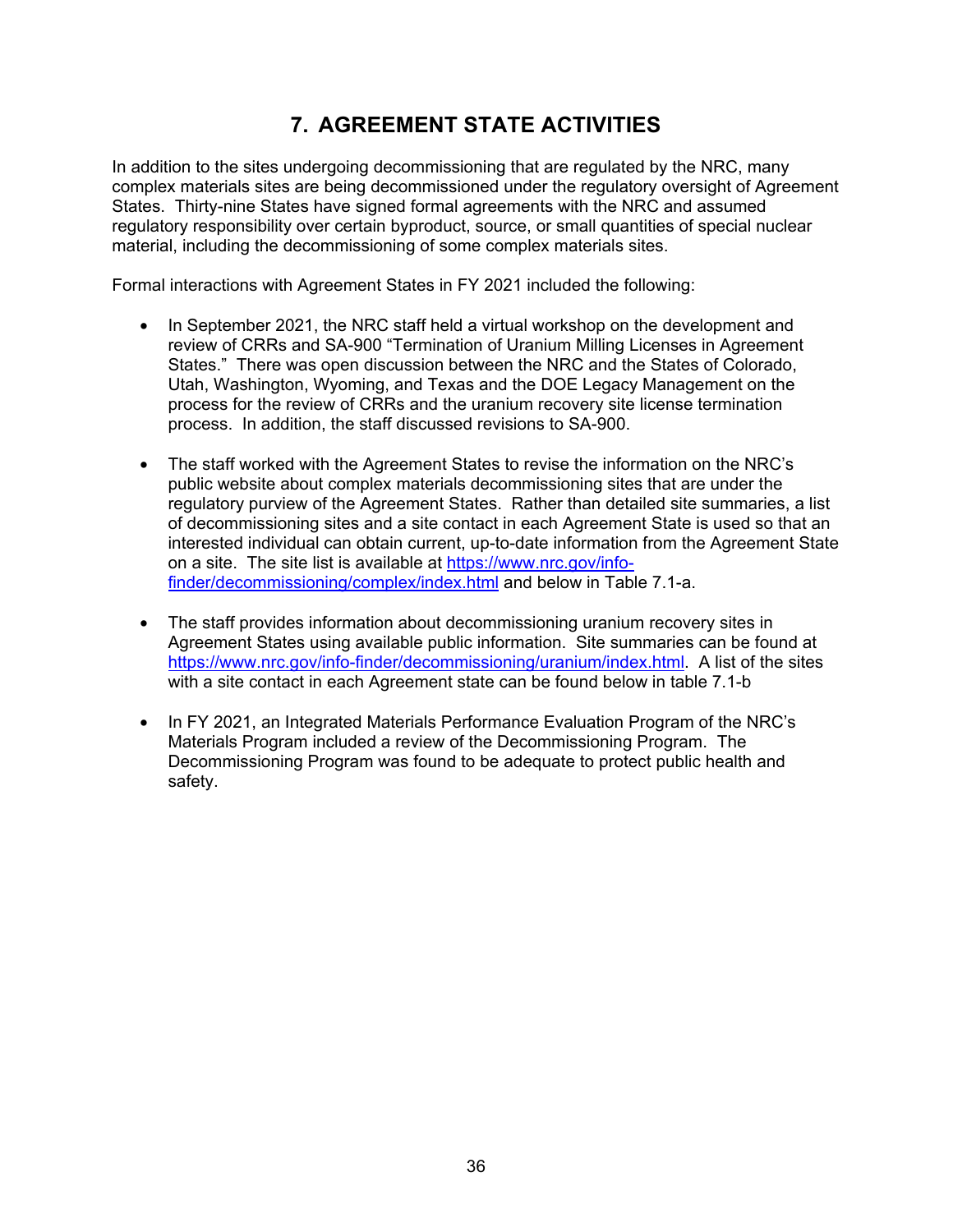| <b>State</b>      | <b>Site Name</b>                                              | <b>Contact</b>        | <b>Contact Information</b>       |
|-------------------|---------------------------------------------------------------|-----------------------|----------------------------------|
| Alabama           | Greenfield Environmental Multistate Trust, LLC                | <b>Myron Riley</b>    | Myron.Riley@adph.state.al.us     |
| Alabama           | Kennametal, Inc                                               | Undria McCallum       | Undria.Mccallum@adph.state.al.us |
| Alabama           | OSP, LLC                                                      | Undria McCallum       | Undria.Mccallum@adph.state.al.us |
| California        | <b>Chevron Environmental Management Company</b>               | <b>Thomas Moore</b>   | Thomas.Moore@cdph.ca.gov         |
| California        | MP Mine Operations, LLC                                       | <b>Thomas Moore</b>   | Thomas.Moore@cdph.ca.gov         |
| Florida           | Iluka Resources Inc.                                          | Kevin Kunder          | Kevin.Kunder@flhealth.gov        |
| Illinois          | City of Chicago                                               | Kelly Horn            | Kelly.Horn@illinois.gov          |
| Illinois          | <b>Weston Solutions</b>                                       | Kelly Horn            | Kelly.Horn@illinois.gov          |
| Kansas            | <b>Beta Chem</b>                                              | <b>Kim Steves</b>     | Kim.Steves@ks.gov                |
| Kansas            | <b>Raytheon Aircraft Corporation</b>                          | <b>Kim Steves</b>     | Kim.Steves@ks.gov                |
| Kentucky          | Clariant                                                      | <b>Allyson Stout</b>  | Allyson.Stout@ky.gov             |
| Kentucky          | <b>Transport Logistics International</b>                      | <b>Allyson Stout</b>  | Allyson.Stout@ky.gov             |
| New Jersey        | Shieldalloy Metallurgical Corp.                               | James McCullough      | James.McCullough@dep.nj.gov      |
| <b>New Mexico</b> | Thermo Eberline, LLC                                          | <b>Michael Ortiz</b>  | Michael.Ortiz1@state.nm.us       |
| Ohio              | Advanced Medical Systems, Inc.                                | Michael J Rubadue     | Michael.Rubadue@odh.ohio.gov     |
| Ohio              | Ineos Nitriles USA, LLC                                       | Michael J Rubadue     | Michael.Rubadue@odh.ohio.gov     |
| Oklahoma          | Haliburton - Osage Road                                       | <b>Michael Reid</b>   | Michael.Reid@deq.ok.gov          |
| Pennsylvania      | Global Tungsten & Powders Corporation                         | <b>Bryan Werner</b>   | brwerner@pa.gov                  |
| Pennsylvania      | <b>Westinghouse Electric Company LLC</b>                      | <b>Bryan Werner</b>   | brwerner@pa.gov                  |
| Pennsylvania      | <b>Whittaker Corporation</b>                                  | <b>Bryan Werner</b>   | brwerner@pa.gov                  |
| Pennsylvania      | Global Advanced Metals USA, Inc                               | <b>Bryan Werner</b>   | brwerner@pa.gov                  |
| Pennsylvania      | <b>Safety Light Corporation</b>                               | <b>Bryan Werner</b>   | brwerner@pa.gov                  |
| Pennsylvania      | Remacor                                                       | <b>Bryan Werner</b>   | brwerner@pa.gov                  |
| Pennsylvania      | <b>Keystone Metals Reduction</b>                              | <b>Bryan Werner</b>   | brwerner@pa.gov                  |
| Pennsylvania      | <b>Shallow Land Disposal Area</b>                             | <b>Bryan Werner</b>   | brwerner@pa.gov                  |
| Pennsylvania      | <b>Superior Steel</b>                                         | <b>Bryan Werner</b>   | brwerner@pa.gov                  |
| South Carolina    | <b>Starmet</b>                                                | <b>Gary Stewart</b>   | 803-898-0778                     |
| Texas             | Solvay USA Inc                                                | <b>Gehan Flanders</b> | Gehan.Flanders@tceq.texas.gov    |
|                   | Kensington Title Service (KTS), Site Owner;                   |                       |                                  |
| Texas             | formerly U.S. Radiopharmaceuticals (USR),                     | <b>Gehan Flanders</b> | Gehan.Flanders@tceq.texas.gov    |
|                   | formerly Trace Life Sciences                                  |                       |                                  |
| Texas             | <b>Thomas Maloney</b>                                         | <b>Gehan Flanders</b> | Gehan.Flanders@tceq.texas.gov    |
| Texas             | <b>Pearland-Manvel Landfill</b>                               | <b>Gehan Flanders</b> | Gehan.Flanders@tceq.texas.gov    |
| <b>Texas</b>      | Ascend Performance Materials Texas Inc.<br>(formerly Solutia) | <b>Gehan Flanders</b> | Gehan.Flanders@tceq.texas.gov    |

| Table 7.1-a Agreement State Complex Decommissioning Sites |  |
|-----------------------------------------------------------|--|
|                                                           |  |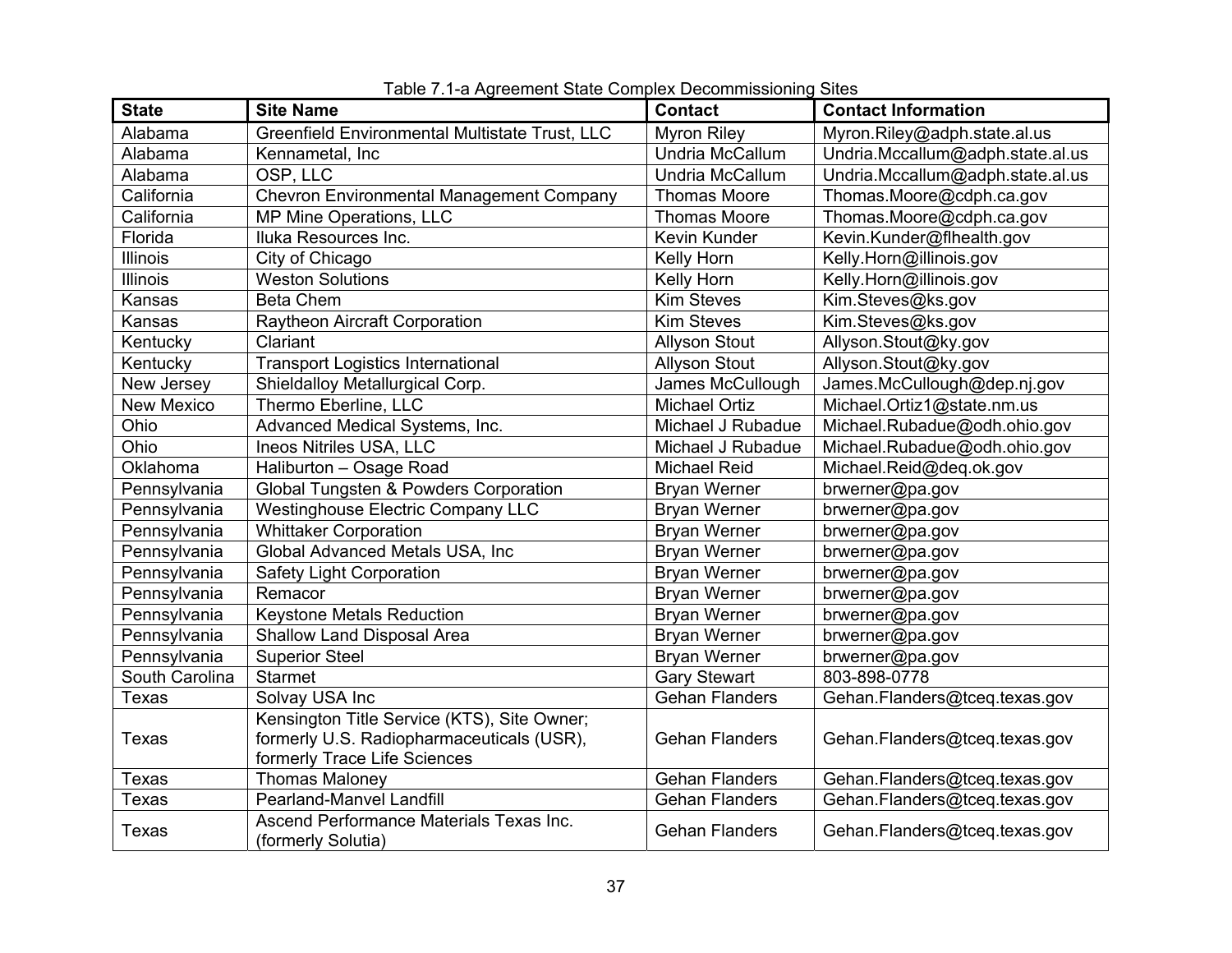| <b>State</b> | <b>Site Name</b>                           | <b>Contact</b>        | <b>Contact Information</b>    |
|--------------|--------------------------------------------|-----------------------|-------------------------------|
| Colorado     | <b>Former Cotter Mill</b>                  | Shiya Wang            | Shiya.wang@state.co.us        |
| Colorado     | Uravan                                     | Shiya Wang            | Shiya.wang@state.co.us        |
| Colorado     | Durita                                     | Shiya Wang            | Shiya.wang@state.co.us        |
| Texas        | <b>ExxonMobil Corporation</b>              | <b>Gehan Flanders</b> | Gehan.Flanders@tceq.texas.gov |
| Texas        | <b>ConocoPhillips Company</b>              | <b>Gehan Flanders</b> | Gehan.Flanders@tceq.texas.gov |
| Texas        | Rio Grande Resources Corporation           | <b>Gehan Flanders</b> | Gehan.Flanders@tceq.texas.gov |
| Texas        | <b>Intercontinental Energy Corporation</b> | <b>Gehan Flanders</b> | Gehan.Flanders@tceq.texas.gov |
| Utah         | White Mesa Uranium Mill                    | <b>Phil Goble</b>     | pgoble@utah.gov               |
| Utah         | Shootaring Canyon Uranium Mill             | Phil Goble            | pgoble@utah.gov               |
| Utah         | Former Lisbon Valley Uranium Mill          | <b>Phil Goble</b>     | pgoble@utah.gov               |
| Washington   | Dawn Mining Company                        | <b>Bryony Stastny</b> | bryony.stasney@doh.wa.gov     |
| Wyoming      | Anadarko Bear Creek                        | <b>Omar Nusair</b>    | 307-777-7057                  |
| Wyoming      | <b>UMETCO Gas Hills</b>                    | <b>Brandi O'Brien</b> | 307-777-6435                  |
| Wyoming      | Orano/Areva Lucky Mc                       | Brandi O'Brien        | 307-777-6435                  |
| Wyoming      | ExxonMobil Highland                        | David Adams           | 307-777-7757                  |
| Wyoming      | Western Nuclear Inc                        | David Adams           | 307-777-7757                  |
| Wyoming      | Uranium One Willow (Irigaray)              | <b>Reid Brown</b>     | 307-777-7176                  |
| Wyoming      | Uranium One (Christiansen Ranch)           | <b>Reid Brown</b>     | 307-777-7176                  |

Table 7.1-b Agreement State Uranium Recovery Sites